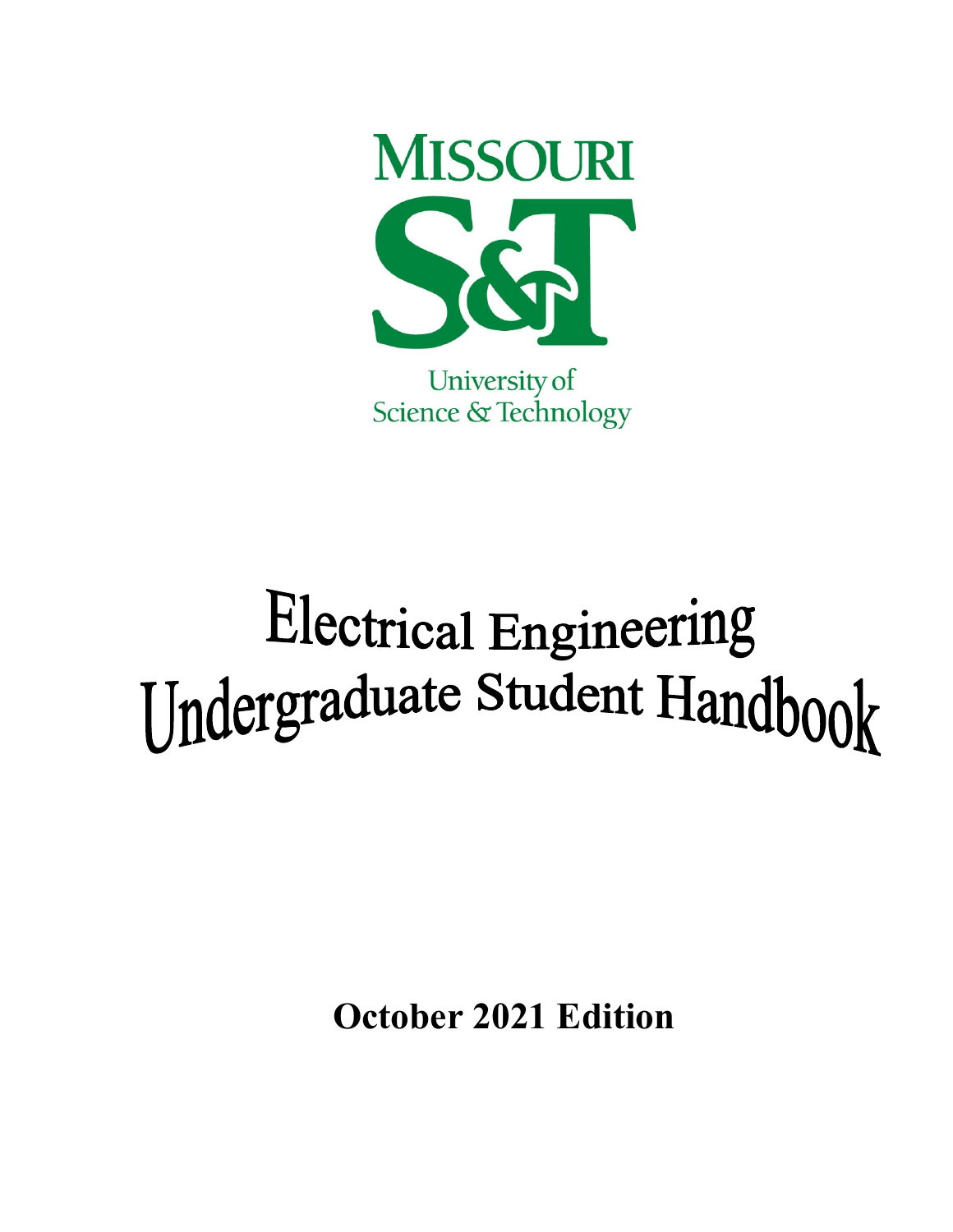# **October 2021 Edition**

#### **Educational Mission**

The Electrical and Computer Engineering Department strives to contribute to the state, nation, and world through the education of outstanding professionals and leaders in engineering. Our educational focus is on a broad, rigorous education in all areas of electrical and computer engineering with significant experiential learning. The programs will provide students with a broader understanding of issues in understanding of engineering problem solving at all levels and an appreciation for engineering as a profession.

#### **Educational Objectives**

The Electrical and Computer Engineering degree programs will provide students the foundation to:

- Succeed in professional career placement and practice as ethical engineers, scholars, and entrepreneurs;
- Grow their career through technical and professional activities and leadership roles;
- Contribute to society and the economy through technical products, services, communication and knowledge; and
- Adapt to an ever-changing world through continued education, through graduate study, professional development activities, independent learning, or pursuit of follow-on degrees.

In order to attain these objectives, students graduating from the Electrical Engineering degree should have the following attributes:

- **Technical Competency.** Graduates will have a sound knowledge of the fundamentals in electrical or computer engineering that allows them to analyze and solve technical problems, to apply hardware and software tools, to create and evaluate technical products, to learn independently, and to succeed in the workplace and in graduate school.
- **An Engineering Perspective.** Graduates will be capable of understanding complex projects and the creative process required to find innovative problem solutions, including project evolution and abstraction and the optimization of associated decisions and risk, both locally and globally.
- **Professional Skills and Knowledge.** Graduates will have the ability to communicate well in both oral and written form, to interact in teams, to manage and lead technical projects, to manage their career, and to conduct themselves with an understanding of ethics, economics, and intellectual property.

The Educational Mission and Objectives were adopted by the ECE Faculty on February 25, 2015. The Educational Mission and Objectives were reviewed by the ECE Faculty on August 17, 2017 and modifications were adopted on Friday, November 3, 2017 with update in November 2020.

**Disclaimer**: This handbook is meant to assist students with their academic careers and planning. It is not the official description of graduation requirements, department policies, etc. See the official documents of the university and the department for graduation requirements, department policies, etc. In particular, the Missouri S&T Catalog gives a complete description of graduation requirements and current courses.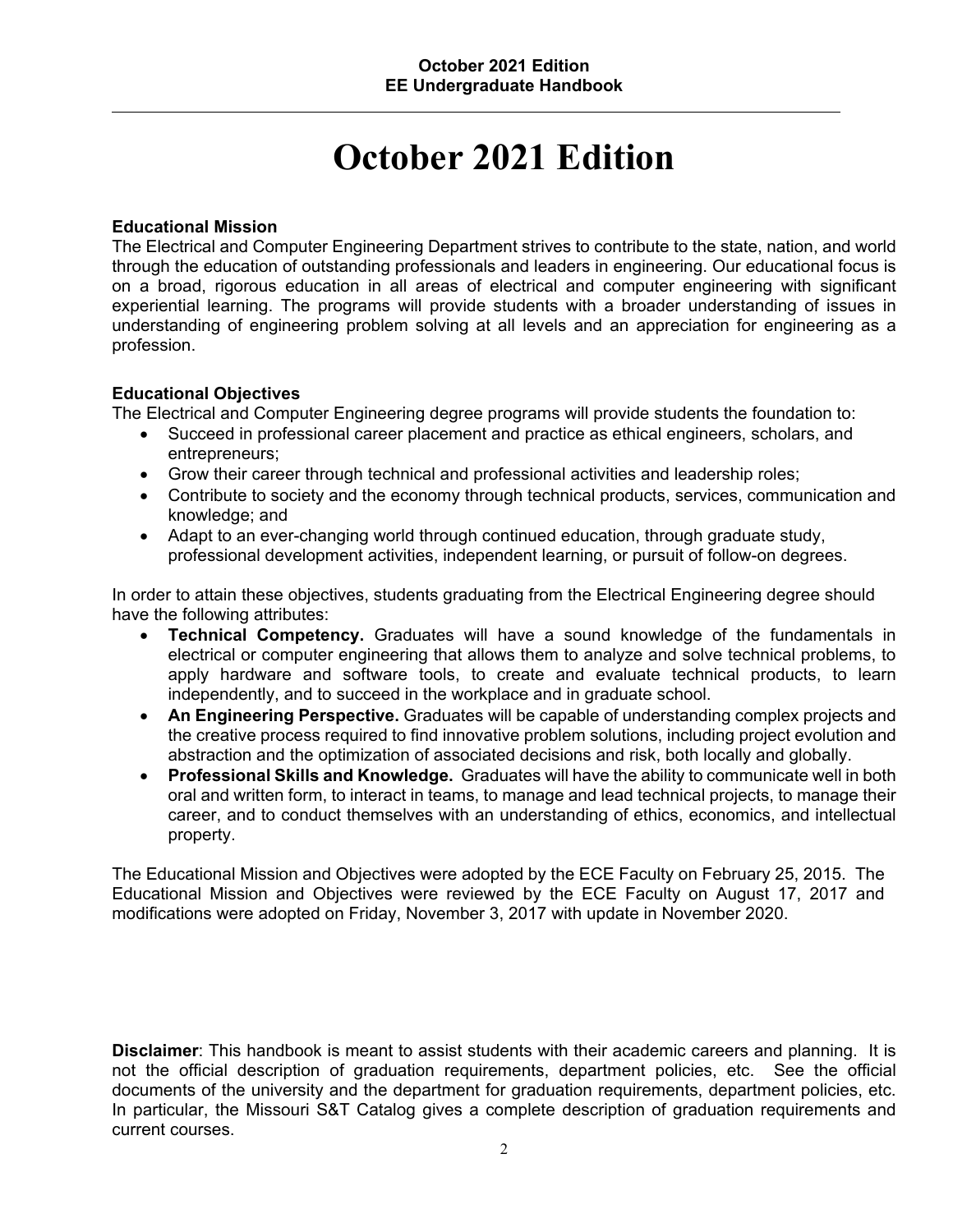|                   | <b>Mission Statement and Objectives</b>                                                                                                                                                                                                                     | $\mathbf{2}$ |
|-------------------|-------------------------------------------------------------------------------------------------------------------------------------------------------------------------------------------------------------------------------------------------------------|--------------|
| <b>Index</b>      |                                                                                                                                                                                                                                                             | 3            |
|                   | <b>Chapter 1 Introduction</b>                                                                                                                                                                                                                               | 7            |
| 1.1<br>1.2        | Associate Dean for Academic Affairs, College of Engr and Computing  7<br>1.1.1<br>1.1.2<br>1.1.3<br>1.1.4<br>1.1.5<br>1.1.6<br>1.1.7<br>1.1.8<br>1.1.9<br>1.2.1<br>1.2.2<br>1.2.3<br>1.2.4<br>1.2.5<br>1.2.6<br>1.2.7<br>1.2.8<br>1.2.9                     |              |
|                   | <b>Chapter 2 Admission/Admission Standards</b>                                                                                                                                                                                                              | 12           |
| 2.1<br>2.2<br>2.3 | 2.3.1<br>2.3.2<br>2.3.3<br>Model Transfer Agreements (Transfer Students Only) 14<br>2.3.4<br>2.3.5<br>Transferring EE 2100, EE 2120, EE 2200, and CpE 2210<br>2.3.6<br>Transferring Upper-Level EE and CpE courses (EE/CpE 2xxx and 3xxx,<br>2.3.7<br>2.3.8 | 14           |
|                   | <b>Chapter 3 Graduation Requirements</b>                                                                                                                                                                                                                    | 16           |
| 3.1<br>3.2        | 3.2.1<br>3.2.2<br>Electrical Engineering Electives (ABCDE Electives)  17<br>3.2.3<br>3.2.4                                                                                                                                                                  |              |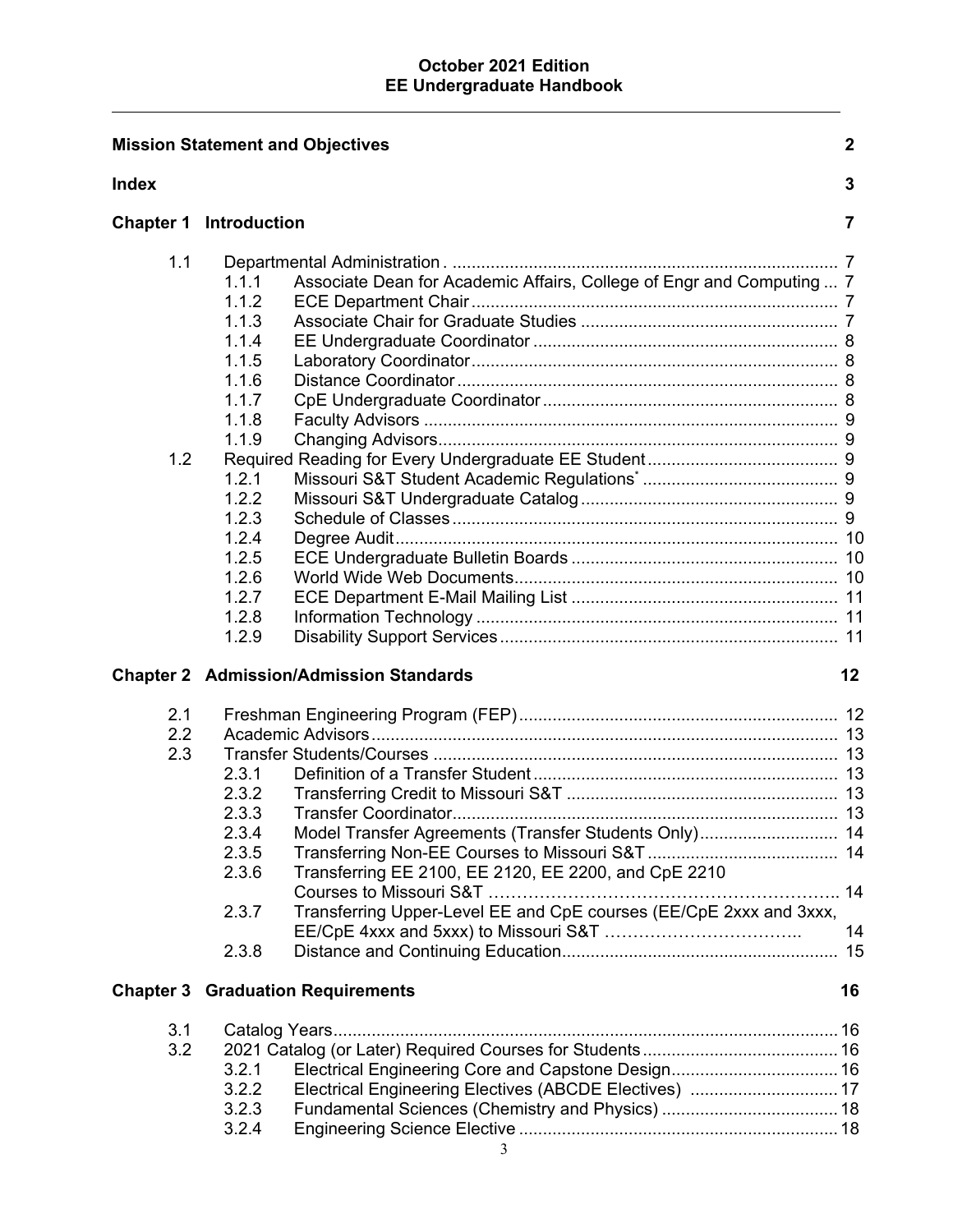|      | 3.2.5          |                                                                          |    |
|------|----------------|--------------------------------------------------------------------------|----|
|      | 3.2.6          | Remedial Mathematics (Algebra and Trigonometry)  19                      |    |
|      | 3.2.7          |                                                                          |    |
|      | 3.2.8          |                                                                          |    |
|      | 3.2.9          |                                                                          |    |
|      |                | 3.2.9.1                                                                  |    |
|      |                | 3.2.9.2                                                                  |    |
|      |                | "Any Level" Humanities/Social Science Requirement 20<br>3.2.9.3          |    |
|      | 3.2.10         |                                                                          |    |
|      | 3.2.11         |                                                                          |    |
|      | 3.2.12         | Electrical Engineering Advancement Examination I (EEAE I)  21            |    |
|      | 3.2.13         | Electrical Engineering Advancement Examination II (EEAE II)  22          |    |
|      | 3.2.14         | Electrical Engineering Advancement Examination III (EEAE III)  22        |    |
|      | 3.2.15         | Computer Engineering Advancement Examination (CpEAE) 22                  |    |
|      | 3.2.16         |                                                                          |    |
|      | 3.2.17         |                                                                          |    |
|      | 3.2.18         |                                                                          |    |
| 3.3  |                |                                                                          |    |
| 3.4  |                |                                                                          |    |
| 3.5  |                |                                                                          |    |
|      | 3.5.1          |                                                                          |    |
|      | 3.5.2<br>3.5.3 |                                                                          |    |
|      | 3.5.4          |                                                                          |    |
| 3.6  |                |                                                                          |    |
|      | 3.6.1          |                                                                          |    |
| 3.7  |                |                                                                          |    |
| 3.8  |                |                                                                          |    |
| 3.9  |                |                                                                          |    |
| 3.10 |                |                                                                          |    |
| 3.11 |                |                                                                          |    |
|      | 3.11.1         |                                                                          |    |
|      | 3.11.2         |                                                                          |    |
|      | 3.11.3         |                                                                          |    |
|      | 3.11.4         |                                                                          |    |
| 3.12 |                |                                                                          |    |
| 3.13 |                |                                                                          |    |
|      | 3.13.1         |                                                                          |    |
|      | 3.13.2         | Retaking a Course, Fulfilling and Nullifying Graduation Requirements  33 |    |
| 3.14 |                |                                                                          |    |
| 3.15 |                |                                                                          |    |
| 3.16 |                |                                                                          |    |
| 3.17 |                |                                                                          |    |
| 3.18 |                | To Receive a BS Degree in Both Electrical and Computer Engineering34     |    |
| 3.19 |                |                                                                          |    |
| 3.20 |                |                                                                          |    |
| 3.21 |                |                                                                          |    |
|      |                | <b>Chapter 4 The Mechanics of Taking Courses</b>                         | 39 |
|      |                |                                                                          |    |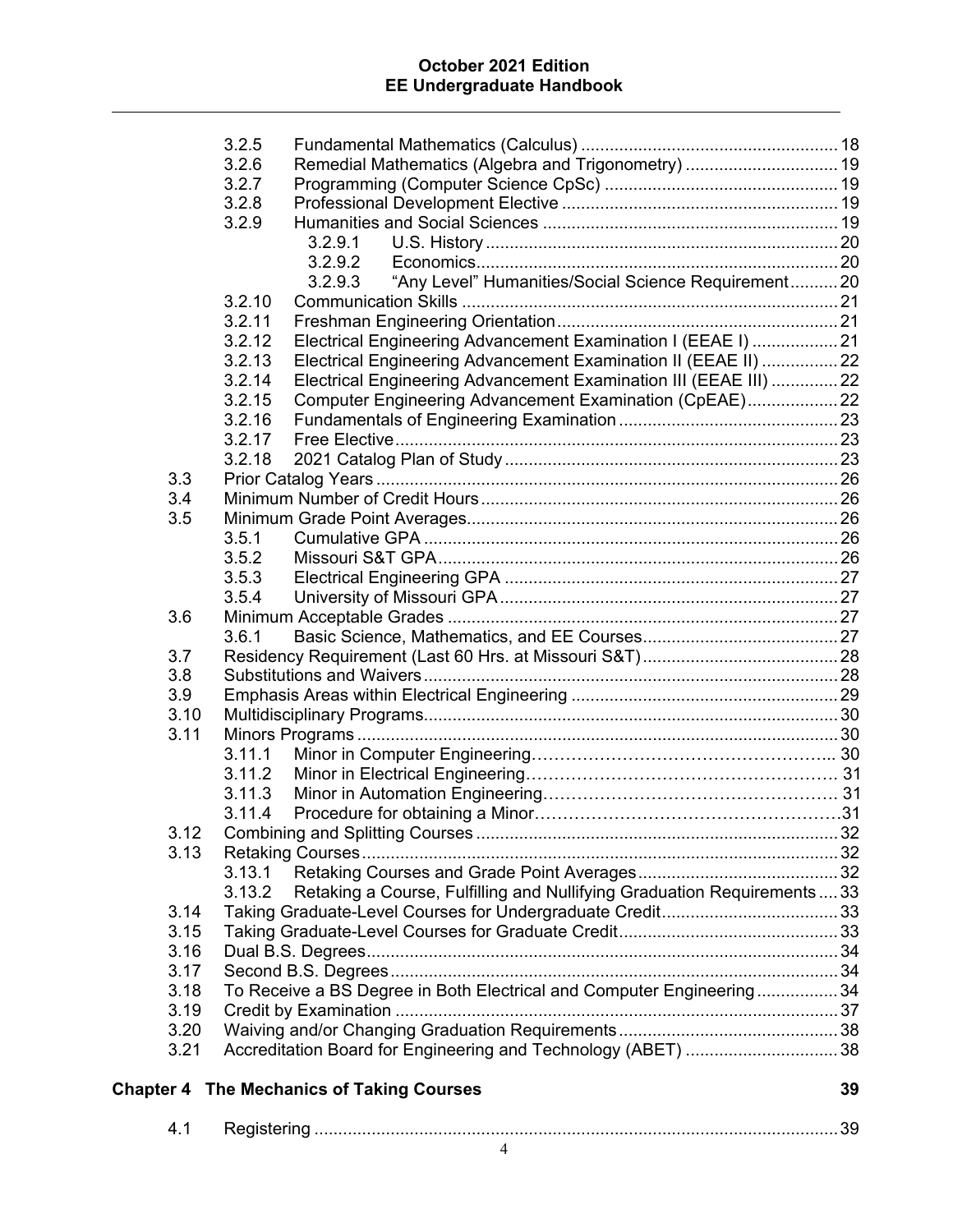| 4.2<br>4.3<br>4.4         | 4.1.1<br>4.1.2<br>4.1.3<br>4.1.4<br>4.1.5<br>Grading<br>4.2.1<br>4.2.2<br>4.2.3<br>4.2.4<br>4.2.5<br>4.4.1<br>4.4.2<br>4.4.3<br>Cooperative Engineering Training (EE and CpE 3002) 44<br>4.4.4 |    |
|---------------------------|------------------------------------------------------------------------------------------------------------------------------------------------------------------------------------------------|----|
| <b>Chapter 5 Programs</b> |                                                                                                                                                                                                | 46 |
| 5.1                       | Opportunities for Undergraduate Research (OURE) Program 46                                                                                                                                     |    |
| 5.2                       |                                                                                                                                                                                                |    |
| 5.3                       |                                                                                                                                                                                                |    |
| 5.4                       |                                                                                                                                                                                                |    |
|                           |                                                                                                                                                                                                |    |
|                           | <b>Chapter 6 Financial Assistance</b>                                                                                                                                                          | 48 |
| 6.1                       |                                                                                                                                                                                                |    |
| 6.2                       |                                                                                                                                                                                                |    |
| 6.3                       |                                                                                                                                                                                                |    |
|                           |                                                                                                                                                                                                |    |
|                           | <b>Chapter 7 Professional Societies and Organizations</b>                                                                                                                                      | 49 |
| 7.1                       |                                                                                                                                                                                                |    |
| 7.2                       |                                                                                                                                                                                                |    |
| 7.3                       |                                                                                                                                                                                                |    |
| 7.4                       |                                                                                                                                                                                                |    |
| 7.4                       |                                                                                                                                                                                                |    |
| 7.4                       |                                                                                                                                                                                                |    |
|                           | <b>Chapter 8 Miscellaneous</b>                                                                                                                                                                 | 51 |
| 8.1                       |                                                                                                                                                                                                |    |
| 8.2                       |                                                                                                                                                                                                |    |
| 8.3                       |                                                                                                                                                                                                |    |
|                           |                                                                                                                                                                                                |    |
|                           | <b>Chapter 9 When Things Are Not Going Well</b>                                                                                                                                                | 52 |
| 9.1                       |                                                                                                                                                                                                |    |
| 9.2                       |                                                                                                                                                                                                |    |
| 9.3                       |                                                                                                                                                                                                |    |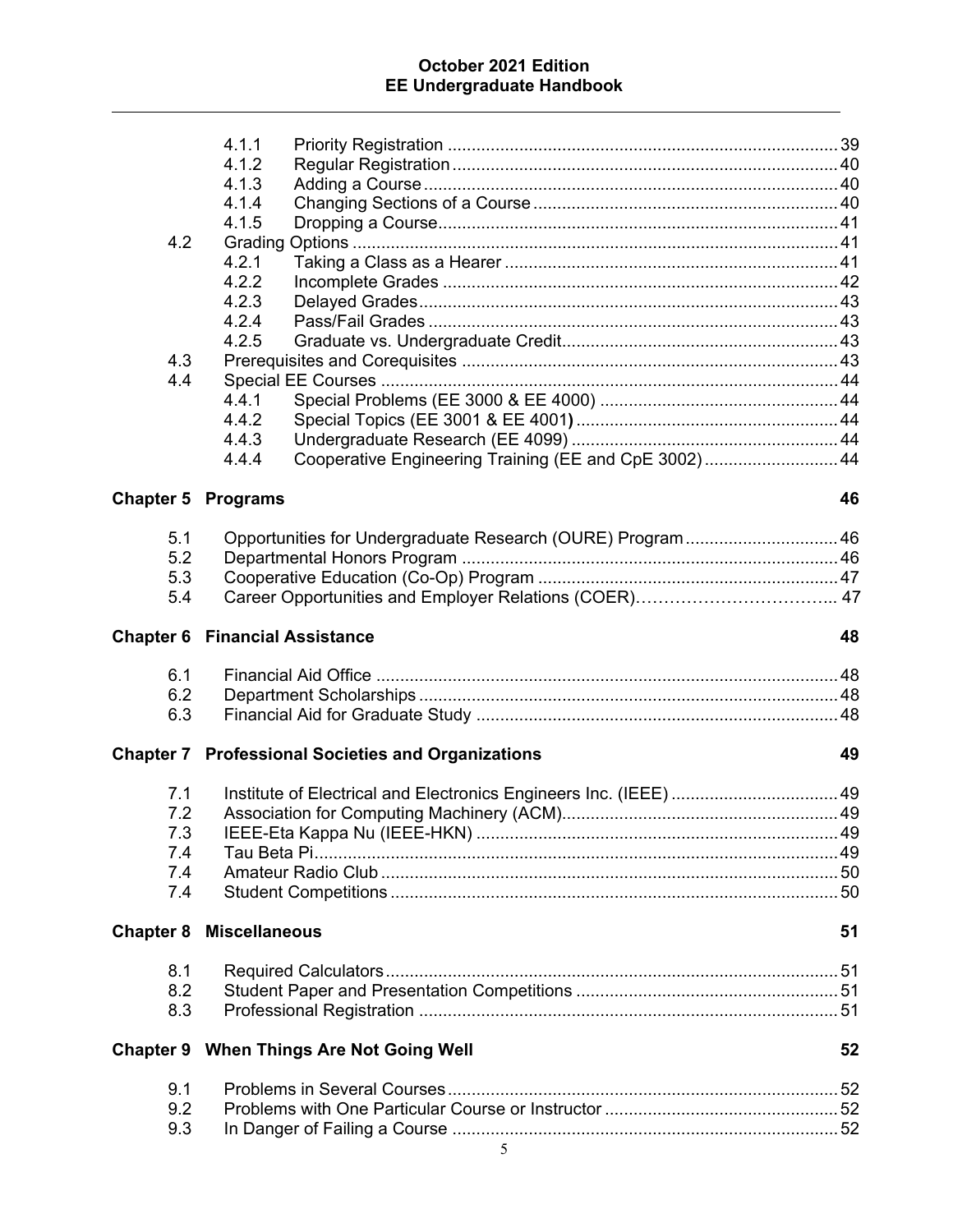| 9.4<br>9.5<br>9.6<br>9.7<br>9.8          |                                       |    |
|------------------------------------------|---------------------------------------|----|
|                                          | <b>Chapter 10 Student Check Lists</b> | 55 |
| 10.1                                     |                                       |    |
| 10.2                                     |                                       |    |
| 10.3                                     |                                       |    |
| 10.4                                     |                                       |    |
| 10.5                                     |                                       |    |
| <b>Appendix Course Renumbering Guide</b> | 58                                    |    |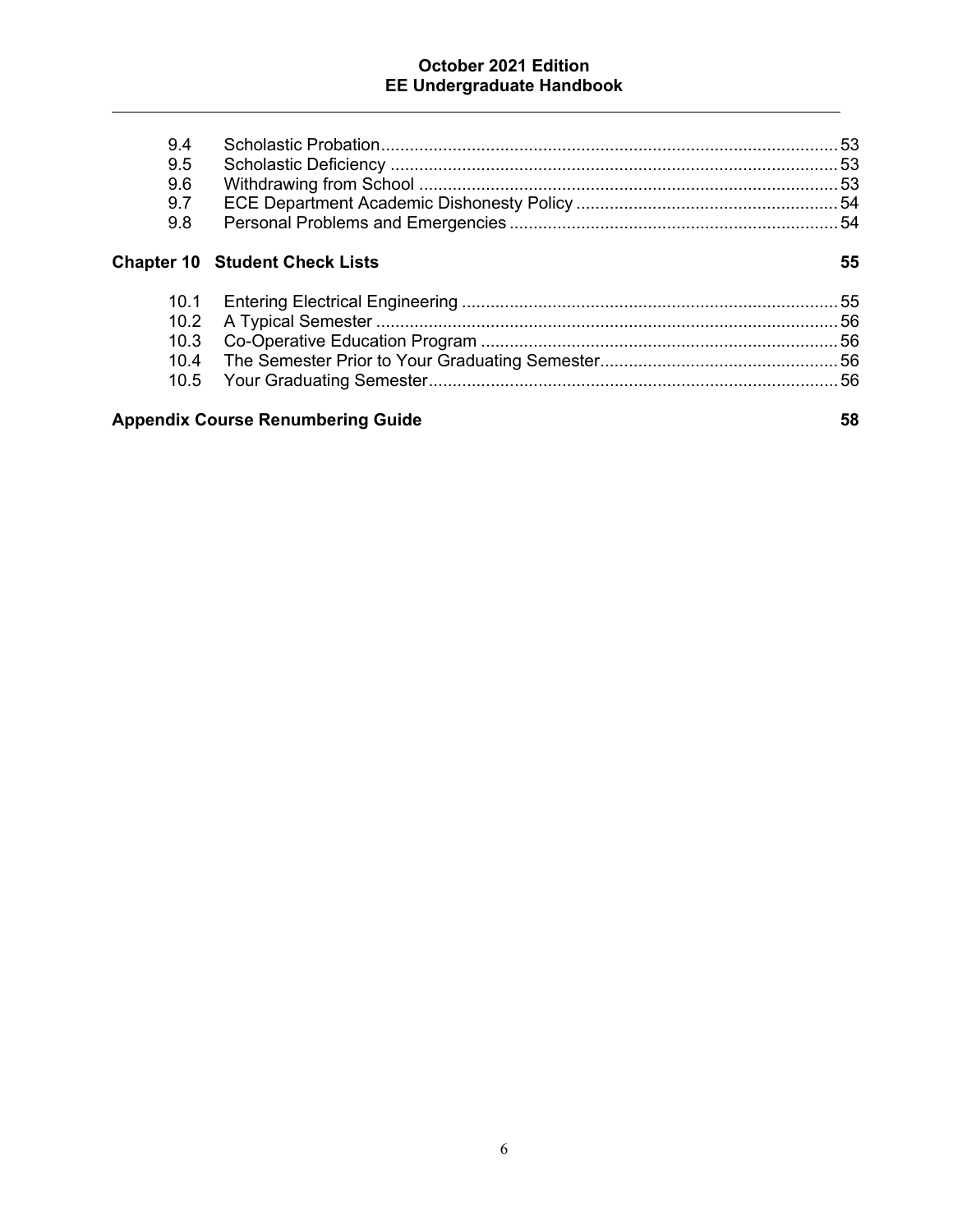# **Chapter 1**

# **Introduction**

The Department of Electrical and Computer Engineering (ECE) developed this handbook to assist you with your Electrical Engineering (EE) program. We provide the names of a number of professors and administrators that you can contact for various purposes. We also summarize information available in other Missouri S&T documents and provide web addresses where you can find more information.

This handbook is available at https://ece.mst.edu/resources/current-students/electrical-engineering-degree-course-info/. We recommend that you review the table of contents of this handbook so that you will know what information this document contains. We further suggest that you read all of chapters 1 and 3.

If there appears to be a discrepancy between information in this handbook and other university documents, contact your advisor or the EE Undergraduate Coordinator. We always welcome suggestions for improving or correcting this handbook. You should direct your comments to the EE Undergraduate Coordinator.

# **1.1 Departmental Administration**

# **1.1.1 Associate Dean for Academic Affairs, College of Engineering and Computing**

#### **Dr. Francisca Oboh-Ikuenobe, 305 McNutt, 341-6946, ikuenobe@mst.edu**

To insure a uniformly high-quality education the Dean's office enforces a number of graduation requirements for all undergraduate engineering programs. These include the engineering general education requirements (humanities and social sciences requirements), residency, grade point average (GPA), and the first-year engineering requirements. If you wish to request the waiver of any of these requirements, you must receive approval from your academic advisor and the Coordinator for EE Undergraduate Studies in the ECE department. Depending on the waiver, it may require further approval from the associate dean for academic affairs in the College of Engineering and Computing.

# **1.1.2 ECE Department Chair**

#### **Dr. Steve Watkins, 139 EECH, 341-4503, watkins@mst.edu**

The chair of ECE coordinates and monitors the efforts of the ECE faculty and enforces graduation requirements that are specific to ECE. Most questions and forms are handled by one of the four associate chairs. However, you should contact the department chair directly when you have concerns, complaints, or even compliments regarding a member of the faculty.

#### **1.1.3 Associate Chair for Graduate Studies**

#### **Dr. Chang-Soo Kim, 135 EECH, 341-4529, ckim@mst.edu**

Anyone seeking admission into the ECE graduate program should contact this associate chair. This chair coordinates all aspects of the department's graduate program, including admission, and selection of chancellor's fellows, graduate teaching assistants (GTAs) and graduate research assistants (GRAs).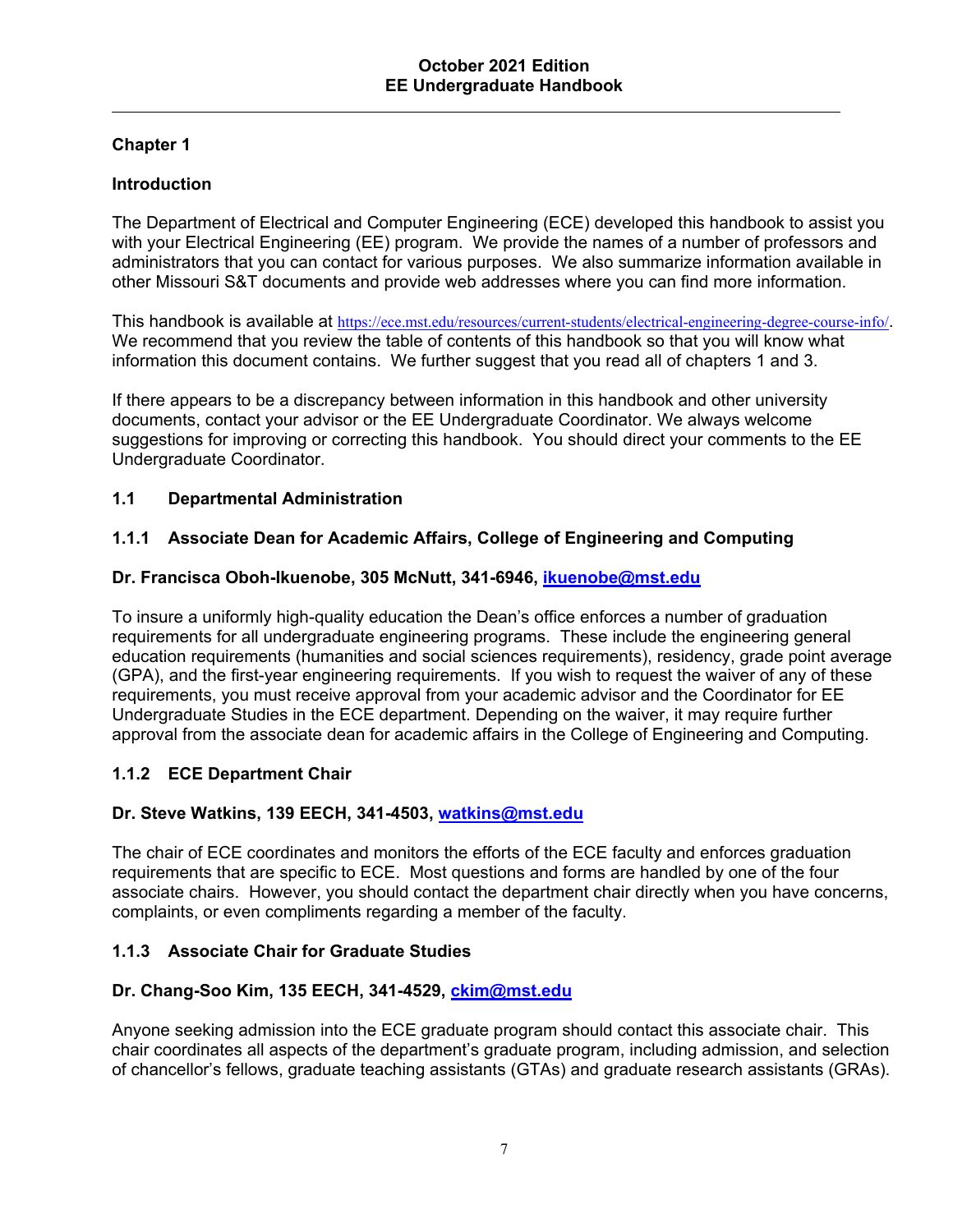# **1.1.4 EE Undergraduate Coordinator**

# **Dr. Kelvin Erickson, 221 EECH, 341-4757, kte@mst.edu**

Direct your inquiries about the electrical engineering (EE) degree program to this coordinator. He deals with all aspects of the EE undergraduate program, including admission. He has the authority to sign for the chairman on these forms:

- ADD/DROP
- COURSE SUBSTITUTIONS AND WAIVERS
- REQUEST TO TRANSFER PART OF THE LAST 60 HOURS FOR A DEGREE
- NOTIFICATION OF SCHOLASTIC ACTION
- AUTHORIZATION TO CHANGE UNDERGRADUATE CATALOG YEAR
- UNDERGRADUATE READMISSION REQUEST
- REQUEST TO WITHDRAW FROM SCHOOL
- PETITION FOR EXCESS SCHEDULE ON PROBATION
- UNDERGRADUATE REQUEST TO CHANGE MAJORS

The coordinator can also sign other documents in the EE department chair's absence. Most of these forms can be obtained from the undergraduate secretary in 142 EECH, the registrar's office, or on the web at http://registrar.mst.edu/forms/.

#### **1.1.5 Laboratory Coordinator**

#### **Dr. Kurt L. Kosbar, 227 EECH, 341-4894, kosbar@mst.edu**

This coordinator supervises all required ECE laboratories. He is also responsible for improving and developing laboratory experiments and courses. If you have questions, suggestions, or problems concerning a laboratory course or GTA instructor for a laboratory course, this is the person to contact.

#### **1.1.6 Distance Coordinator**

#### **Dr. Sahra Sedighsarvestani, 135 EECH, 341-7505, sedighs@mst.edu**

This coordinator will assist you with inquiries about distance courses for the electrical and computer engineering undergraduate and graduate programs. She will assist you with questions regarding issues such as distance course enrollment and options for on- and off-campus students. She is the contact person for questions or suggestions about distance course offerings.

#### **1.1.7 CpE Undergraduate Coordinator**

#### **Dr. R. Joe Stanley, 127 EECH, 341-6896, stanleyj@mst.edu**

This coordinator handles most of the questions and forms generated by undergraduate CpE students. Relative to the CpE program, he has the same signature authority that the EE Undergraduate Coordinator has for the EE program.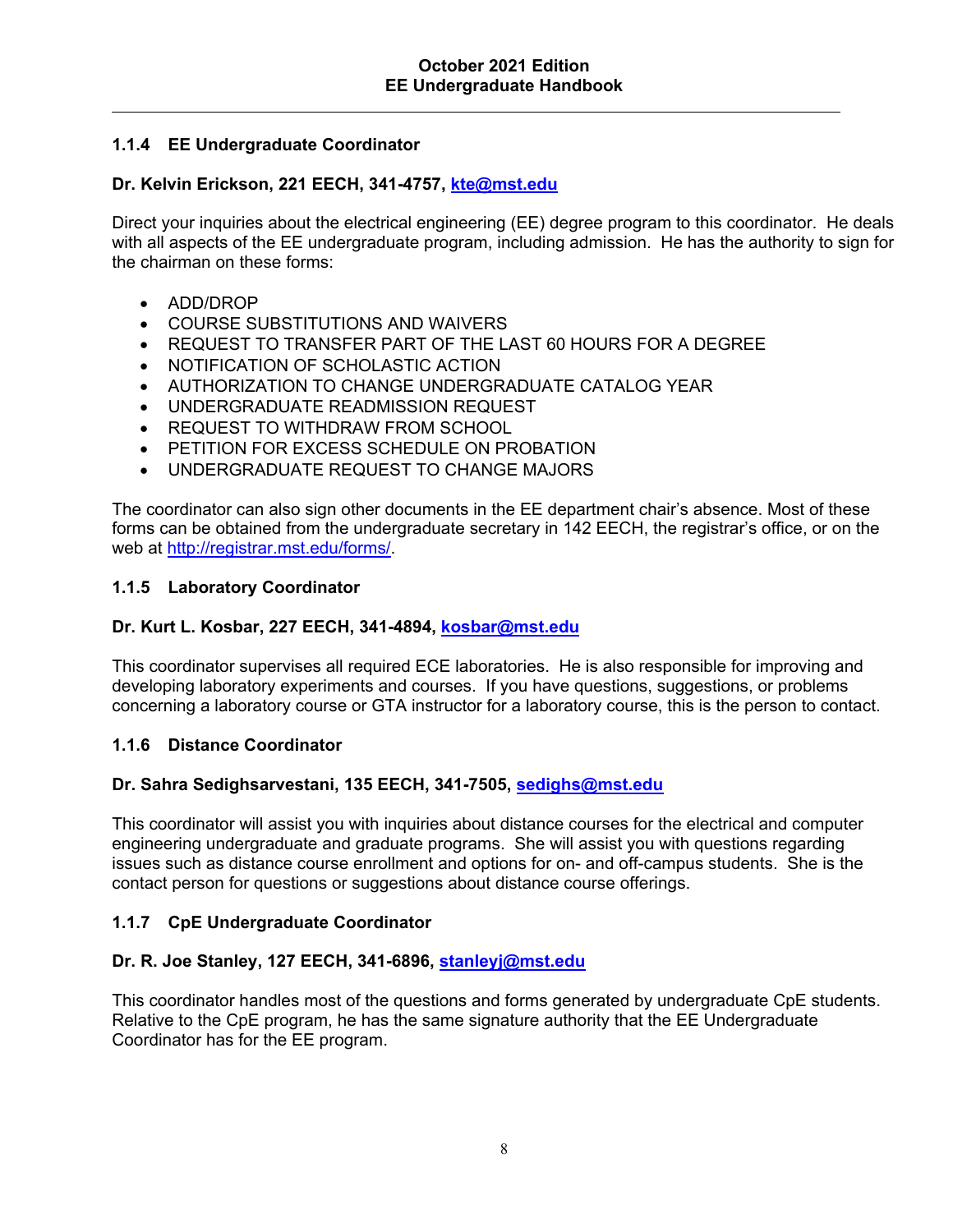# **1.1.8 Faculty Advisors**

In addition to teaching and research, all EE faculty members advise undergraduate students, and you will be assigned an advisor. Your advisor can help you develop a coherent plan of study, and must approve your class schedule, adding and dropping classes, and any course substitution or waiver.

# **1.1.8 Changing Advisors**

See the secretary for undergraduate studies in 140 EECH to request a change of advisor*.* 

# **1.2 Required Reading for Every Undergraduate EE Student**

Your faculty advisor expects you to read certain documents published by the university that explain university rules and regulations. These documents can answer many of your questions and allow you more time to discuss important topics, such as career guidance, with your advisor. We provide a brief description of some important documents below. While you will never be tested on this material, failing to understand these requirements may needlessly delay graduation or cause other problems. You are responsible for understanding your graduation requirements, course prerequisites, etc.

# **1.2.1 Missouri S&T Student Academic Regulations**

The Student Academic Regulations is the definitive guide to the rules and policies governing all students at Missouri S&T. You are responsible for knowing and meeting these regulations. This document is available at http://registrar.mst.edu/academicregs/.

#### **1.2.2 Missouri S&T Undergraduate Catalog**

The Missouri S&T Undergraduate Catalog describes the undergraduate degree programs and requirements at Missouri S&T. It is published annually and can be found online at https://catalog.mst.edu/undergraduate/. You should read the sections relating to the EE curriculum and courses.

We occasionally change graduation requirements to improve our program, but students attending Missouri S&T are allowed to continue under the catalog in force when they began their college studies as long as continuous enrollment is maintained. You should view the most recent copy of this catalog for the newest graduation requirements. If you prefer the new set of requirements, you may file a petition to change to the new program by filling out an AUTHORIZATION TO CHANGE UNDERGRADUATE CATALOG YEAR FORM obtained from the registrar's office or at http://registrar.mst.edu/forms/.

If you are a transfer student or have interrupted your studies, special rules may apply you. See section 3.1 for the details.

#### **1.2.3 Schedule of Classes**

You can find the most recent schedule of classes at http://registrar.mst.edu/classofferings/. This schedule describes which courses are offered, their reference numbers, meeting times, locations, section letters, and other information. In addition, this document contains a reporting schedule that lists dates such as when classes begin, final examination schedules, holidays, vacations, important dates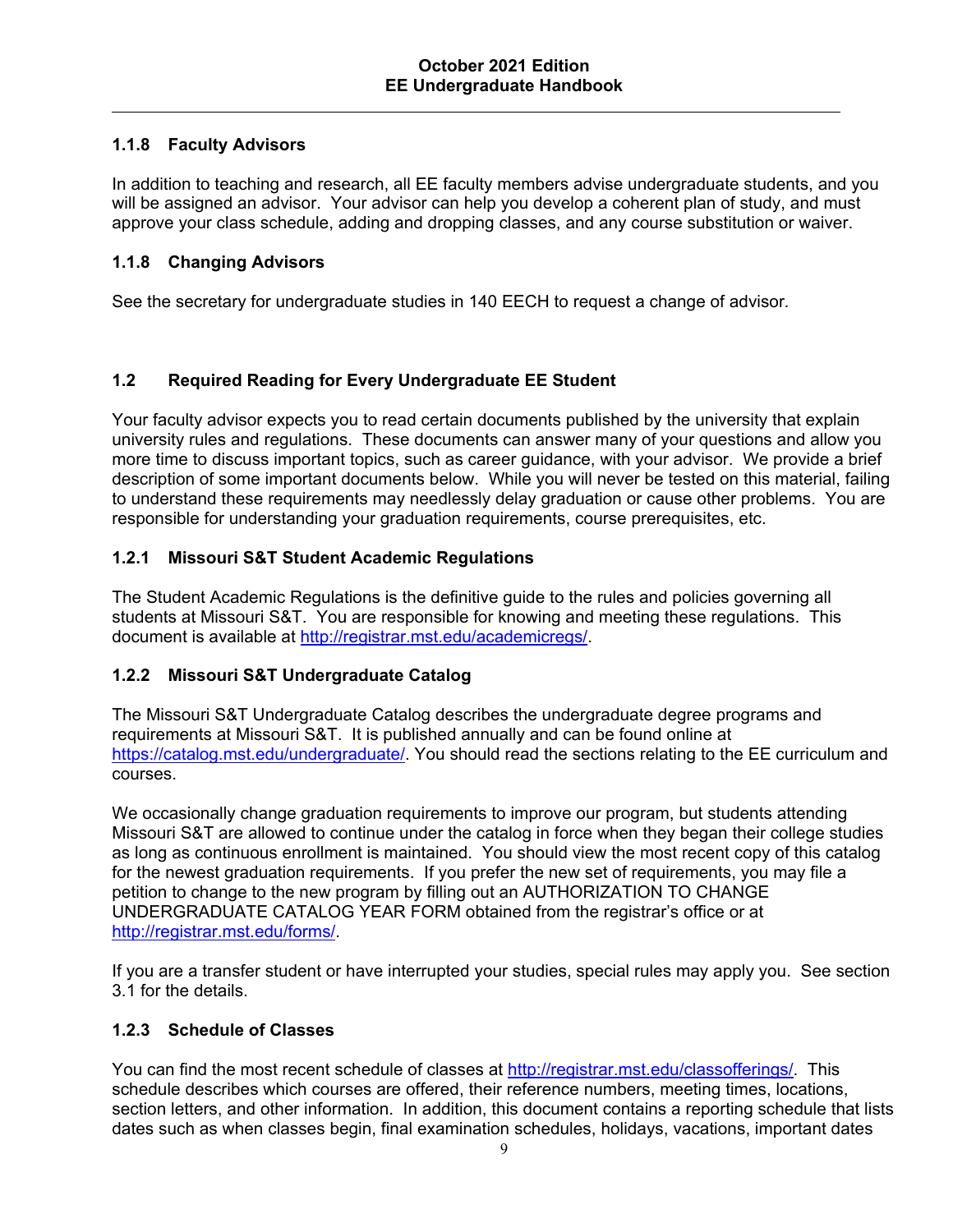for adding/dropping courses, and registering for classes. Before enrolling in a class, you should check the schedule of classes and make plans to attend every class meeting including the final examination. If you are unable or unwilling to attend some of these meeting times, you should either not enroll in the class, or contact the instructor prior to enrolling. Instructors have the authority to drop you from a class because of absences, lack of prerequisites, etc.

# **1.2.4 Degree Audit**

The registrar's office maintains a computerized academic progress system, called a degree audit for each student. Your degree audit lists all your courses and grades. The audit also lists your degree requirements and how each requirement has been satisfied. Note that the correct catalog year must be selected for the correct degree audit information. You can view your degree audit at https://joess.mst.edu/ at any time, and you should receive a current copy from your advisor during priority registration. The registrar's office publishes a short document describing how to interpret your degree audit.

You should review your degree audit every semester to insure that all information on it is correct. This is particularly important as graduation approaches. The registrar's office will not allow you to graduate until all requirements listed on your degree audit are satisfied. If you have questions about your degree audit, see your advisor or the EE Undergraduate Coordinator.

# **1.2.5 ECE Undergraduate Bulletin Boards**

Several bulletin boards are available in Emerson Electric Company Hall (EECH) to provide accurate and timely information for students.

Main Departmental Bulletin Board: This is in the first floor lobby near the north entrance of EECH. It contains general information for the current semester such as a schedule of classes, web addresses for ECE related sites, a listing of candidates for graduation, GTA offices, and special notices. **NOTE: Only departmental staff may post to this board.**

Undergraduate Job Postings Bulletin Board: This is located in the ECE student library, 113 EECH. Job openings of interest to students are posted here. **Only departmental staff may post to this board.**

Students/Student Organizations Bulletin Boards: The locations of the three bulletin boards in EECH where students may post approved notices are:

- Between rooms 101 and 102 EECH
- In the canteen area, G15 EECH
- Near G1 EECH
- Near 201 EECH (This board also contains advertisements from other universities)

All postings must be done using thumbtacks. **DO NOT USE TAPE OR STAPLES**. **No postings are allowed on doors, windows, or walls. Items posted improperly will be removed.** *Please see the undergraduate secretary (142 EECH) if you have any questions regarding where to post items.* 

# **1.2.6 World Wide Web Documents**

The ECE Department distributes a considerable amount of information over their website at http://ece.mst.edu/. This site lists information on faculty, staff, ECE computer labs, graduate and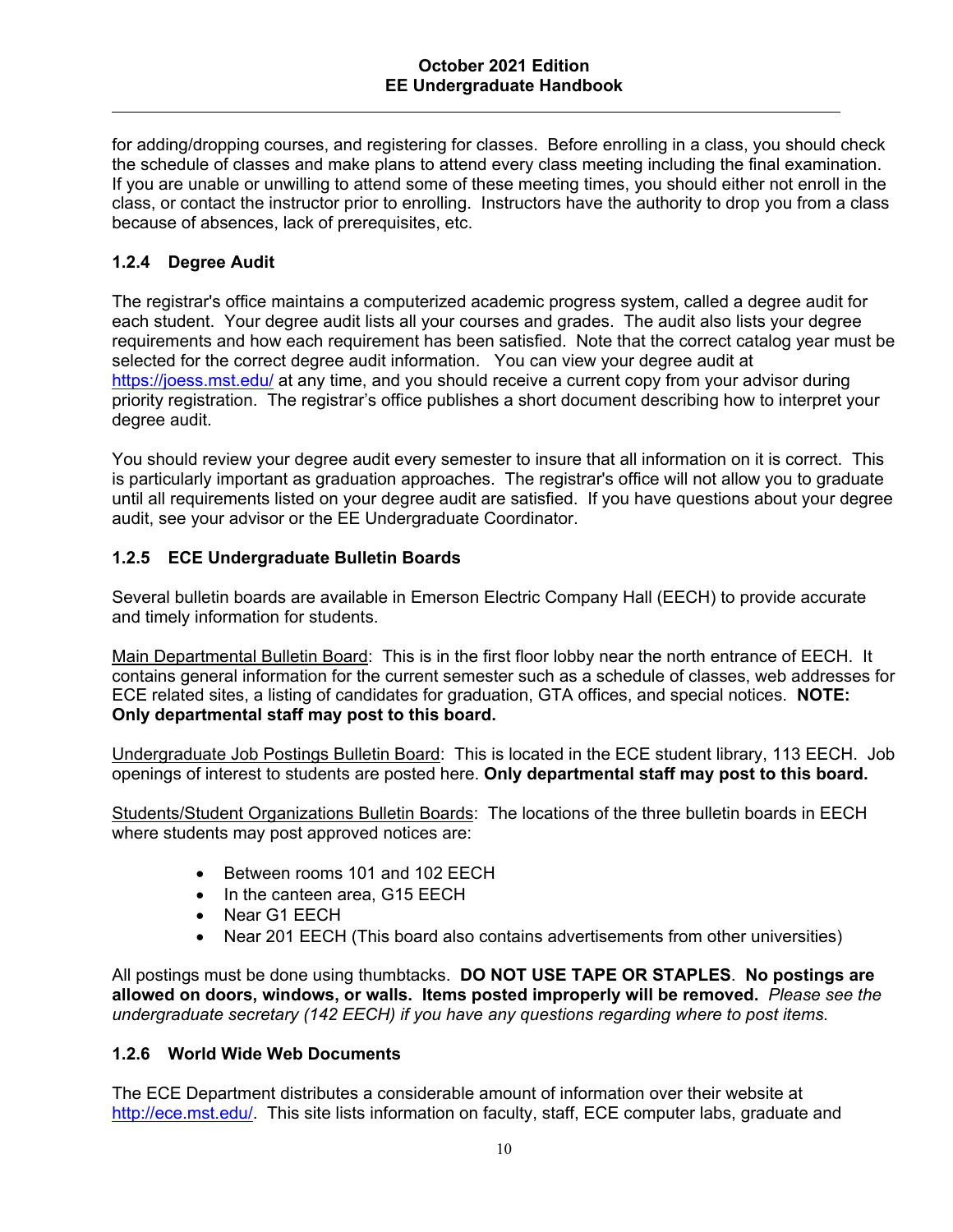undergraduate students, and professional organizations. See Section 1.2.8 on how to create your computer account.

#### **1.2.7 ECE Department E-mail Mailing List**

The department distributes announcements concerning scholarships, job opportunities, schedule changes, and a host of other information by email. You are automatically added to this distribution list if you are a CpE or EE major.

#### **1.2.8 Information Technology**

#### **104 Computer Science Bldg, 341-4357, helpdesk@mst.edu**

The Department of Information Technology is in charge of operating the computers on campus. As a Missouri S&T student, you are encouraged to have a computer account and use email. The staff of information technology will assist you in establishing your account and can answer your questions concerning the use of university computers. The information technology website is http://it.mst.edu. You can find a list of all Missouri S&T computer learning centers (CLC's) at http://helpdesk.mst.edu/generalinfo/about/tlss.html.

#### **1.2.9 Disability Support Services**

#### **G-10 Norwood Hall, 341-6655, dss@mst.edu**

Contact the coordinator of disability support services to request special accommodations regarding a disability related service. You can find the Missouri S&T policy related to students with disabilities at http://dss.mst.edu/.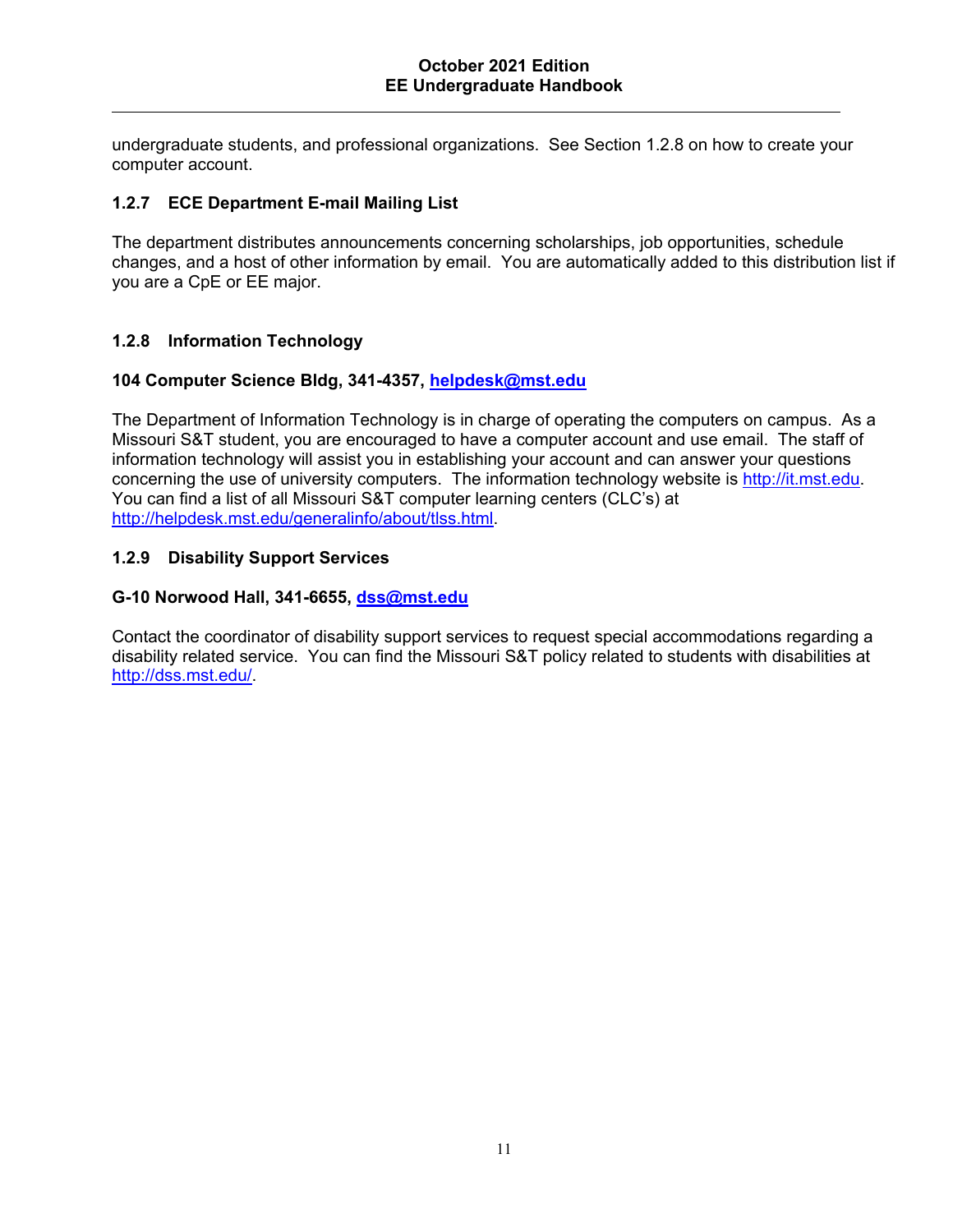# **Chapter 2**

# **Admission/Admission Standards**

You must be formally admitted into Missouri S&T, before you can apply for admission to enter the Freshman Engineering Program (FEP) or electrical engineering (EE) program. Your questions concerning general Missouri S&T admission procedures and requirements should be directed to the admissions office. You can answer many of your questions by visiting the admissions office website at http://admissions.mst.edu/.

You may enroll in EE classes if you have completed the prerequisites and have the consent of your advisor. However, you can graduate with a B.S. EE degree only if you have been accepted into the EE program.

#### **High School Seniors**

#### **Assistant Director of Admissions Tyler Johnson, 106 Parker Hall, 341-7240, johnsontyle@mst.edu**

We do not admit high-school seniors directly into the ECE department. You should contact the admissions office and apply for admission into the Freshman Engineering Program (FEP). After completing the FEP (normally two semesters), you may apply for admission to the EE program. Read the next section for further details.

#### **2.1 Freshman Engineering Program (FEP)**

#### **105 Norwood, 341-7276, academicsupport@mst.edu**

The FEP program is designed to help you adjust to life at Missouri S&T and to make an informed selection of a career path. You will be routinely admitted into the B.S. EE program if you have

- Earned a cumulative GPA of 2.250 or above and completed
- Phys 1135/23 Engineering Physics I with a grade of C or better
- Math 1214/14 Calculus for Engineers I with a grade of C or better
- Math 1215/15 Calculus for Engineers II with a grade of C or better
- Chem 1310/1 General Chemistry & Chem 1319/2 General Chemistry Lab
- FE 1100/10 Study and Careers in Engineering
- Engl 1120/20 Exposition and Argumentation
- Mc Eng 1720/IDE 20 Engineering Design with Computer Applications
- One or more courses in the humanities or social sciences

If you fail to meet these requirements, you should contact the EE Undergraduate Coordinator for counseling before applying to EE. Experience has shown that few students who enter the B.S. EE program with a Missouri S&T GPA below 2.50 are able to successfully complete the program. The average math ACT scores of incoming B.S. EE students is 28. Students with math ACT scores below 25 may find the B.S. EE program difficult.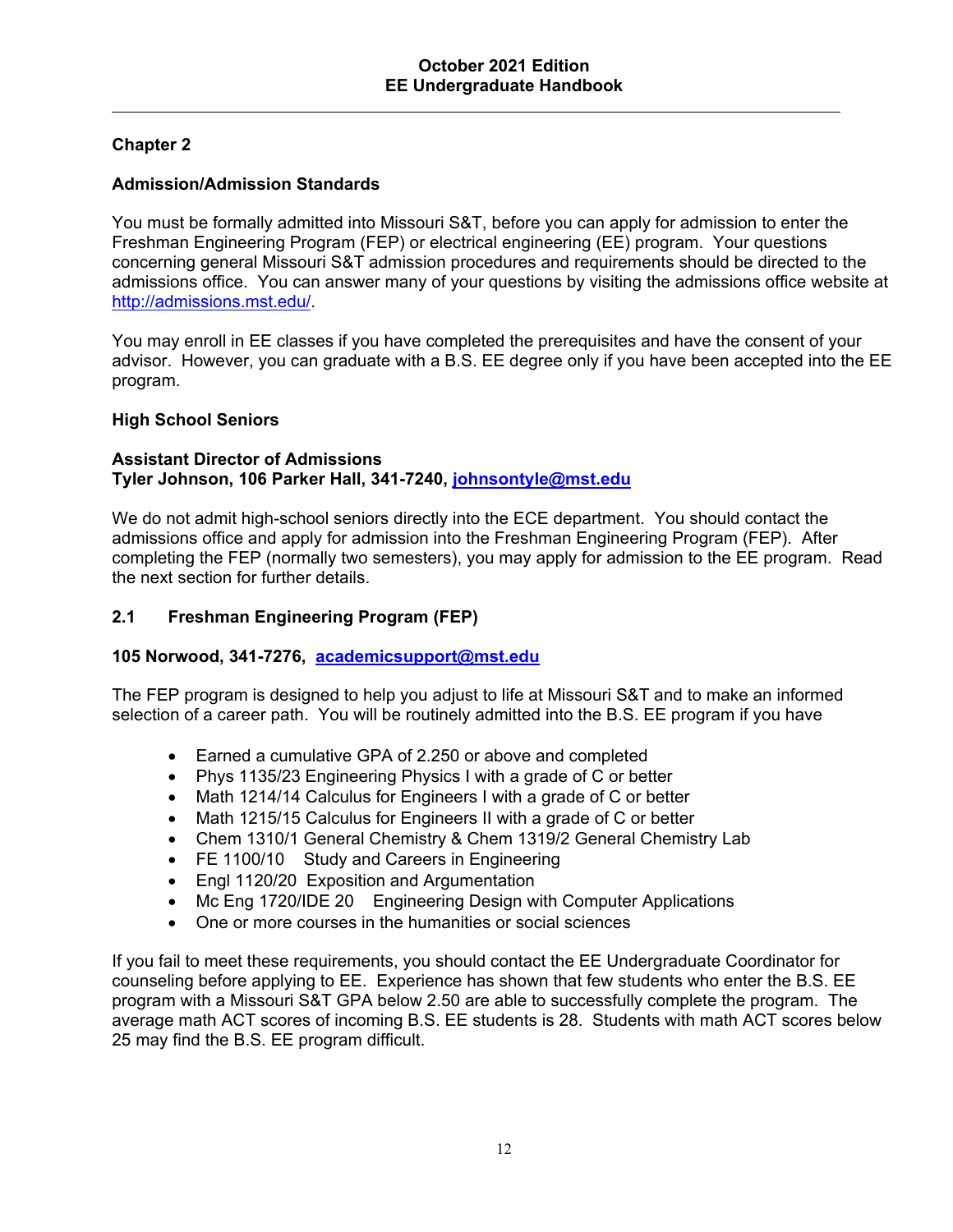# **2.2 Academic Advisors**

You are assigned an academic advisor while in the FEP. Upon acceptance into the EE program, you are assigned a new advisor by the ECE secretary for undergraduate studies.

# **2.3 Transfer Students/Courses**

Information for transfer students is located at http://admissions.mst.edu/transfer.

# **2.3.1 Definition of a Transfer Student**

If you are currently attending another university or college, or a Missouri S&T student enrolled in a major other than the FEP, and wish to transfer to ECE, we consider you to be a transfer student. We will routinely admit you to ECE if you have

- Earned a cumulative grade point average (GPA) above 2.750 and completed
- Over 50 credit hours of course work in a high quality pre-engineering program
- Phys 1135/23-Engineering Physics I with a grade of C or better
- Phys 2135/24-Engineering Physics II with a grade of C or better
- Math 1214/14-Calculus for Engineers I with a grade of C or better
- Math 1215/15-Calculus for Engineers II with a grade of C or better
- Math 2222/22-Calculus with Analytic Geometry III with a grade of C or better
- Math 3304/204-Elementary Differential Equations with a grade of C or better
- Chem 1310/1-General Chemistry & Chem 2 General Chemistry Laboratory
- Engl 1120/20-Exposition and Argumentation
- Mc Eng 1720/IDE 20-Engineering Design with Computer Applications
- One or more courses in the humanities or social sciences

If you fail to meet these requirements, you should contact the EE Undergraduate Coordinator for counseling before applying for the EE program.

Experience has shown that few transfer students who enter the B.S. EE program with a GPA below 2.75 are able to successfully complete the program. The good news is that in recent years over 90% of our transfer students have successfully completed the degree program.

#### **2.3.2 Transferring Credit to Missouri S&T**

Prior to graduation, you must transfer to Missouri S&T all college courses taken at institutions of higher education. These affect your cumulative GPA. Some of these courses may also fulfill some graduation requirements. The restrictions and procedures for transferring courses are too numerous to list here. You should contact the transfer coordinator for EE undergraduate studies or the Missouri S&T transfer admissions coordinator to answer specific questions concerning transferring courses.

#### **2.3.3 Transfer Coordinator**

**Electrical Engineering Transfer Coordinator/Advisor Dr. Kelvin Erickson, 221 EECH, 341-4757, kte@mst.edu**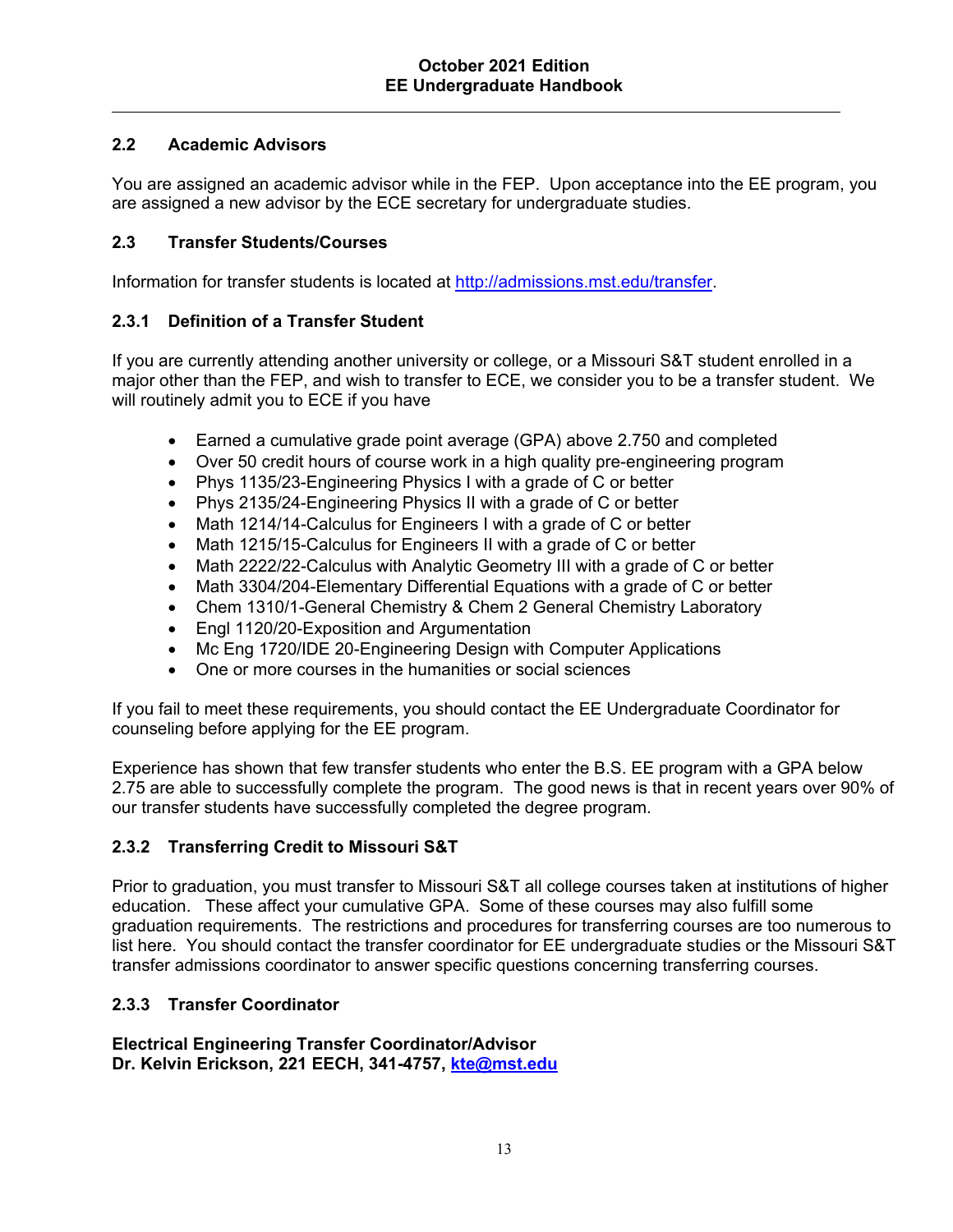Electrical engineering students who transfer to Missouri S&T from another college or university are assisted by the EE transfer coordinator/advisor to set up their first schedule of classes. The students are then assigned a permanent faculty advisor by the secretary for undergraduate studies in 142 EECH.

# **2.3.4 Model Transfer Agreements (Transfer Students Only)**

Missouri S&T has Model Transfer Agreements with numerous other colleges and universities which lists the Missouri S&T equivalent course numbers for specific courses at the other institutions. You may contact the Missouri S&T transfer coordinator in the admissions office to obtain a list of schools and courses covered by model transfer agreements. As a transfer student, you should acquire and keep a copy of the agreement with your school. Copies of model transfer agreements are available from the Missouri S&T transfer coordinator in the admissions office, or at http://futurestudents.mst.edu/admissions/transfer/course\_guides/index.html.

# **2.3.5 Transferring Non-EE Courses to Missouri S&T**

You may wish to transfer a non-EE course to Missouri S&T. If the course is not covered by a model transfer agreement, you should contact the Missouri S&T Transfer Admissions or the Missouri S&T department chair in the area in which the course is taught. The chair will decide if there is an equivalent course at Missouri S&T, and notify the Missouri S&T transfer coordinator. More information about course transfers and credit can be obtained at

http://futurestudents.mst.edu/credit\_by\_exam/index.html.

# **2.3.6 Transferring EE 2100/151, EE 2120/153, EE 2200/121, and CpE 2210/111 Courses to Missouri S&T**

To transfer Circuits I, Circuits II, Introduction to Electronic Devices, or Introduction to Computer Engineering (equivalent to Missouri S&T EE 2100/151, EE 2120/153, EE 2200/121/ and CpE 2210/111) courses to Missouri S&T, you must pass special examinations known as the EE Advancement Exam I (EEAE I), EE Advancement Exam II (EEAE II), EE Advancement Exam III (EEAE III), and CpE Advancement Exam CpEAE), respectively. You must pass EEAE I before attempting EEAE II or EEAE III. See sections 3.2.12 and 3.2.13.

#### **2.3.7 Transferring Upper-Level EE and CpE courses (EE/CpE 2xxx and 3xxx/2xx, EE/CpE 4xxx and 5xxx/3xx) to Missouri S&T**

The department applies stringent rules to students who wish to transfer 2xxx and 3xxx/2xx- and 4xxx and 5xxx/3xx-level EE and CpE courses to Missouri S&T. The rules for transferring courses depend on where the course was taken.

- Courses taken at another ABET accredited B.S. EE or CpE Program. If you take a course in another EE or CpE program accredited by ABET, you may be allowed to transfer the course to Missouri S&T. You should contact the EE Undergraduate Coordinator to determine if what, if any, degree requirements may be satisfied by the course you want to transfer. Most transfer courses cannot be used to satisfy in-major degree requirements. Decisions are made on a case-by-case basis and may require detailed documentation of the course and passing performance on an examination.
- Courses taken at the Cooperative Engineering Program, MSU, Springfield, MO. Missouri S&T offers EE and CpE undergraduate courses at the Cooperative Engineering Program in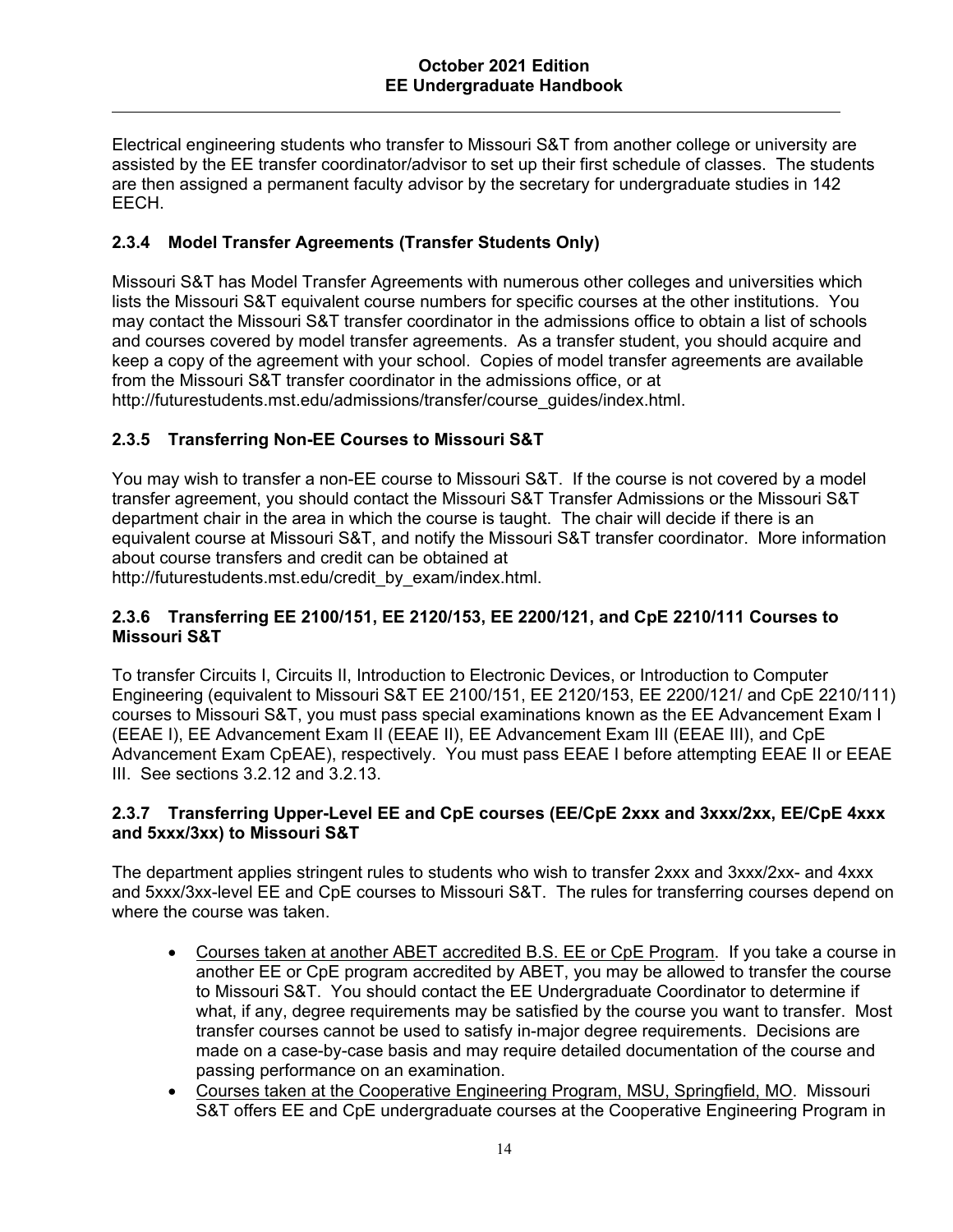Springfield, MO for student accepted into this program. These courses are equivalent to those offered by Missouri S&T and can be used to satisfy degree requirements.

- Courses taken at the Engineering Education Center (EEC), UMSL, St. Louis, MO. Missouri S&T offers a number of EE and CpE courses at the EEC in St. Louis. There courses are targeted toward graduate students. However, undergraduate students who are temporarily place-bound in the St. Louis area may be able to take a 4xxx or 5xxx/300 level EE or CpE course at the EEC. These courses have a Missouri S&T course number, and can be transferred to Missouri S&T.
- Courses taken at non-ABET accredited schools. If a school is not ABET accredited, it is difficult for Missouri S&T to determine the quality and scope of their upper level EE and CpE courses. For this reason, you may only be allowed to transfer the course as a general-credit course. You should contact the EE Undergraduate Coordinator to determine if other options are possible.

#### **2.3.8 Distance and Continuing Education**

#### **G-8 Norwood Hall, global@mst.edu; 341-6591**

Missouri S&T offers a number of distance courses that may be taken by correspondence or over the internet. Missouri S&T treats these courses as if they were taken at the University of Missouri-Columbia campus. This means all model transfer agreements will apply. The grade in the course will affect the student's UM GPA, but not the student's Missouri S&T GPA, and the course will be considered off-campus for the last 60 hours on campus rule. Distance and correspondence courses from other schools are treated in the same way as other courses transferred from those institutions. Additional information about Missouri S&T distance courses may be found at http://distance.mst.edu/.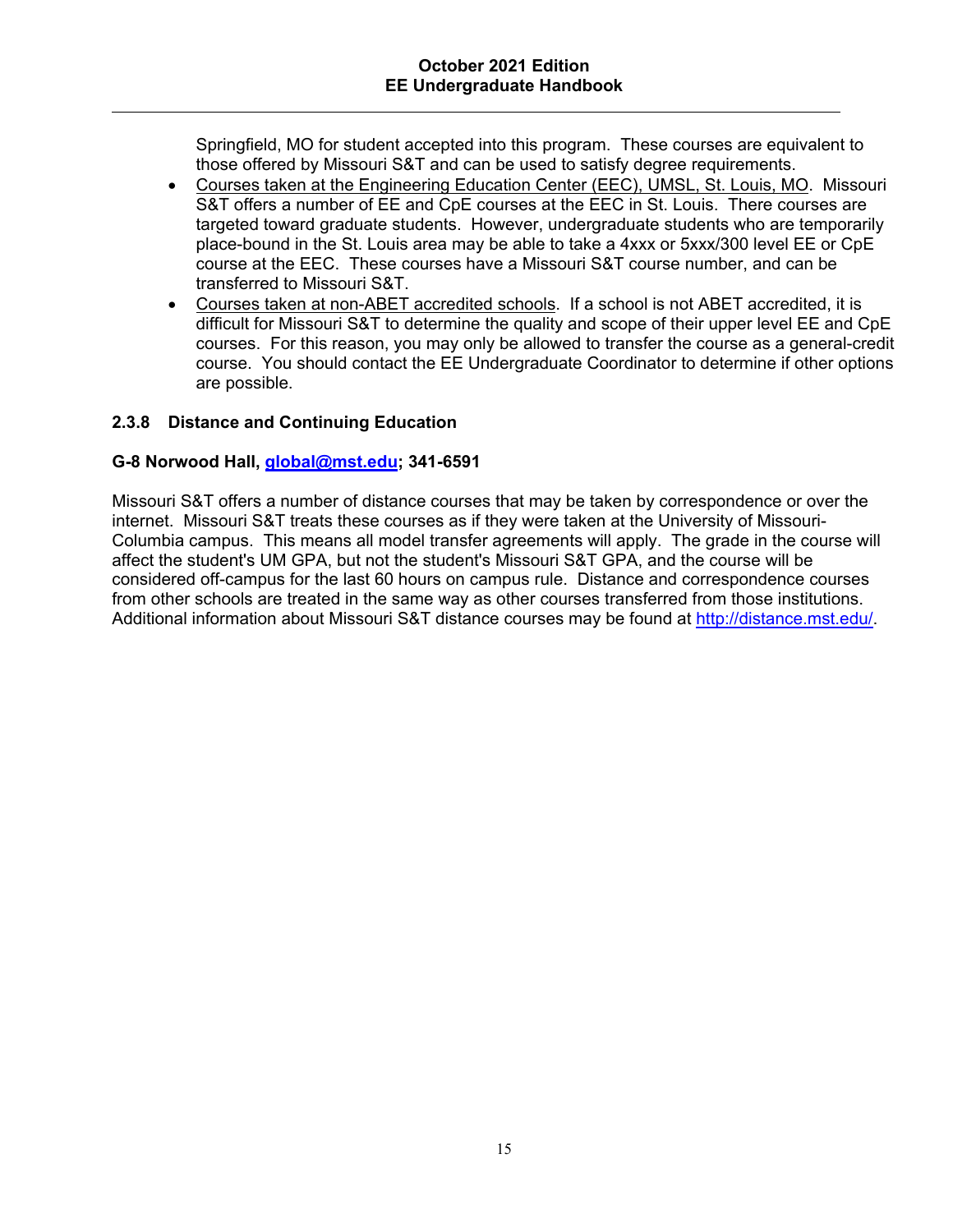# **Chapter 3**

# **Graduation Requirements**

To earn a Bachelor of Science in Electrical Engineering, students must satisfy the following set of graduation requirements. Specific requirements are given for the 2021 catalog year in section 3.2. Changes for some prior years are outlined in section 3.3. Other sections cover general issues that apply to all catalog years.

# **3.1 Catalog Years**

Each student is assigned a "Catalog Year" which appears in the upper right-hand corner of their CAPS report. One must satisfy the graduation requirements for their catalog year. The catalog year is generally the year the student first enrolled as a freshman, either at Missouri S&T or at a transfer institution.

When the University changes graduation requirements, currently enrolled students have the option of changing to the new catalog requirements. Students interested in changing their catalog year should pick up an AUTHORIZATION TO CHANGE UNDERGRADUATE CATALOG YEAR form from the Registrar's Office or at http://registrar.mst.edu/forms/.

Students who interrupt their studies for two or more consecutive semesters (excluding summer semesters) must meet the graduation requirements published at the time of their readmission into a degree program. For example:

- Spring 2015 Graduates from High School
- '15/'16 Academic Year Attends a Community College
- '16/'17 Academic Year Attends Missouri S&T has a catalog year of 2015
- '17/'18 Academic Year Attends Missouri S&T has a catalog year of 2015
- '19/'20 Academic Year Does not attend any school of higher education.
- '20/'21 Academic Year Attends a Community College
- '21/'22 Academic Year Attends Missouri S&T has a catalog year of 2021
- '12/'13 Academic Year Attends Missouri S&T has a catalog year of 2021

When this student returned to college in the fall of 2021, the student lost the right to use the 2015 catalog year because of nonattendance for two consecutive semesters.

# **3.2 2021 Catalog (or Later) Required Courses for Students**

This section presents the course requirements for the 2021 Catalog Year, effective fall semester 2021. Changes for some prior years are outlined in section 3.3.

# **3.2.1 Electrical Engineering Core and Capstone Design**

Electrical Engineering students must complete all of the following courses or their equivalents: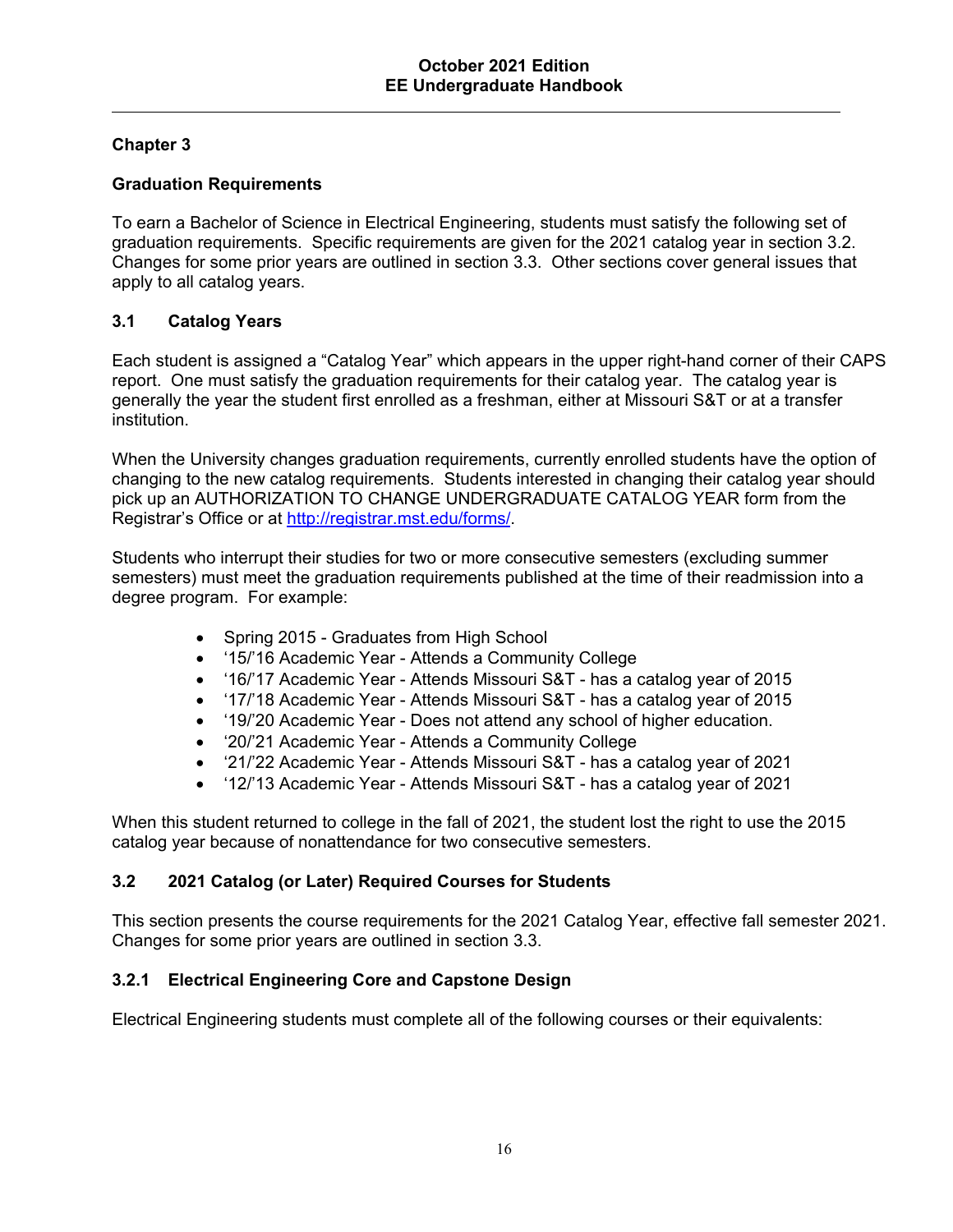Sophomore Core

Computer Engineering courses

- CpE 2210 Introduction to Computer Engineering
- CpE 2211 Computer Engineering Lab I

# Electrical Engineering courses

- EE 2100 Circuits I
- EE 2101 Circuit Analysis Laboratory I
- EE 2120 Circuits II
- EE 2200 Introduction to Electronic Devices
- EE 2201 Electronics Devices Laboratory

#### Upper-Level Core

Electrical Engineering courses

- EE 3100 Electronics I
- EE 3101 Electronics I Laboratory
- EE 3320 Control Systems
- **EE 3321 Control Systems Laboratory**
- EE 3430 Digital Communications I
- **EE 3431 Digital Communications Laboratory**
- Power Elective (choice of two) EE 3500 – Electromechanics EE 3540 Power System Design
- Power Elective Laboratory (choice of two) EE 3501 – Electromechanics Laboratory EE 3541 – Power Systems Laboratory
- EE 3600 Electromagnetics

#### Capstone Design

Electrical Engineering courses

- EE 4096 Electrical Engineering Senior Project I
- EE 4097 Electrical Engineering Senior Project II

#### **Students must earn a 'C' or higher on all core electrical engineering courses and in the Senior Projects I course.**

#### **3.2.2 Electrical Engineering Electives (ABCDE Electives)**

#### EE Senior Elective ABC

The EE Electives ABC give students a second course in three of the areas within electrical engineering. Electrical Engineering students must complete three of the following courses or their equivalents:

- CpE 3150 Digital Systems Design
- EE 3120 Electronics II
- EE 3250 Electronic and Photonic Devices
- EE 3340 Controllers for Factory Automation
- EE 3410 Discrete Linear Systems
- EE 3440 Digital Communications II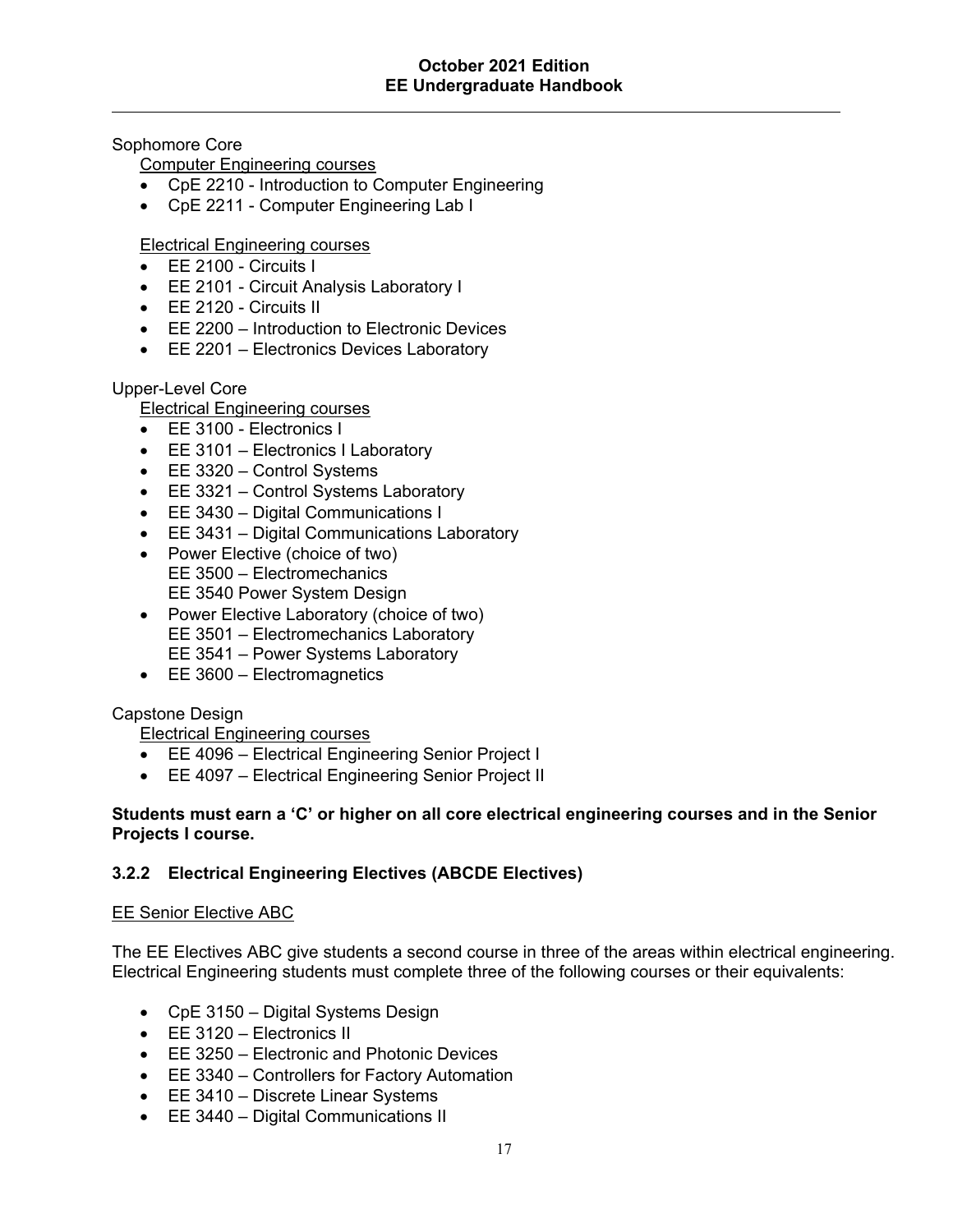- EE 3500 Electromechanics
- EE 3540– Power System Design

If a student is pursuing an emphasis area, Elective A must be in the area of emphasis.

#### EE Senior Elective D

EE Senior Elective D must be selected from a 4xxx-level or above El Eng or Cp Eng course with at least a 3-hour lecture component (EE 4xxx or CpE 4xxx except EE and CpE 4000, 5000, 4099, 4096, 4097, 5070, 58xx).

#### EE Senior Elective E

EE Senior Elective E must be selected from a 3xxx-level or above El Eng or Cp Eng course except EE 3002, 38xx, 4096, 4097, 5070 and CpE 3002, 38xx, 4000, 4096, 4097, and 5070.

#### **3.2.3 Fundamental Sciences (Chemistry and Physics)**

Electrical engineering students must complete all of the following courses or their equivalents:

- Chem 1310 General Chemistry
- Chem 1319 General Chemistry Lab
- Phys 1135 Engineering Physics I (**Must earn a grade of C of higher.**)
- Phys 2135 Engineering Physics II (**Must earn of grade of C or higher.**)

The "C or higher grade" rule applies to the substitute classes just as it applies to the standard courses listed above.

#### **3.2.4 Engineering Science Elective**

Electrical engineering student must complete three (3) hours of science electives. These electives are to be selected from an approved list which includes Mc Eng 2340, Mc Eng 2519, Mc Eng 2527, Physics 2305, Physics 2311, Physics 2401, Nuc Eng 3103, Chem 2210, Bio Sci 2213, or Bio Sci 2223. The following pairs of courses are a substitution for any one of the above courses: CE 2200 and Mc Eng 2350, Eng Mgt 2110 and Eng Mgt 3310.

#### **3.2.5 Fundamental Mathematics (Calculus)**

Electrical engineering students must complete all of the following courses or their equivalents:

- Math 1214 Calculus with Analytic Geometry I (**Must earn a grade of C or higher.**)
- Math 1215 Calculus with Analytic Geometry II (**Must earn a grade of C or higher.**)
- Math 2222 Calculus with Analytic Geometry III (**Must earn a grade of C or higher.**)
- Math 3304 Elementary Differential Equations (**Must earn a grade of C or higher.**)
- Math 3108 Linear Algebra I
- Statistics 3117 Introduction to Probability and Statistics

A list of standard substitutions is provided below. No forms need to be filled out when using these substitutions. The substitutions will be applied automatically by the Registrar's Office.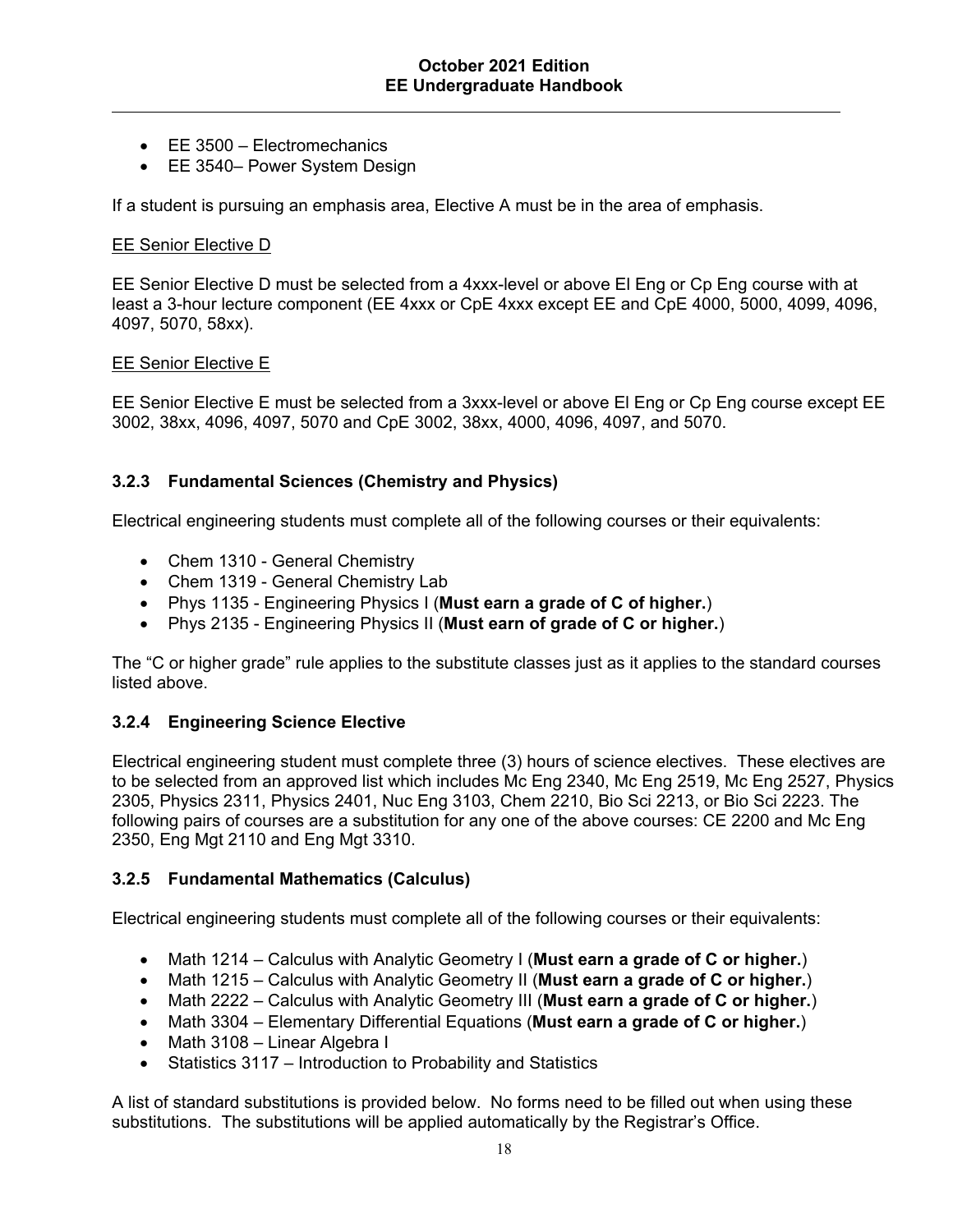Statistics 3115 – Engineering Statistics or Statistics 5643 – Probability and Statistics, may be taken in place of Statistics 3117.

The "C or higher grade" rule applies to the substitute classes just as it applies to the standard courses listed above.

# **3.2.6 Remedial Mathematics (Algebra and Trigonometry)**

Students who have not had strong High School Algebra and Trigonometry courses may wish (or be required) to enroll in:

- Math 1140 College Algebra
- $\bullet$  Math 1160 Trigonometry

\*Note that Math 1140 and Math 1160 are considered remedial courses for EE majors. For this reason, these courses cannot be used to satisfy any graduation requirement aside from their effect on the student's cumulative and UM GPA. These courses are not used when calculating the total number of credit hours earned toward a B.S. EE degree.

#### **3.2.7 Programming (Computer Science CpSc)**

Electrical engineering students must complete:

CpSc 1500 – Computational Problem Solving

#### **3.2.8 Professional Development Elective**

Electrical engineering students must complete one of the following:

- Bus 5980 Business Models for Entrepreneurship and Innovation
- Econ 4430 Cost-Benefit Analysis
- $\bullet$  Econ 5337 Financial Mathematics
- Eng Mgt 2310 Introduction to Systems Engineering
- Eng Mgt 3320 Introduction to Project Management
- Eng Mgt 4110 General Management-Design and Integration
- $\bullet$  Eng Mgt 5514 Patent Law
- Phil 3225 Engineering Ethics

#### **3.2.9 Humanities and Social Sciences**

To help develop a student's humanities education, the school requires students to enroll in a number of Humanities (Hum) and/or Social Science (SocSci) courses. EE students must enroll in a minimum of 12 hours (4 courses) of Humanities/Social Science courses, according to the following rules:

- All courses must be on the approved list of Humanities and Social Sciences courses. A complete list of these courses can be found online at http://ugs.mst.edu/documents/Approved HSS Courses for Engineering Degrees.pdf.
- One of the courses must be an economics course (see below)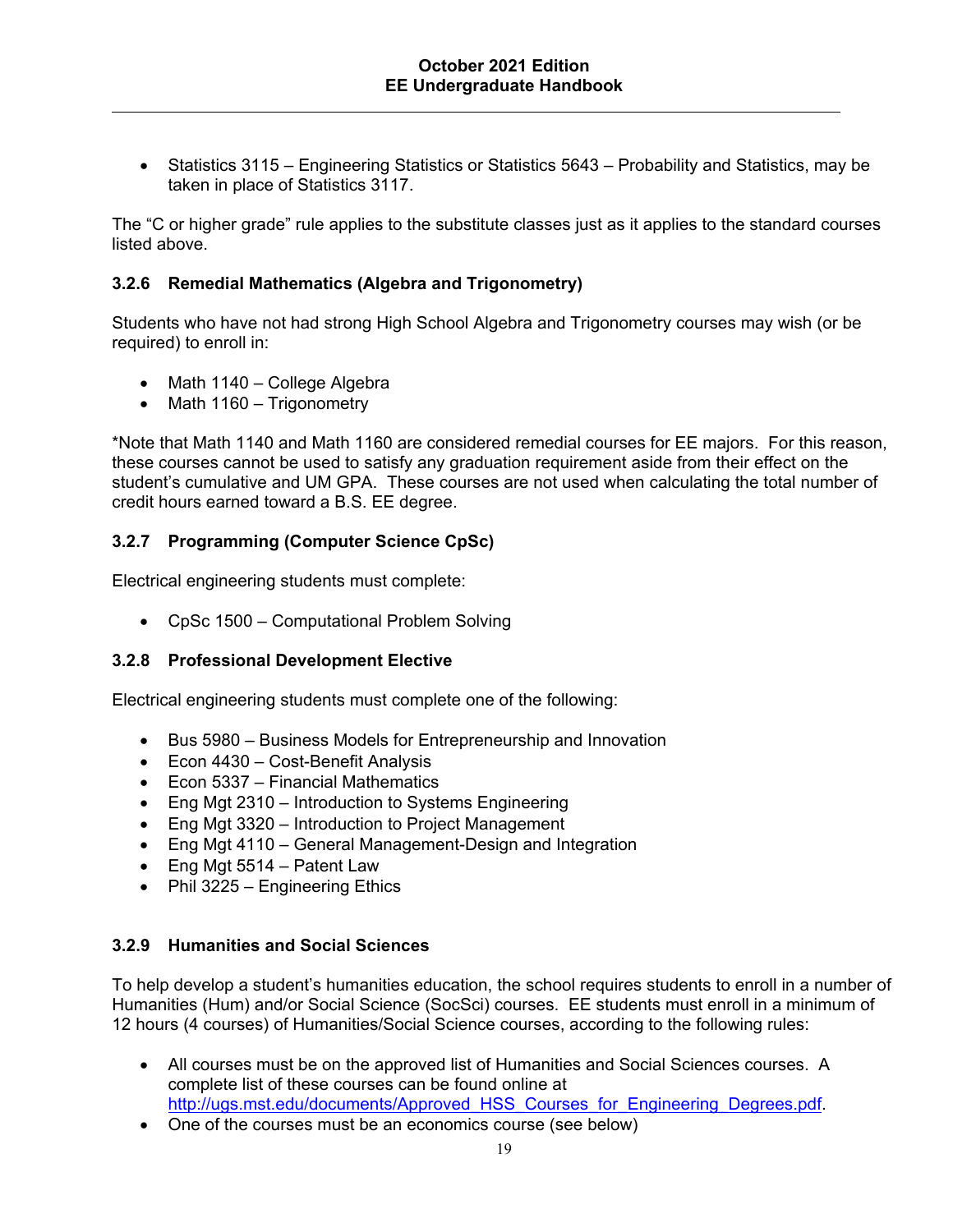- One of the courses must be a U. S. History course (see below)
- The courses may be taken in any order, and in any semester (subject to prerequisite restrictions).
- Courses that do not appear on the approved lists may only be used if the student completes a COURSE SUBSTITUTION AND WAIVER FORM, and has the form signed by their advisor, the EE Undergraduate Coordinator, and the Vice Provost for Academic Affairs. Before completing the substitution form, the student should request a letter from the instructor who is teaching the course explaining the course content.
- Special topics courses, special problems courses, and seminars are allowed only with the approval by the EE Undergraduate Coordinator and the Vice Provost for Academic Affairs.
- Skills courses (such as English Composition and Technical Writing) are not considered Humanities or Social Sciences courses.
- Foreign language courses are considered Humanities courses, if they are not in the student's native language. Students may receive Humanities credit for foreign language courses in their native tongue, only if the course is at the 4xxx or 5xxx level.
- Students often wish to transfer Humanities and Social Sciences courses to Missouri S&T from other institutions of higher education. One should review Chapter 2 on transferring credit and speak with their advisor before taking any courses off campus.

# **3.2.9.1 U. S. History**

Students must enroll in one course on American History or Government from the following list:

- Hist 1200 Modern Western Civilization
- Hist 1300 American History to 1877
- Hist 1310 American History Since 1877
- Pol Sc 1200 American Government

#### **3.2.9.2 Economics**

Students must enroll in one course on Economics selected from the following list:

- Econ 1100/121 Principles of Microeconomics
- Econ 1200/122 Principles of Macroeconomics

#### **3.2.9.3 "Any Level" Humanities/Social Science Requirement**

This requirement can be satisfied by a Humanities/Social Science course (lower or upper level) (see section 3.2.9). Students that take courses off campus should check with their academic advisor to determine if a particular off campus course will satisfy this requirement.

Any Level Humanities are Art, English, Foreign Language, Music, Philosophy, Speech and Media Studies, and Theater.

Any Level Social Sciences are Economics, History, Political Science, Psychology, and Social Science.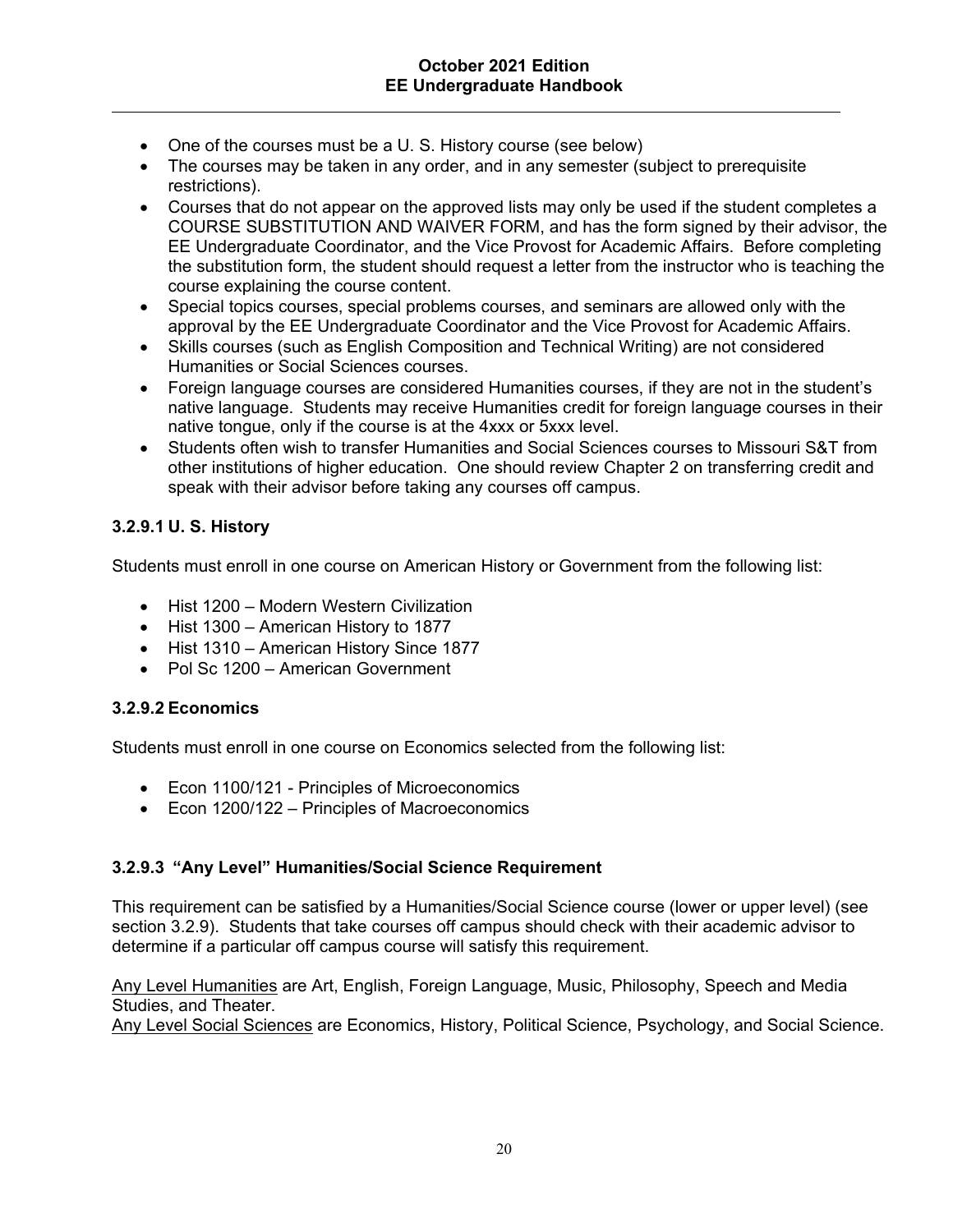# **3.2.10 Communication Skills**

Computer engineering students must complete all of the following courses or their equivalents:

- Engl 1120 Exposition and Argumentation (English Composition)
- Engl 3560 Technical Writing or Engl 1160 Writing and Research
- SpM 1185 Principles of Speech or ROTC sequence Mil Army 4250 and 4500 or Mil Air 4110 and 4120

# **3.2.11 Freshman Engineering Orientation**

All students who enter Missouri S&T as freshman must enroll in the following orientation course:

• FE 1100 - Study and Careers in Engineering

Students that transfer to Missouri S&T as sophomores, juniors, or seniors do not have to enroll in this orientation course. Students that transfer into CpE as sophomores, juniors, or seniors from nonengineering majors (such as Computer Science, Physics, etc.) also do not have to enroll in FE 1100.

# **3.2.12 Electrical Engineering Advancement Examination I (EEAE I)**

After completing EE 2100, Electrical Engineering students must take the EEAE I (Electrical Engineering Advancement Examination I). Students must earn a passing grade on this examination before they will be allowed to enroll in EE 2120/153 or subsequent EE courses at Missouri S&T.

At Missouri S&T, the EEAE I exam will be given in place of the EE 2100 final examination. The exam score will be reported separately from the EE 2100 grade. However, the exam will impact the course grade just as with any other final exam. Students must pass the advancement exam and earn a grade of C or better in EE 2100 before they will be allowed to enroll in EE 2120. This examination is for internal use only. The grade for this examination will not appear on the students' degree audit or transcript. Students should contact the instructor that administered the exam for their grade results. The grade on the exam will not directly impact the students GPA (The grade may indirectly impact the GPA through the students EE 2100 grade.)

Students that enroll in an EE 2100 equivalent course at another school have two options:

- The student may take the EEAE I exam off campus. The student will need to find someone to proctor the exam. The proctor should be an instructor or counselor at the school where the student enrolled in the EE 2100 equivalent course. Once the student has found a proctor, the student should contact the Missouri S&T Department of Electrical and Computer Engineering for more details. Phone or email the Secretary for Undergraduate Studies.
- The student can take the examination at Missouri S&T immediately before the start of the semester the student plans to enroll in EE 2120 or a subsequent EE course. The student should contact the department to find out the exact date and location of the exam.

Students that fail this exam should consider re-taking EE 2100 on the Missouri S&T campus. Students are not required to retake EE 2100 before trying the examination a second time, but are highly advised to do so. There is no limit on the number of times students can attempt to pass this examination. However, students are only allowed one attempt per semester. If a student fails this exam more than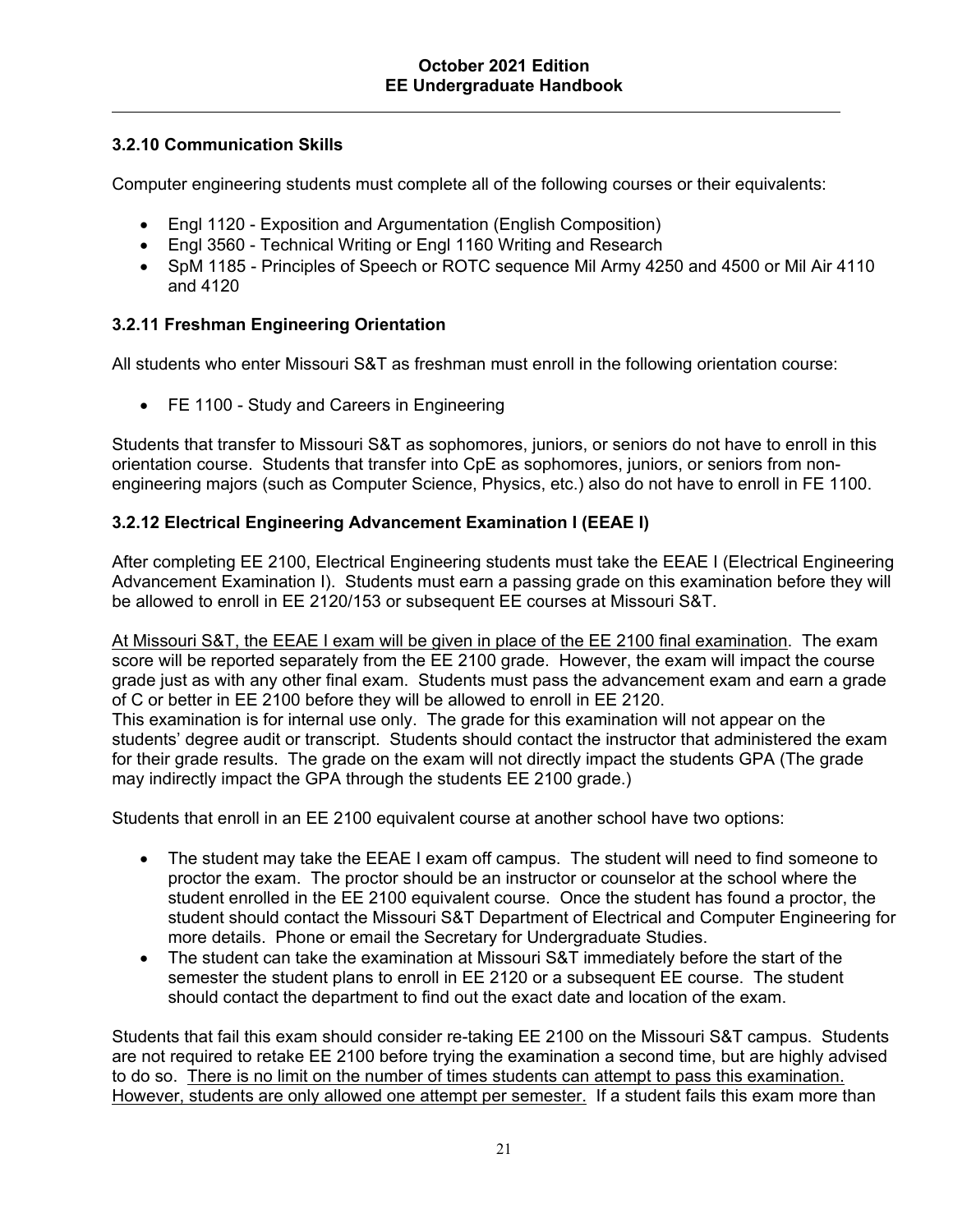once, the student should seriously reconsider their choice of electrical engineering as a major field of study.

# **3.2.13 Electrical Engineering Advancement Examination II (EEAE II)**

After completing EE 2120, an electrical engineering student must take the EEAE II (Electrical Engineering Advancement Exam II). Students must earn a passing grade on this examination before they will be allowed to enroll in EE courses that use EE 2120 as a prerequisite.

At Missouri S&T, the EEAE II is given in the place of the EE 2120 final examination. The exam score will be reported separately from the EE 2120 grade. However, the exam will impact the course grade just as with any other final exam. Students must pass the advancement exam and earn a grade of C or better in EE 2120 before the student will be allowed to enroll in courses that use EE 2120/153 as a prerequisite. Students should contact the instructor that administered the exam for their grade results.

Aside from the changes outline above, all the rules for the EEAE II are identical to the rules for the EEAE I.

#### **3.2.14 Electrical Engineering Advancement Examination III (EEAE III)**

After completing EE 2200, an electrical engineering student must take the EEAE III (Electrical Engineering Advancement Exam II). Students must earn a passing grade on this examination before they will be allowed to enroll in EE courses that use EE 2200 as a prerequisite.

At Missouri S&T, the EEAE III is given in the place of the EE 2200 final examination. The exam score will be reported separately from the EE 2200 grade. However, the exam will impact the course grade just as with any other final exam. Students must pass the advancement exam and earn a grade of C or better in EE 2200 before the student will be allowed to enroll in courses that use EE 2200 as a prerequisite. Students should contact the instructor that administered the exam for their grade results.

Aside from the changes outline above, all the rules for the EEAE III are identical to the rules for the EEAE I and EEAE II.

#### **3.2.15 Computer Engineering Advancement Examination (CpEAE)**

After completing CpE 2210, a computer engineering student must take the CpEAE (Computer Engineering Advancement Exam). Students must earn a passing grade on this examination before they will be allowed to enroll in CpE courses that use CpE 2210 as a prerequisite.

At Missouri S&T, the CpEAE is given in the place of the CpE 2210 final examination. The exam score will be reported separately from the CpE 2210 grade. However, the exam will impact the course grade just as with any other final exam. Students must pass the advancement exam and earn a grade of C or better in CpE 2210 before the student will be allowed to enroll in courses that use CpE 2210 as a prerequisite. Students should contact the instructor that administered the exam for their grade results.

The rules for the CpEAE are identical to the rules for the EEAE I.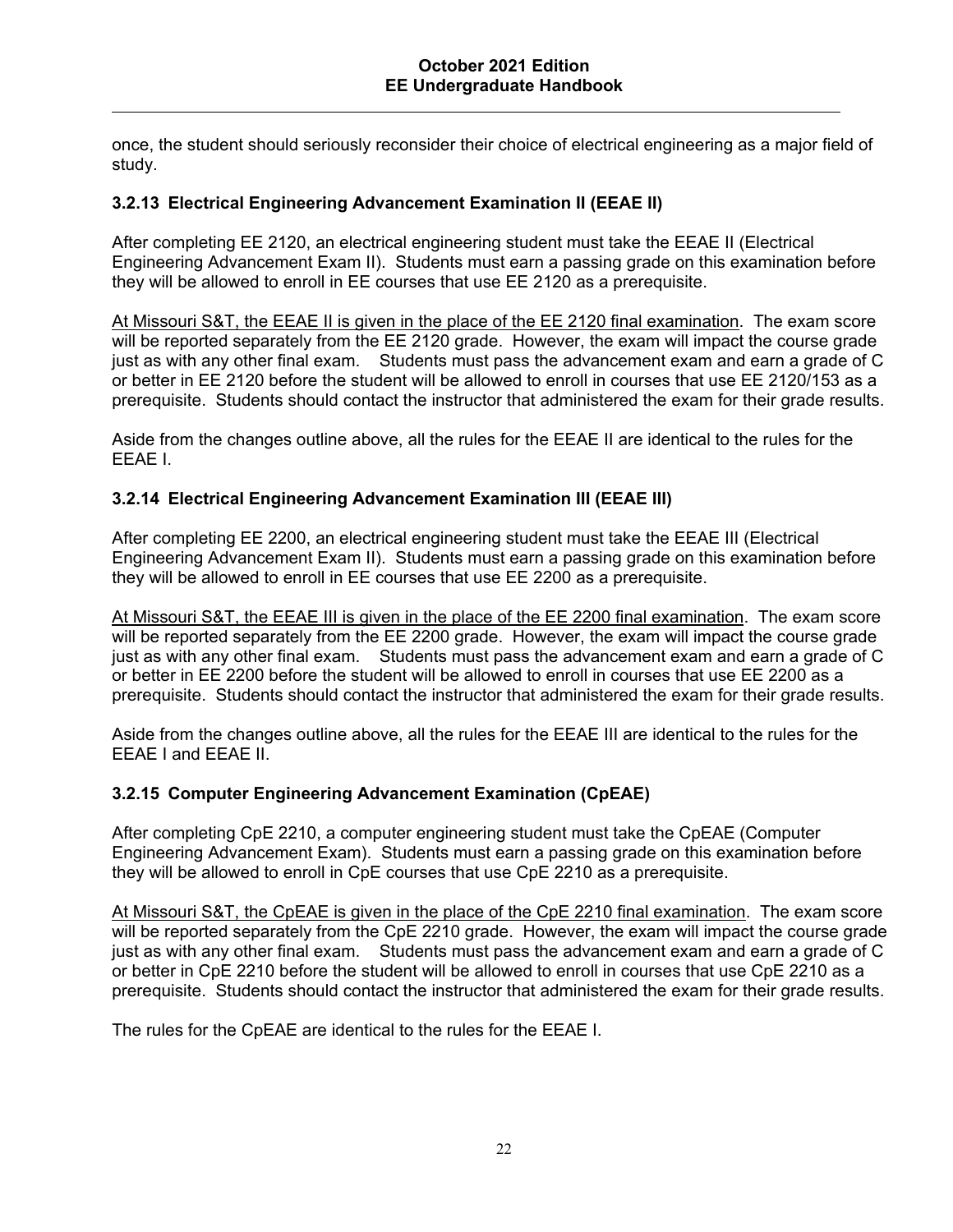# **3.2.16 Fundamentals of Engineering Examination**

The Fundamentals of Engineering Examination is the first step for professional registration. Passing this examination is strongly recommended, although it is not a requirement for graduation. The easiest time to take the examination is during your last year of undergraduate studies. This nationwide exam is the first step in obtaining certification as a registered professional engineer. You must make an application to take this examination and pay a fee. The examination is administered through the campus testing center.

Information on the exam is at https://testcenter.mst.edu/testingprograms/ncees/.

#### **3.2.17 Free Elective**

In addition to the courses listed above, computer engineering students are required to complete three (3) hours of "Free Electives". The free electives allow one a great deal of flexibility in choosing their coursework. Virtually any course from any discipline may be used to fulfill this elective. The exceptions are deficiency courses (such as algebra and trigonometry), and extra credits in required courses. Any course outside of engineering and science must be at least three credits.

# **3.2.18 2021 Catalog Plan of Study**

A representative 2021 Catalog EE plan of study over 8 semesters is given below The Freshman year follows the Freshman Engineering Program.

#### **Bachelor of Science, Electrical Engineering1**

| <b>FRESHMAN YEAR First Semester Credit</b><br>FE 1100-Study & Careers in Eng <sup>2</sup><br>Math 1214-Calculus I for Engineers <sup>3</sup><br>Chem 1310-General Chemistry<br>Chem 1319-General Chemistry Lab<br>Hist 1200, 1300, 1310, or Pol Sc 1200<br>English 1120-Exposition & Argumentation                                                                           | 1<br>4<br>4<br>1<br>3<br>$\overline{3}$<br>16 |
|------------------------------------------------------------------------------------------------------------------------------------------------------------------------------------------------------------------------------------------------------------------------------------------------------------------------------------------------------------------------------|-----------------------------------------------|
| <b>FRESHMAN YEAR Second SemesterCredit</b><br>ME 1720-Eng Design with Comp Applications<br>Math 1215-Calculus II for Engineers <sup>3</sup><br>Physics 1135-Engineering Physics 13,4<br>Econ 1100 or 1200<br>Elective-Hum or Soc (any level) <sup>5</sup>                                                                                                                    | 3<br>4<br>4<br>3<br>$\frac{3}{17}$            |
| <b>SOPHOMORE YEAR First SemesterCredit</b><br>El Eng 2100-Circuits $1^{3,6,7}$<br>El Eng 2101-Circuits Analysis I Lab <sup>3,6</sup><br>Cp Eng 2210-Intro. to Computer Engineering <sup>3,6,8</sup><br>Cp Eng 2211-Computer Engineering Lab <sup>3,6</sup><br>Math 2222-Calculus w/ Analytic Geometry III <sup>3</sup><br>Physics 2135-Engineering Physics II <sup>3,4</sup> | 3<br>$\overline{1}$<br>3<br>1<br>4<br>4       |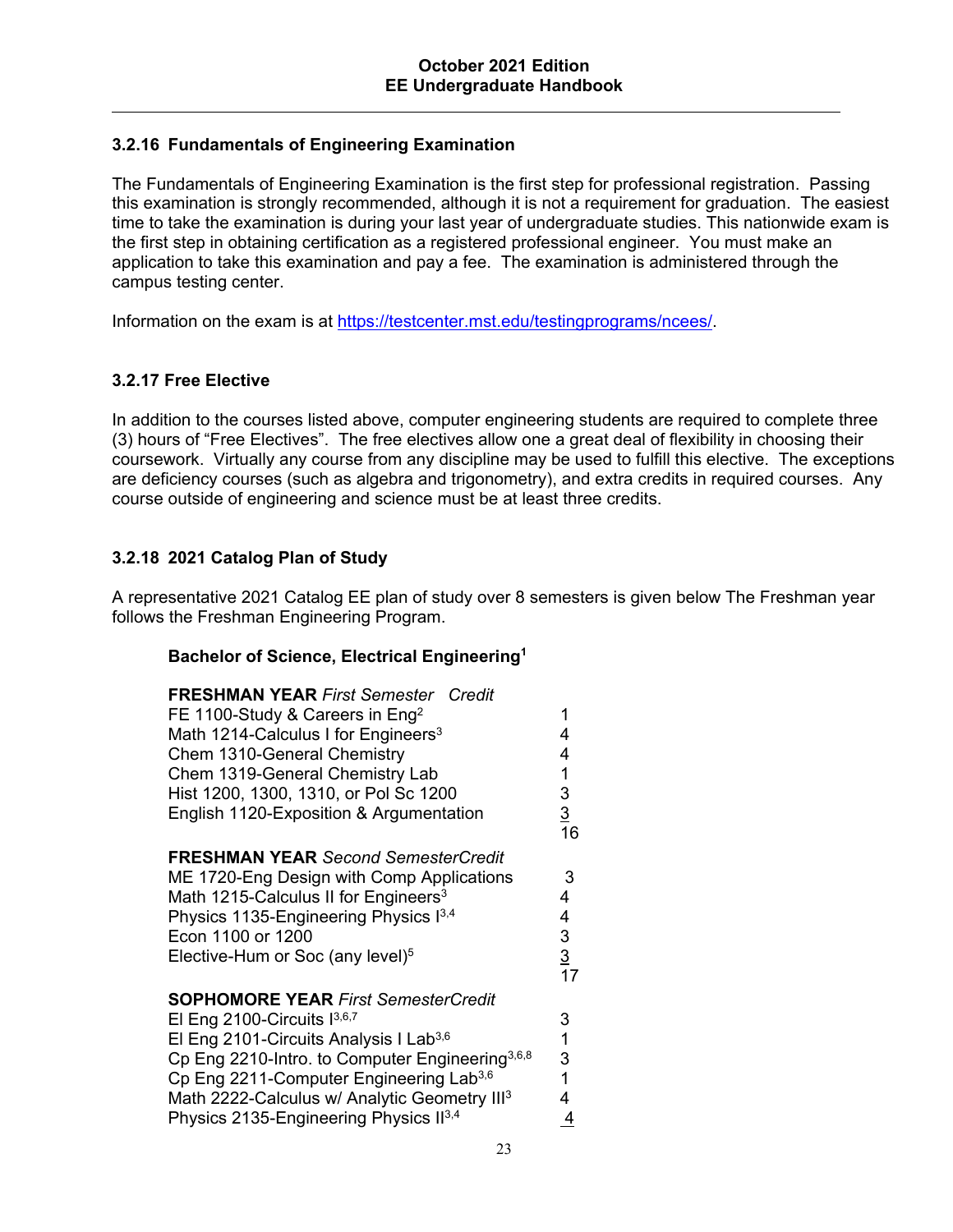|                                                                                                                                                                                                                                                                                                                                                                 | 16                                                                          |
|-----------------------------------------------------------------------------------------------------------------------------------------------------------------------------------------------------------------------------------------------------------------------------------------------------------------------------------------------------------------|-----------------------------------------------------------------------------|
| <b>SOPHOMORE YEAR</b> Second SemesterCredit<br>El Eng 2120-Circuits $II^{3,7,9}$<br>El Eng 2200-Intro. to Electronic Devices <sup>3,6,7,10</sup><br>El Eng 2201-Electronic Devices Lab <sup>3,6,7</sup><br>Math 3304-Elementary Differential Equations <sup>3</sup><br>Engineering Science Elective <sup>11</sup><br>Cmp Sc 1500-Computational Problem Solving  | 3<br>3<br>1<br>$\frac{3}{3}$ $\frac{3}{16}$                                 |
| Credit<br><b>JUNIOR YEAR First Semester</b><br>El Eng 3100-Electronics 13,6,9,10<br>El Eng 3101-Electronics I Lab <sup>3,6,9,10</sup><br>El Eng 3320-Control Systems <sup>3,6,9</sup><br>El Eng 3321-Control Systems Lab <sup>3,6,9</sup><br>Math 3108-Linear Algebra<br>Sp&M 1185-Principles of Speech                                                         | 3<br>1<br>3<br>$\mathbf 1$<br>3<br>$\overline{3}$<br>14                     |
| <b>JUNIOR YEAR Second Semester</b><br>Credit<br>El Eng 3430-Digital Communications $1^{3,6,9}$<br>El Eng 3431-Digital Communications Lab <sup>3,6,9</sup><br>El Eng 3600-Electromagnetics <sup>3,9</sup><br>El Eng Elective A <sup>10,14,19</sup><br>Stat 3117-Prob & Stat for Eng and Scientists <sup>12</sup><br>English 3560-Technical Writing <sup>13</sup> | 3<br>1<br>4<br>3<br>3<br>$\frac{3}{17}$                                     |
| <b>SENIOR YEAR First Semester</b><br>Credit<br>El Eng Power Elective <sup>3,6,9,15</sup><br>El Eng Power Elective Lab <sup>3,6,9,15</sup><br>El Eng Elective B <sup>10,14</sup><br>El Eng Elective D <sup>10,16,19</sup><br>El Eng 4096-El Eng Senior Project I <sup>3.</sup><br>Elective-Hum or Soc (any level) <sup>5</sup><br>Free Elective <sup>18</sup>    | 3<br>$\mathbf 1$<br>$\frac{3}{3}$<br>$\ddot{\phantom{1}}$<br>$\frac{3}{17}$ |
| <b>SENIOR YEAR Second Semester</b><br>Credit<br>El Eng Elective C <sup>10,14</sup><br>El Eng Elective E <sup>17,19</sup><br>El Eng 4097-El Eng Senior Project II<br>Professional Dev. Elective <sup>20</sup><br>Free Elective <sup>18</sup><br>Assessment                                                                                                       | 333333<br>$\frac{0}{15}$                                                    |

**Notes:** Student must satisfy the common engineering freshman year requirements and be admitted into the department.

- 1) The minimum number of hours required for a degree in Electrical Engineering is 128.
- 2) Students that transfer after their freshman year are not required to enroll in Freshman Engineering Seminar FE 1100.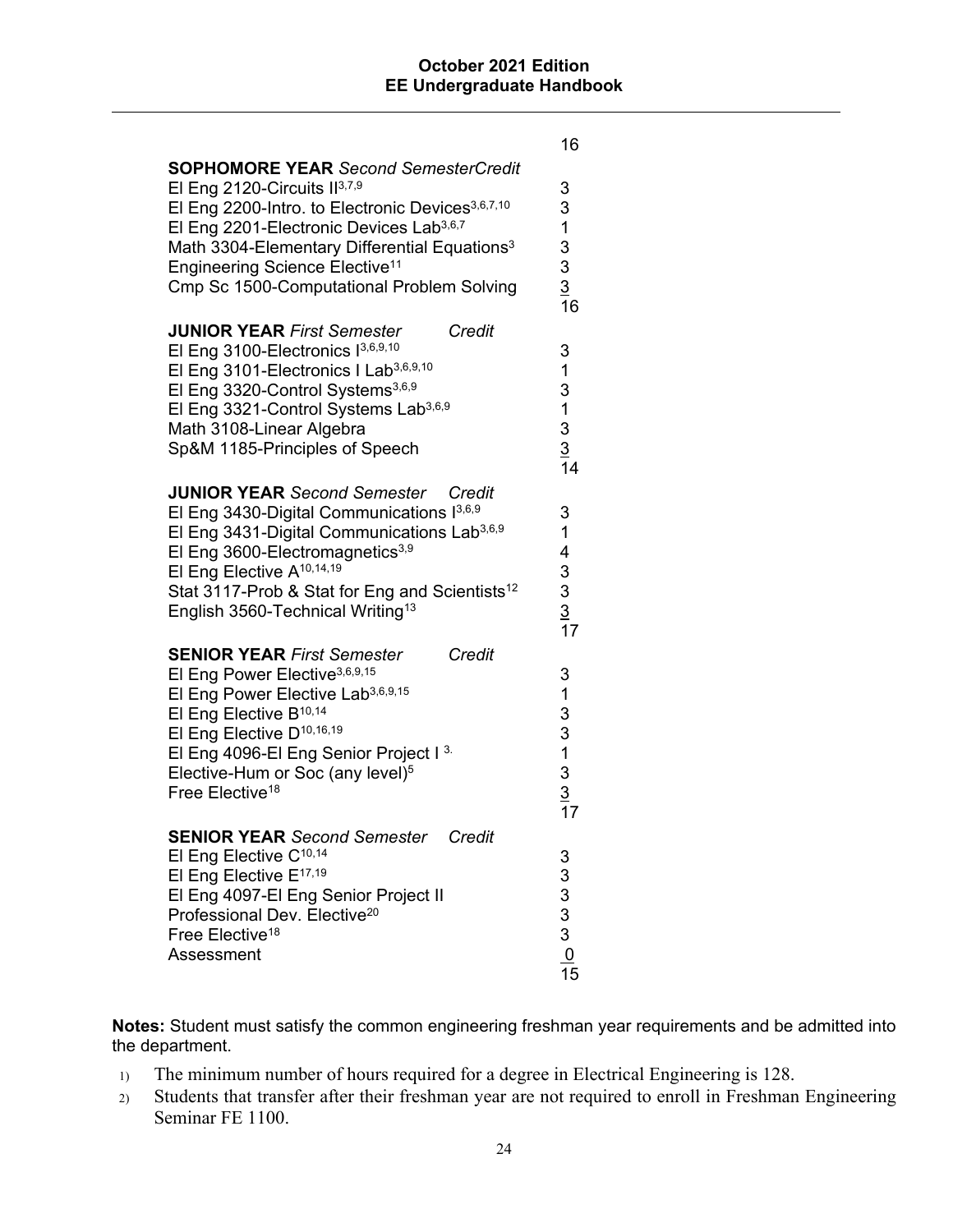- 3) A minimum grade of "C" must be attained in Math 1214, 1215, 2222, and 3304, Physics 1135 and 2135 (or their equivalents), El Eng 2100, 2101, 2120, 2200, 2201, 3100, 3101, 3320, 3321, 3430, 3431, and 3600, the El Eng power elective (3500 and 3501 or 3540 and 3541), El Eng 4096, and Cp Eng 2210 and 2211. Also, students may not enroll in other courses that use these courses as prerequisites until the minimum grade of "C" is attained.
- 4) Students may take Physics 1111 and 1119 in place of Physics 1135. Students may take Physics 2111 and 2119 in place of Physics 2135.
- 5) All electives must be approved by the student's advisor. Students must comply with the engineering general education requirements with respect to selection and depth of study. These requirements are specified in the current catalog.
- 6) Students who drop a lecture prior to the last week to drop a class must also drop the corequisite lab.
- 7) Students must earn a passing grade on the El Eng Advancement Exam I (associated with El Eng 2100) before they enroll in El Eng 2120 or 2200 and 2201.
- 8) Students must earn a passing grade on the Cp Eng Advancement Exam (associated with Cp Eng 2210) before they enroll in any course with Cp Eng 2210 and 2211 as prerequisites.
- 9) Students must earn a passing grade on the El Eng Advancement Exam II (associated with El Eng 2120) before they enroll in El Eng 3100, 3101, 3320, 3321, 3430, 3431, 3500, 3501, 3540, 3541and 3600, or other courses with El Eng 2120 as a prerequisite.
- 10) Students must earn a passing grade on the El Eng Advancement Exam III (associated with El Eng 2200) before they enroll in El Eng 3100 and 3101 or other courses with El Eng 2200 as a prerequisite.
- 11) Students must take ME 2340. ME 2519, ME 2527, Physics 2305, Physics 2311, Physics 2401, Nu Eng 3103, Chem 2210, Bio Sc 2213, Bio Sc 2223. The following pairs of courses are substitutions: CE 2200 and ME 2350 or Eng Mgt 2110 and Eng Mgt 3310.
- 12) Students may replace Stat 3117 with Stat 3115 or Stat 5643. Student may replace Cmp Sc 1580 with El Eng 3311.
- 13) Students must take Engl 3560 or Engl 1160. Students may replace SP&M S 1185 with the ROTC sequence of Mil Army 4250 and Mil Army 4500 or Mil Air 4110 and Mil Air 4120..
- 14) El Eng Electives A, B, and C must be chosen from the El Eng 3120, 3250, 3340, 3410, 3440, 3500, 3540, 56xx, or Cp Eng 3150. Only one 56xx course may be used.
- 15) The El Eng Power Elective may be satisfied with El Eng 3500 and 3501 or El Eng 3540 and 3541.
- 16) El Eng Elective D must be a 4XXX-level or above El Eng or Cp Eng course with at least a 3-hour lecture component. El Eng 4000, 5000, 4096, 4097, 4099, 5070, 58XX and Cp Eng 4000, 5000, 4096, 4097, 4099, 5070, 58XX may not be used for Elective D.
- 17) El Eng Elective E may be any 3XXX-level or above El Eng or Cp Eng course except El Eng 3002, 38XX, 4096, 4097, 5070, and Cp Eng 3002, 38XX, 4000, 4096, 4097, 5070.
- 18) Students are required to take six hours of free elective in consultation with their academic advisors. Credits that do not count toward this requirement are deficiency courses (such as algebra and trigonometry) and extra credits from courses meeting other requirements. Any courses outside of engineering and science must be at least three credit hours. El Eng 28XX, 38XX, 4096, 4097 and Cp Eng 28XX, 38XX, 4096, 4097 may not be used for free electives. No more than one credit hour of El Eng 3002 or Cp Eng 3002 may be applied to the BS degree for free electives.
- 19) Students that pursue an optional degree emphasis have restricted options for El Eng Electives A, D, and E.
- 20) Students must take one of the following courses: Bus 5980, Econ 4430, Econ 5337, Eng Mgt 2310, Eng Mgt 3320, Eng Mgt 4110, Eng Mgt 5514, or Phil 3225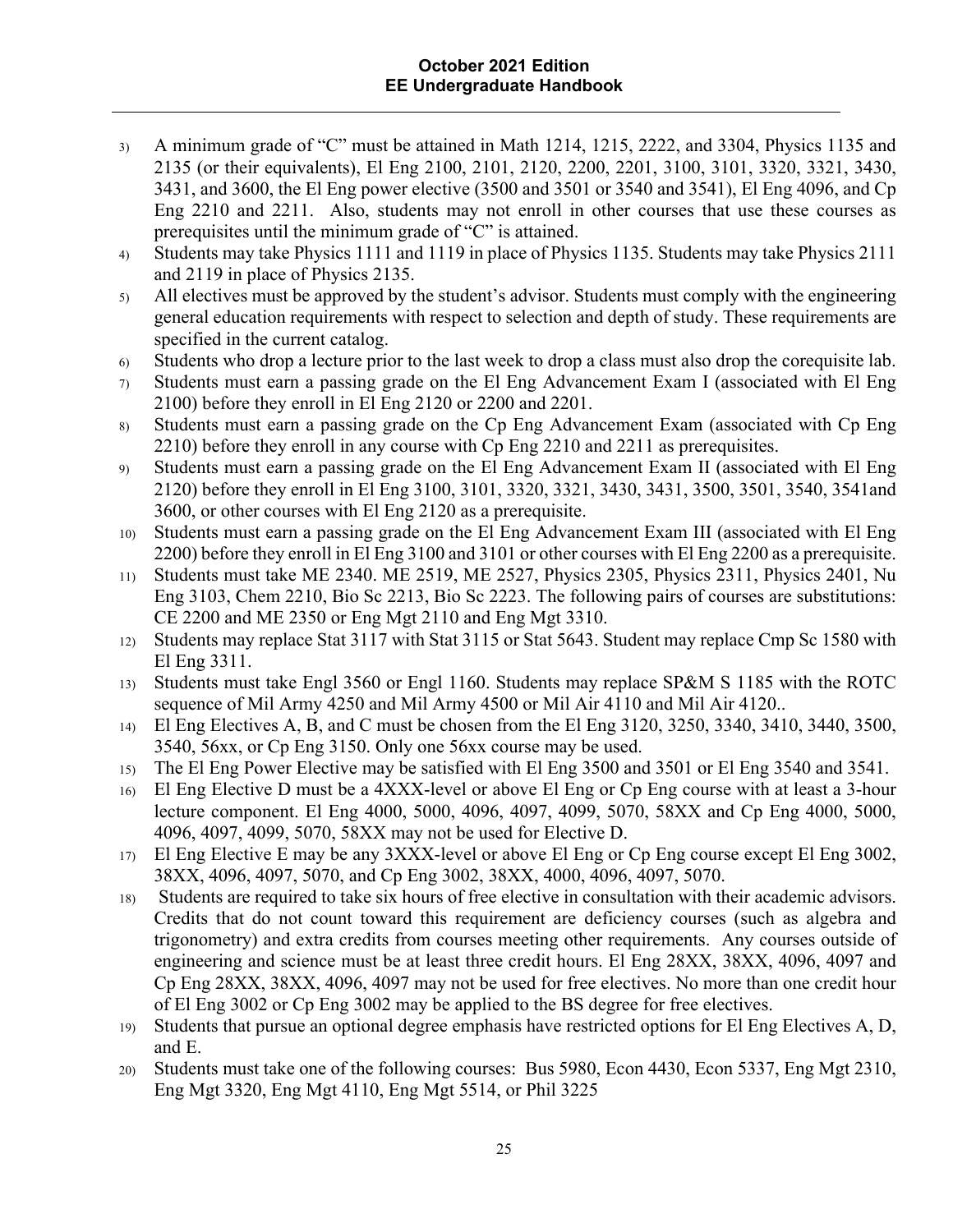# **3.3 Prior Catalog Years**

Fall 2020 – The prerequisites for Comp Sci 1570/1580 changed to require Comp Sci 1500. This change was made without allowing a transition period to the new requirements. In response, students can take Comp Sci 1500 to fulfill this requirement, but your advisor will need to file a Substitution/Waiver form and the number of your free electives changes to six hours (from five hours).

Fall 2019 - The Professional Development Elective replaced an Upper-Level Humanities or Social Science Elective.

Fall 2014 - Missouri S&T transitioned to a campus-wide 4-digit course number system. So, the course numbers changed, though the degree requirements remained the same.

# **3.4 Minimum Number of Credit Hours**

Students must earn a minimum of **128** credit hours before they can graduate. This requirement will not be waived. In some rare cases, students may be able to satisfy all other graduation requirements with less than the minimum number of hours. These students must complete additional electives to increase their total number of credit hours to the minimum given above before they will be allowed to graduate. In many cases, students will enroll in additional elective courses. Remedial courses such as Math 1140/4 and Math 1160/6 will not be used when calculating the total number of credit hours earned.

If a student retakes a course, the total number of credits earned will normally not increase. There are exceptions to this rule. Some courses, such as undergraduate research (e.g. EE 4099/390), some music and physical education courses are "repeatable". Each time a student completes one of these courses, their total number of credits earned will increase. Contact the Registrar's Office to determine which courses are "repeatable".

#### **3.5 Minimum Grade-Point Averages**

To graduate, you must satisfy three grade-point average (GPA) requirements. These requirements are known as the cumulative, Missouri S&T, and CpE GPA, which are described in the following subsections. GPA requirements cannot be waived. If you satisfy all other graduation requirements, but have one or more GPAs below 2.000, you must enroll in additional courses and receive sufficiently high grades to meet these GPA requirements. You can accomplish this by enrolling in new courses or by retaking courses in which you have received a grade of D or F. Contact the registrar's if you have questions about your GPA calculations.

#### **3.5.1 Cumulative GPA**

A student must have a cumulative GPA greater than or equal to 2.000 on a 4.000 scale. This GPA includes all undergraduate courses the student has taken at all post-secondary schools (including Community Colleges and other Universities). Note that all courses taken at all schools must be transferred to Missouri S&T prior to graduation. Even if courses do not satisfy any other degree requirements, they must be transferred and may impact the student's cumulative GPA. Courses taken for graduate credit will not affect this GPA.

#### **3.5.2 Missouri S&T GPA**

A student must have a Missouri S&T GPA greater or equal to 2.000 on a 4.000 scale. This GPA includes all courses taken at Missouri S&T, but it does not include courses transferred to Missouri S&T.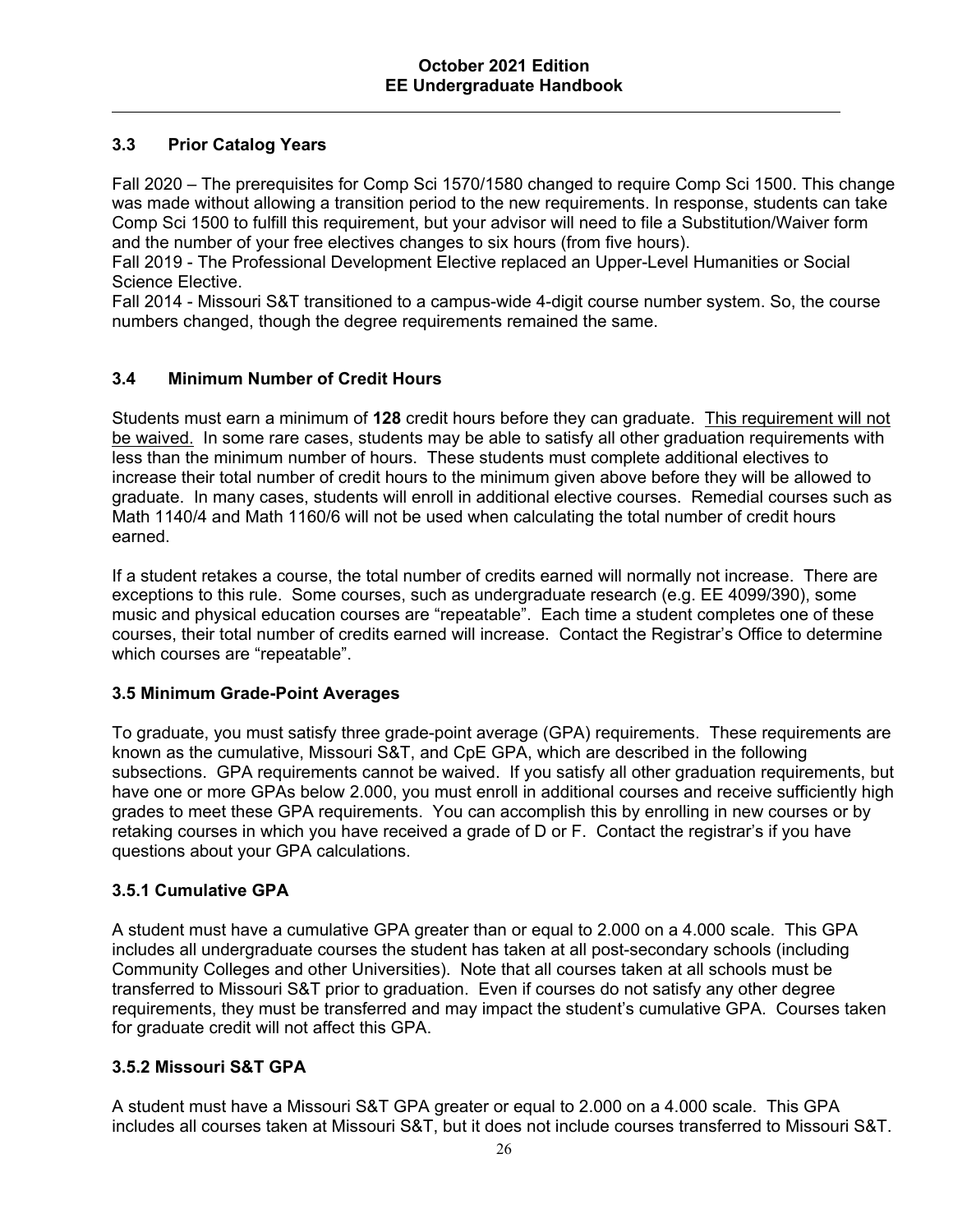Some, but not all, of the courses offered by the University of Missouri Center for Independent Study affect the Missouri S&T GPA. Contact the registrar's office to determine which independent study courses will affect your Missouri S&T GPA. Courses taken for graduate credit do not affect this GPA.

# **3.5.3 Electrical Engineering GPA**

A student must have a computer engineering GPA greater or equal to 2.000 on a 4.000 scale. This GPA is based on courses that have a course number beginning with EE. This GPA includes both computer engineering courses taken at Missouri S&T and those transferred to Missouri S&T as EE Credit. The calculation does not include non-EE courses, even if the classes are required for a EE degree (such as Calculus, Basic Sciences, Humanities and Social Sciences courses). Courses taken for graduate credit will not affect this GPA.

#### **3.5.4 University of Missouri GPA**

This GPA includes all courses you take at a University of Missouri school including Rolla, Columbia, St. Louis and Kansas City campuses and extension courses. This calculation does not include courses transferred from other schools, including Missouri schools not part of the University of Missouri such as Missouri State Schools and Community Colleges). The student is not required to attain any minimum UM GPA. Graduation honors are based on the UM GPA. Courses taken for graduate credit do not affect this GPA.

#### **3.6 Minimum Acceptable Grades**

Unless otherwise specified, a student must earn a letter grade of D or higher in every course that they wish to use to satisfy a graduation requirement. If a student takes a course more than once, their last grade must be D or better. A student's academic advisor and the associate or department Chair may require a student to re-take a course in which they have earned a grade of D or lower.

#### **3.6.1 Basic Science, Mathematics and EE Courses**

Some courses are particularly important to computer engineering majors. Students must earn a grade of C or better in these courses. This rule applies to the courses listed below. Note that students will enroll in some, but not all, of the courses listed below. See the section on required courses to determine which of the following courses that must have a grade of C or better.

- Phys 1135 Engineering Physics I or equivalent
- Phys 2135 Engineering Physics II or equivalent
- Math 1214 Calculus with Analytic Geometry I
- Math 1215 Calculus with Analytic Geometry II
- Math 2222 Calculus with Analytic Geometry III
- Math 3304 Elementary Differential Equations
- CpE 2210 Introduction to Computer Engineering
- CpE 2211 Computer Engineering Lab I
- CS 1500 Computational Problem Solving
- EE 2100 Circuits I
- EE 2101 Circuit Analysis Lab I
- EE 2120 Circuits II
- EE 2200 Introduction to Electronic Devices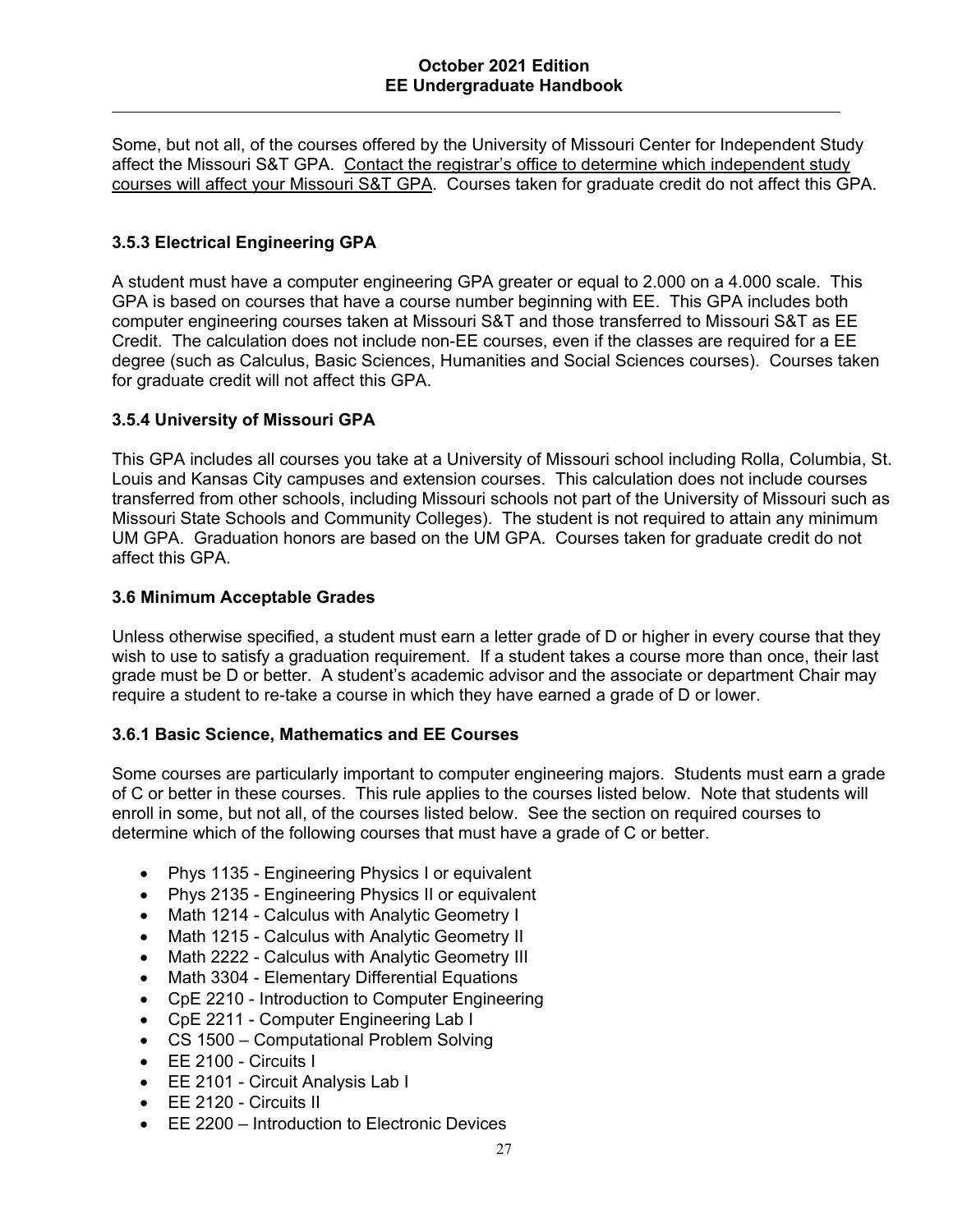- EE 2201 Electronics Devices Lab
- EE 4096 Computer Engineering Senior Project I
- EE 4097 Computer Engineering Senior Project II

#### **3.7 Residency Requirement (Last 60 Hours at Missouri S&T)**

A student receives a Missouri S&T degree, because the student completed the requirements of the degree while attending Missouri S&T. To protect the integrity of this seemingly obvious statement, all students are required to take their last 60 credit hours of instruction at Missouri S&T.

Up to 15 credit hours of this 60-hour requirement may be waived with the prior permission of the student's advisor and the Associate Chair for Computer Engineering. Waiving more than 15 credit hours requires obtaining prior permission from the student's advisor, the Associate Chair for Computer Engineering Undergraduate Studies and the Vice Provost for Academic Affairs. Requests to waive this requirement are handled on a case-by-case basis. The Associate Chair for Computer Engineering will typically approve requests only when the student has taken well over 60 credit hours at Missouri S&T and can show good reason for the need to take courses at another school late in their program of study.

If the student wishes to have this requirement waived, the student must submit a REQUEST TO TRANSFER PART OF LAST 60 HOURS FOR A DEGREE form and have the form approved before enrolling in the course(s) off campus. The form can be obtained from the Registrar's Office, the ECE Undergraduate Secretary in 142 EECH, or on the web at http://registrar.mst.edu/forms/.

If a student fails to complete this form prior to enrolling in the course, the department may refuse to allow the student to use the course to satisfy ANY graduation requirements. Students in their last 60 hours should never take a course off campus until checking with their advisor, completing the appropriate form, and obtaining signatures.

Students will not normally be allowed to transfer 3xxx or 4xxx or 5xxx/200 or 300 level CpE courses to Missouri S&T unless the courses were taken at an ABET accredited program or a program with an international reputation for excellence in engineering education.

#### **3.8 Substitutions and Waivers**

There are many specific courses that must be completed before graduation. The student has four (4) options for each of these courses:

- Complete the specified course at Missouri S&T. In some cases, the student is allowed to select a course from an approved list.
- Complete an equivalent course at another institution and transfer credit to Missouri S&T.
- Complete a related course at Missouri S&T or another institution and request to substitute the related course for the required course.
- Petition to have the requirement waived.
- Obtain credit by examination for the course.

Students who wish to transfer credit to Missouri S&T should read the appropriate section in Chapter 2 of this handbook. There are many restrictions placed on transfer credit. Students unfamiliar with these requirements risk losing credit for the transferred courses.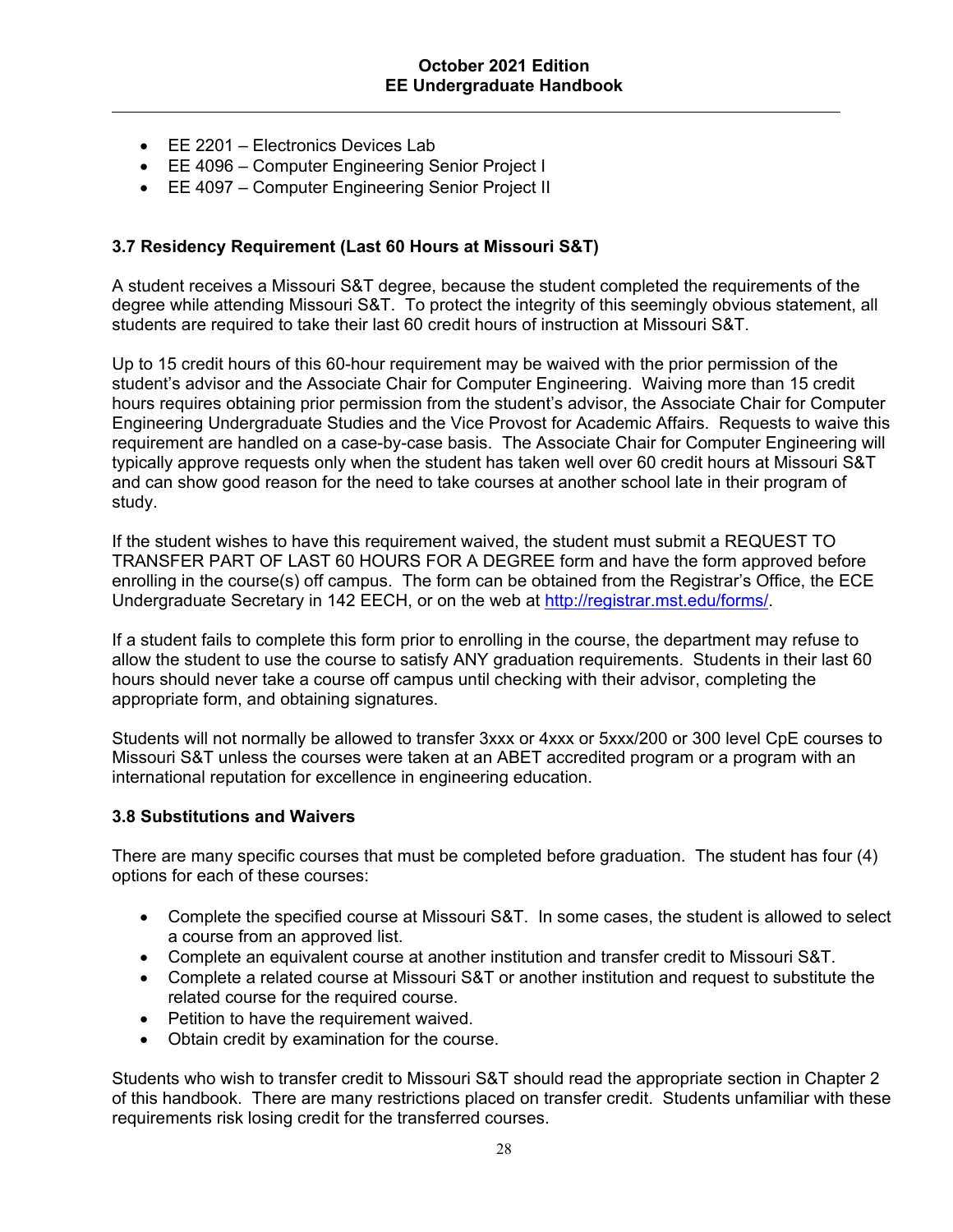Students wishing to substitute or waive course requirements should read Section 3.18 "Waiving and/or Changing Graduation Requirements" in this chapter.

A detailed explanation of each requirement is presented in Section 3.2 along with typically approved course substitutions. Unless otherwise noted, students must complete a COURSE SUBSTITUTIONS AND WAIVER form available from the Registrar's Office, the ECE Undergraduate Secretary in room 142 EECH, or on the web at http://registrar.mst.edu/forms/.

#### **3.9 Emphasis Areas within Electrical Engineering**

If you wish to pursue an electrical engineering B.S. degree with a formal emphasis, the following emphasis area options are available:

 **Circuits and Electronics Optics and Devices Controls and Systems Communications and Signal Processing Power and Energy Constraining Electromagnetics Computer Engineering** 

A declared emphasis area is not required. A student may choose to obtain an Electrical Engineering degree without a formal emphasis or may choose to obtain an Electrical Engineering degree with a declared emphasis in one or more of the emphasis areas of electrical engineering. A major change request is required to add the emphasis area option to the degree program.

For students who seek an Electrical Engineering degree without a formal emphasis, these emphasis areas may guide the choice of their El Eng Electives A, B, C, D, and E as well as their free electives. Students should consult with their advisors on such course selections.

For students who seek an Electrical Engineering degree with a declared emphasis, courses in the declared emphasis area will be applied to El Eng Electives A, D, and E in the degree requirements. For students who choose to have multiple emphasis areas, the additional courses will apply to El Eng Elective B or C and free elective requirements. Students should seek guidance from their advisors on emphasis areas and on courses that are relevant to more than one emphasis area. Students may have an emphasis area or emphasis areas listed on their transcript by completing three three-credit-hour courses in electrical and computer engineering from the designated lists with at least one of the courses being at the 4XXX level or above. This requirement will be satisfied by completing the relevant ABC Elective course, a 4XXX course for Elective D, and another 3XXX or above course for Elective E from the designated listing. The required EE courses El Eng 3100, 3320, 3430, and 3600 and the course used to satisfy the power requirement (EE 3500 or 3540) may not be used to meet the three-course requirement. Transfer courses do not apply to emphasis areas. A colisted course may count toward both areas. Experimental courses El Eng 3001, El Eng 4001, El Eng 5001, Cp Eng 3001, Cp Eng 4001, or Cp Eng 5001 require departmental approval to apply toward an emphasis area.

**Circuits and Electronics:** El Eng 3120, 41XX, and 51XX Courses **Optics and Devices:** El Eng 3250, 42XX, and 52XX Courses **Controls and Systems:** El Eng 3340, 43XX, and 53XX Courses **Communications and Signal Processing:** El Eng 3410, 3440, 44XX, and 54XX Courses **Power and Energy:** El Eng 3500 or 3540, 5150, 45XX, and 55XX Courses **Electromagnetics:** El Eng 46XX and 56XX Courses **Computer Engineering:** El Eng 3410, Cp Eng 3XXX-level or above Courses (Excluding Cp Eng 3000, 4000, 5000, 3002, 4096, 4097, and 5070 Course)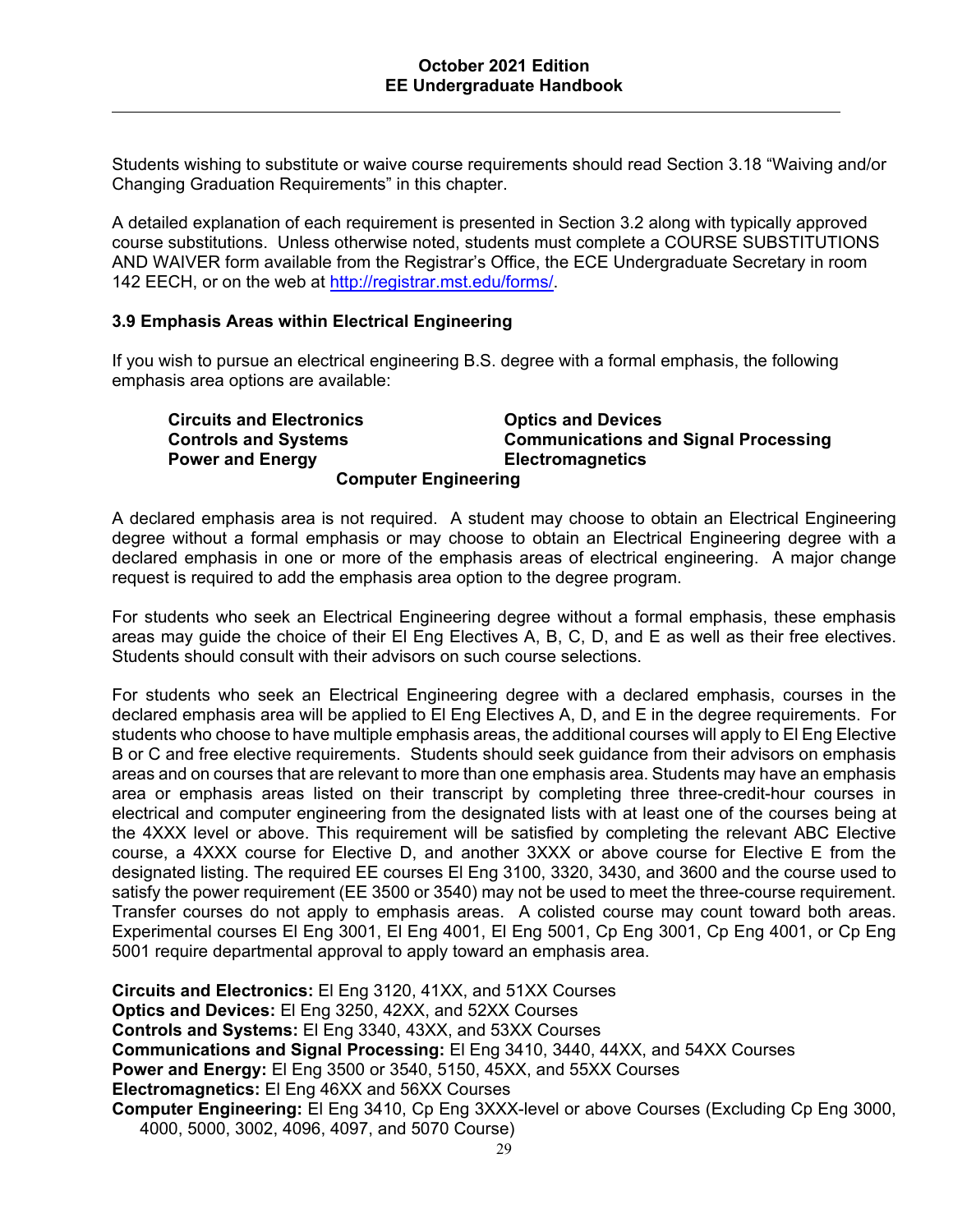See the undergraduate secretary for a degree change form to switch to an emphasis area option.

#### **3.10 Multidisciplinary Programs**

The Bachelor of Science in Electrical Engineering is an excellent degree for multidisciplinary opportunities. A careful selection of electives can prepare a student for a unique career at the bachelor's level as well as an advanced degree in a field like business, computer science, electrical engineering, law or medicine.

As an example, a student interested in Electrical Engineering and Medical Science should consult with a Biological Sciences advisor early in their program. A careful selection of science electives and technical electives along with additional classes in Chemistry and Biological Sciences can prepare a student for medical careers along with the Electrical Engineering Degree.

Electrical engineering is particularly well suited for combination with degrees in Computer Engineering, as discussed in section 3.16.

#### **3.11 Minor Programs**

Students are allowed to minor in computer engineering. The ECE department offers similar minor programs for electrical engineering and computer engineering. Several departments offer minors, as can be seen at https://futurestudents.mst.edu/academic-programs/undergraduate-programs/ By carefully selecting elective courses, students can often complete a minor with only a small increase in the number of credit hours required to graduate. The minor will appear on the student's transcript upon graduation.

#### **EE Minor Advisor Dr. Kelvin Erickson, 221 EECH, 341-4757, kte@mst.edu**

#### **CpE Minor Advisor**

**Dr. R. Joe Stanley, 127 EECH, 341-6896, stanleyj@mst.edu** 

#### **Automation Engineering Minor Advisor Dr. Kelvin Erickson, 221 EECH, 341-4757, kte@mst.edu**

The Electrical and Computer Engineering Department offers minor programs in Electrical Engineering, Computer Engineering, and in Automation Engineering. If you complete a minor program, the designation Minor in Electrical Engineering, Minor in Computer Engineering, or Minor in Automation Engineering will be placed on your transcript, in addition to any academic honors based upon your Missouri S&T GPA. Minor elective courses may be in one or more of the available emphasis areas.

#### **3.11.1 Minor in Computer Engineering**

A minor in Computer Engineering will require the following:

- Pass the El Eng Advancement Exam I (El Eng 2100 Final) with a C or better\*
- Pass the Cp Eng Advancement Exam (Cp Eng 2210) with a C or better\*\*
- Pass Cp Eng 3150 with a C or better
- Pass El Eng 2200 or Cp Eng 3110 with a C or better
- Pass Cp Eng 5410 or Cmp Sc 5600 with a C or better
- Pass 3 hours of 4XXX-level or above Cp Eng or El Eng or Cmp Sc coursework with a C or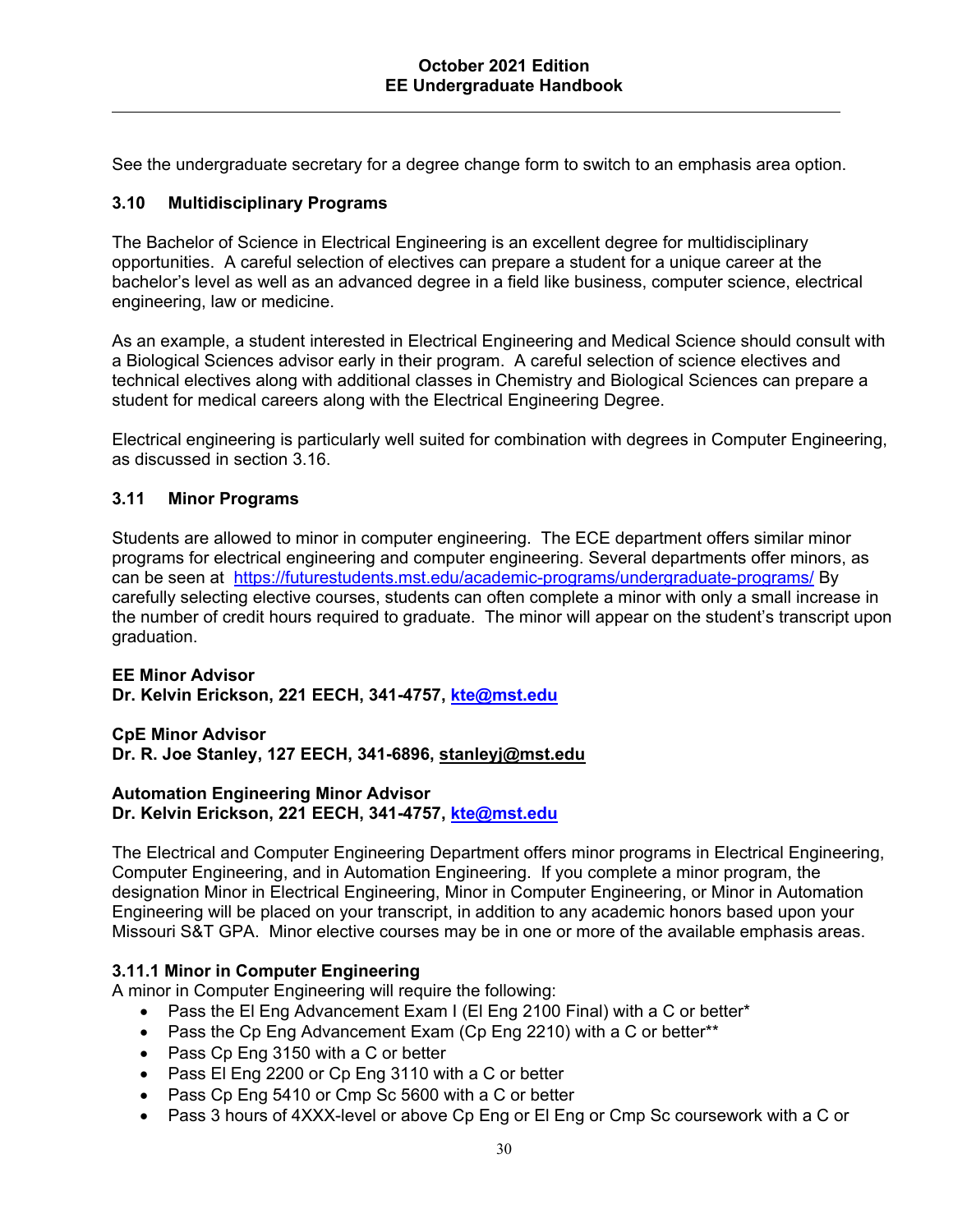better, excluding special problems and undergraduate research. Transfer courses cannot be used to satisfy this requirement. The course choice for this requirement is subject to the approval of the minor advisor.

\*One opportunity will be given to pass the El Eng Advancement Exam I if a student has prior course or experience in circuits. Otherwise, the student must pass El Eng 2100.

\*\*One opportunity will be given to pass the Cp Eng Advancement Exam if a student has prior course or experience in digital circuits. Otherwise, the student must pass Cp Eng 2210.

An Admission Form is needed to start the program and the Registrar's Undergraduate Minor Form is required upon completion. The Admission form should be submitted to the EE or CpE Minor Advisor. See

https://catalog.mst.edu/undergraduate/degreeprogramsandcourses/computerengineering/#minorstext

#### **3.11.2 Minor in Electrical Engineering**

A minor in Electrical Engineering will require the following:

- Pass the El Eng Advancement Exam I (EEAE-I: El Eng 2100 Final) with a C or better\*
- Pass El Eng 2120 and El Eng Advancement Exam II (EEAE-II) with a C or better
- Pass 12 additional hours of El Eng coursework excluding El Eng 28XX, 38XX, 4096, 4097, and 4099. At least 3 lecture hours at the 4XXX-level or above are required. A C or better is required for the all 12 hours. No transfer courses and no more than 3 hours of El Eng 3000, El Eng 4000, or El Eng 5000 may be used to meet the requirements. The course choice for the 12 additional hours are subject to the approval of the minor advisor.

\*One opportunity will be given to pass the El Eng Advancement Exam I if a student has prior circuits coursework or experience. Otherwise, the student must pass El Eng 2100.

An Admission Form is needed to start the program and the Registrar's Undergraduate Minor Form is required upon completion. The Admission form should be submitted to the EE or CpE Minor Advisor. See

https://catalog.mst.edu/undergraduate/degreeprogramsandcourses/electricalengineering/#minorstext

#### **3.11.3 Minor in Automation Engineering**

A minor in Electrical Engineering will require the following:

- Pass El Eng 3340 with a C or better\*
- Pass El Eng 3320, Mc Eng 4479, or Ch Eng 4110 with a C or better\*
- Pass 9 additional hours of coursework from the following list: Ch Eng 4140, Ch Eng 4241, Ch Eng 5190/El Eng 5350, ChE 5355/El Eng 5355, Ch Eng 4310/Mc Eng 5644, El Eng 4380, El Eng 5340, El Eng 5345, El Eng 5870/Mc Eng 5478, Mc Eng 5420, McEng 5449, Mc Eng 5655.

An Admission Form is needed to start the program and the Registrar's Undergraduate Minor Form is required upon completion. The Admission form should be submitted to the EE or CpE Minor Advisor. See

https://catalog.mst.edu/undergraduate/degreeprogramsandcourses/electricalengineering/#minorstext

#### **3.11.4 Procedure for obtaining a Minor**

- Meet with the appropriate (EE, CpE or AE Minor Advisor for course selection and approval signature
- Complete and submit a signed *Undergraduate Application for Minor*\* to the ECE Undergraduate **Secretary**
- Complete the courses for the minor (If alternate courses are desired, meet again with the minor advisor to seek approval for the minor program changes.)
- Upon completion of an approved minor program, complete and submit a signed Registrar's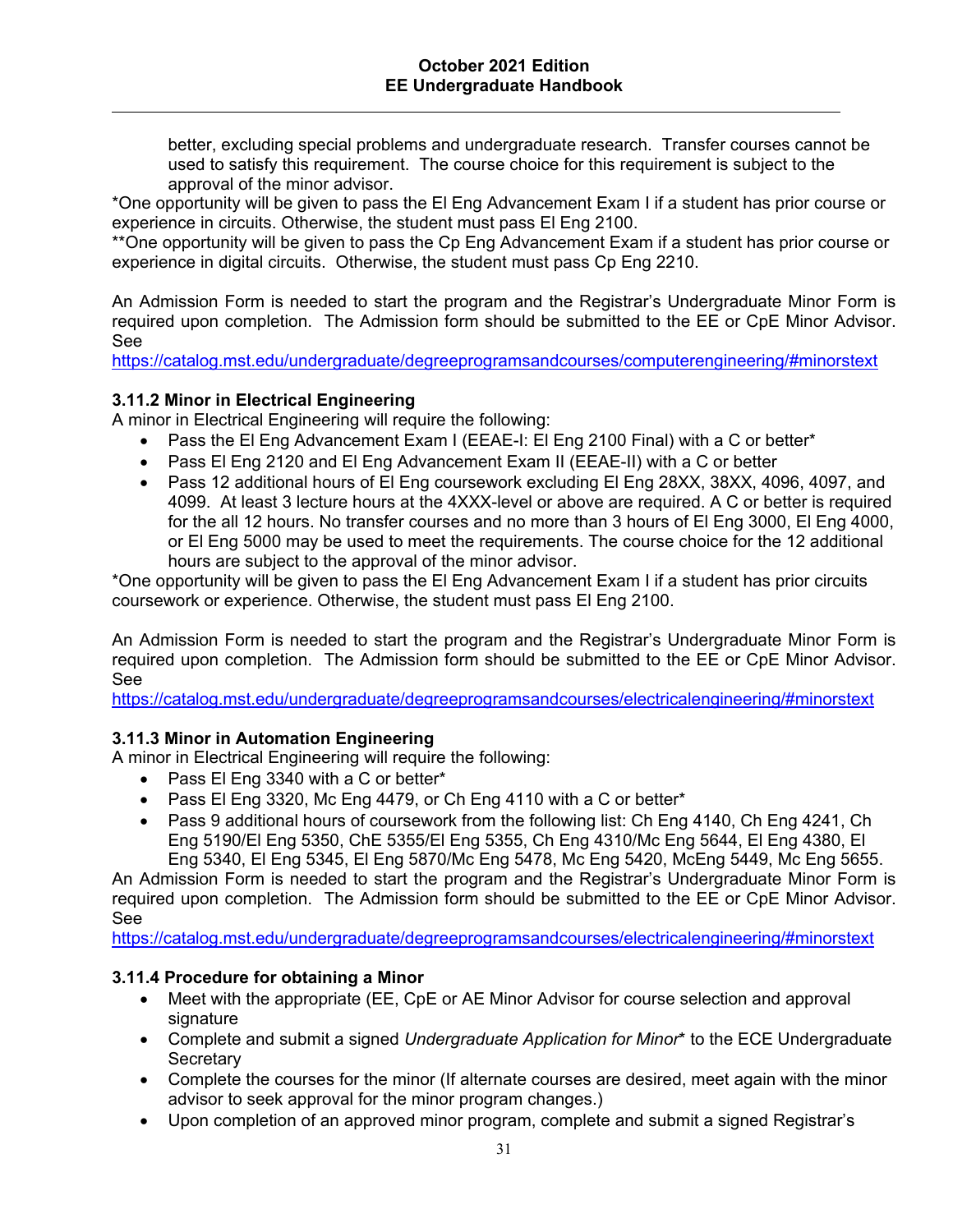# *Undergraduate Application for Minor* form.\*

\*The student is responsible for completing and submitting the required forms.

A minor will take multiple semesters to complete. Make plans to meet the introductory requirements in each minor as soon as possible, e.g. the El Eng Advancement Exam I or El Eng 2100 and the Cp Eng Advancement Exam or Cp Eng 2210 are basic prerequisite for courses in El Eng and Cp Eng, respectively. The use of minor courses to meet in-major course requirements is subject to the major department's approval. Note that the C or better requirement for all courses is a requirement that cannot be waived.

# **3.12 Combining and Splitting Courses**

With a few exceptions, students are allowed to combine courses to satisfy degree requirements. For example, a student who has taken three (3) separate one (1) credit hour courses can combine them to satisfy a three (3) credit hour elective requirement. Also, a student who has taken a semester of Statics (3 credit hours) and a semester of dynamics (2 credit hours) could use them to satisfy the IDE 140 (3 credit hours) requirement. Students need to complete a SUBSTITUTION AND WAIVER form to update their degree audit when combining courses. On exception is the Free Elective, which must be at least three credit hours if the course is outside of engineering and science.

Students are not allowed to "split" courses and count some of the credit toward one requirement and the rest toward a second requirement. For example, a four (4) credit hour course can be used to satisfy a three (3) hour course requirement. However, the "extra" or "dangling" credit hour may not be used to help satisfy some other requirement other than the total hour requirement. All four (4) credit hours will be counted toward the three (3) hour requirement.

#### **3.13 Retaking Courses**

On occasion, students may wish to, or be required to, retake a course. Before retaking a course, students should consider how this action will affect their total number of credits toward a degree, their grade-point average and how it may fulfill or nullify specific graduation requirements.

#### **3.13.1 Retaking Courses and Grade-Point Averages**

Normally, every course a student takes is treated the same way when calculating the UM Cumulative GPA (grade point average) for graduation honors. If a student enrolls in EE 2100/151 a total of four times and receives grades of D, F, D and A, the student's Missouri S&T Cumulative GPA will record this as four (4) separate 3 credit hour EE courses with the grades listed above. A student must submit a REPEAT COURSE GPA ADJUSTMENT form from the Registrar's Office (http://registrar.mst.edu/forms/) to request an exception to this rule. If the students request a repeat course GPA adjustment, only one course will count toward the GPA calculation (for example, only the A might be used to calculate the students GPA). All course grades will still appear on the student's transcript.

Computer engineering students are not allowed to retake a course if they have already earned a grade of C or better in the course (with the exception of "retakable" courses such as EE 4000/300, EE 5001/301, EE 4099/390, music, performance and other selected classes).

The grade adjustment policy only applies to courses taken at Missouri S&T that have a D or F grade. A maximum of 15 semester hours may be adjusted and the course must be repeated at Missouri S&T. The grade adjustment policy does not affect the UM Cumulative GPA which is used for graduation honors.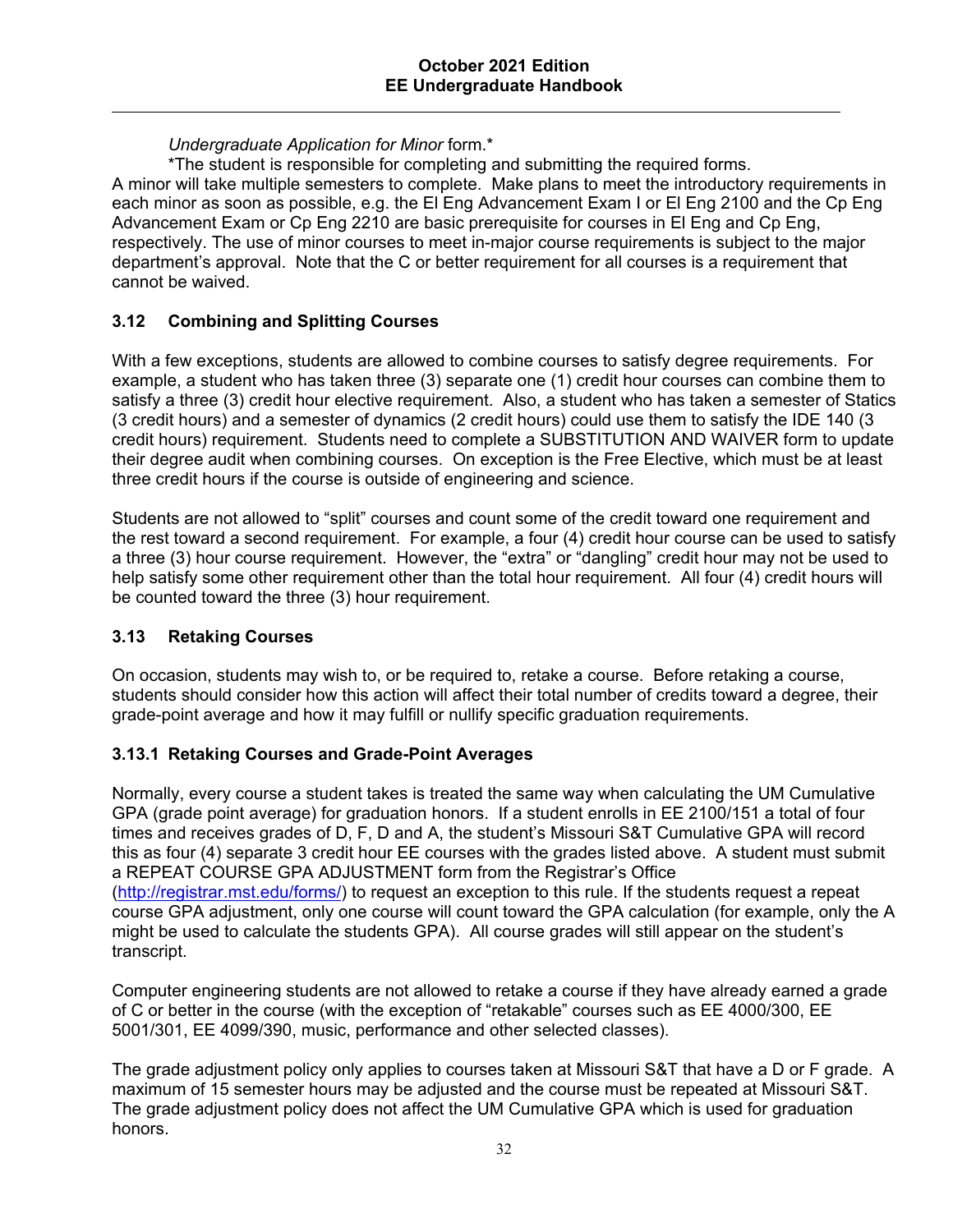# **3.13.2 Retaking a Course, Fulfilling and Nullifying Graduation Requirements**

If a course is failed that the student must complete to fulfill a specific graduation requirement (such as EE 2100), the student must retake the course and earn a passing grade. However, if a student passes a course with a D or better, then retakes the course and fails the course, the credit for having passed the course the first time will be lost. This means the student has to take the course yet a third time and earn a passing grade. To satisfy a graduation requirement, the student must earn a passing grade in the course the last time the student was enrolled in that course.

# **3.14 Taking Graduate-Level Courses for Undergraduate Credit**

The department offers graduate-level courses (numbered EE and CpE 6xxx/400 or higher) for students who have already obtained a B.S. degree, and who are pursing M.S. and Ph.D. degrees. Under normal circumstances, an undergraduate student may not enroll in these courses. In some special cases, students may use a graduate course as their Electrical Engineering DE elective. To use a graduate course for this purpose, an undergraduate student must meeting the following requirements

- Have a cumulative GPA above 3.50.
- Have completed all prerequisite courses.
- Obtain permission from the instructor teaching the graduate course.
- Obtain permission from the student's faculty advisor.
- Complete a COURSE SUBSTITUTION AND WAIVER form and have the form signed by the student's advisor, the Associate Chair for Computer Engineering Undergraduate Studies and the Vice Provost for Academic Affairs.

\*When enrolling in a graduate level course for undergraduate credit, enter the letter "U" in the box marked "Type" on the ENROLLMENT, ADD/DROP OR SECTION CHANGE form.

#### **3.15 Taking Graduate-Level Courses for Graduate Credit**

If a student plans to attend graduate school, the student may wish to consider "dual enrollment" in their last semester as an undergraduate student. This allows the student to complete the undergraduate coursework and start the graduate studies in the same semester. This is particularly helpful, when the student would normally carry a very light course load in his/her final semester. To "dual enroll" a student must do the following:

- Receive permission from their faculty advisor.
- Apply and be admitted as a "dual enrolled" student. Application forms are available from the Registrar's Office (http://registrar.mst.edu/forms/). The Associate Chair for Graduate Studies will decide if a student will be allowed to dually enroll. The entrance requirements for the dual enrollment program are slightly more stringent than the entrance requirements for the graduate program.
- On the registration form, indicate which of the courses will be counted for undergraduate credit and which for graduate credit. (This decision may be changed during the normal add/drop period for classes. However, it may not be changed after the last day to drop a course, and it may not be changed, after the final grade has been assigned.)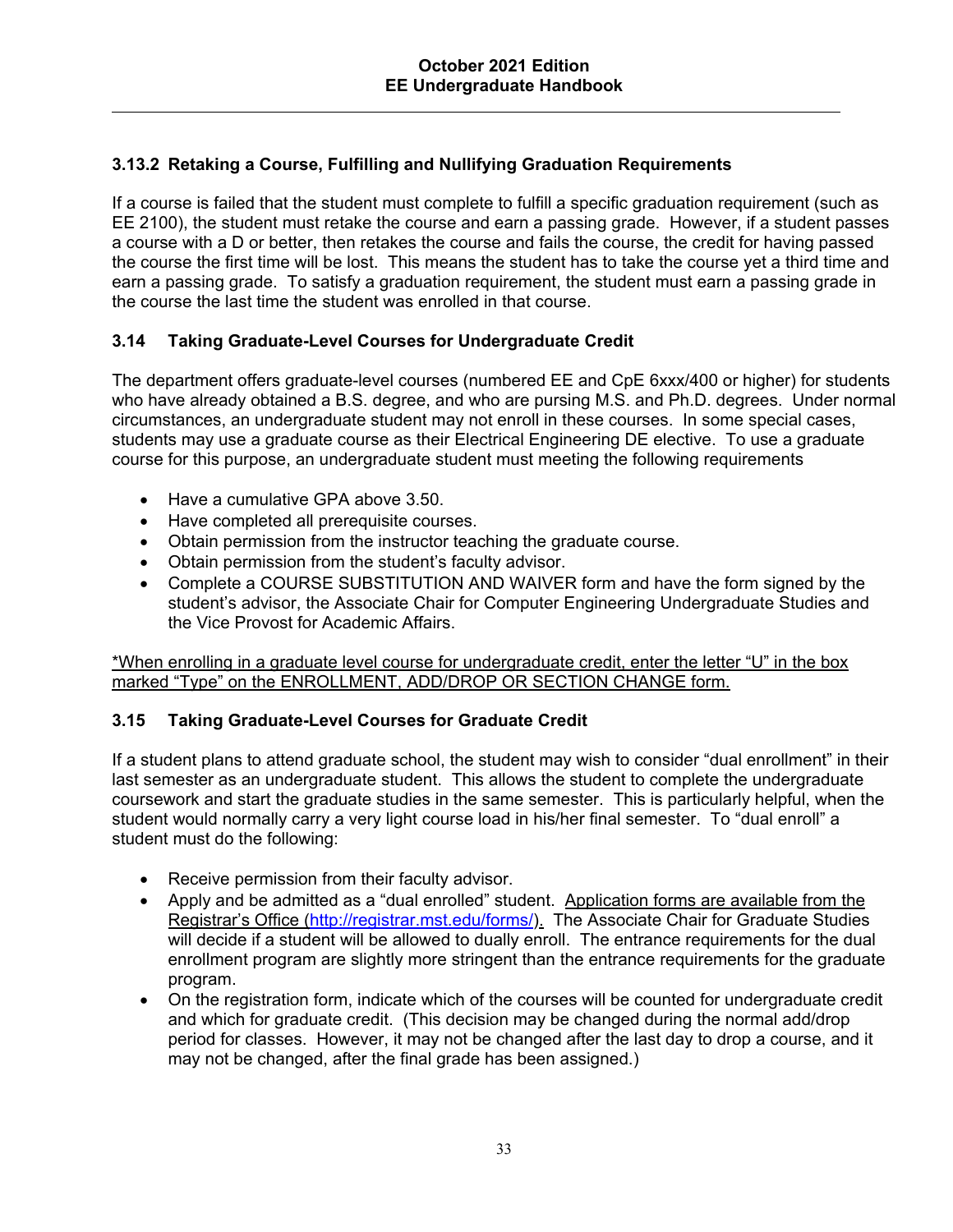Normally, students are eligible for dual enrollment during their last semester as an undergraduate. Students participating in the honors program are eligible for dual enrollment during their last two semesters as an undergraduate.

Any courses taken for graduate credit will not affect the student's undergraduate GPA, total number of credits earned toward a B.S. degree or is used to satisfy any other B.S. graduation requirement. Likewise, a course taken for undergraduate credit can not be used to satisfy any M.S. or Ph.D. graduation requirement.

# **3.16 Dual B.S. Degrees**

A student may wish to earn a B.S. degree in more than one area at a time (such as a B.S. in Computer Engineering and a B.S. in Electrical Engineering). This usually involves a substantial amount of effort beyond earning a single degree. Careful selection of electives, however, will let a student earn a dual B.S. degree in Electrical Engineering and in Computer Engineering with about one (1) semester of extra work. (See "To receive a B.S. degree in both Electrical and Computer Engineering" below). Students should discuss a dual B.S. plan with their advisor(s). Students who are working to earn a dual B.S. degree should have an advisor in EE and an advisor in the other degree area. Both advisors should approve all course selections, Add/Drops and all other academic decisions. Additional information is given below about dual degrees in Electrical Engineering and Computer Engineering.

# **3.17 Second B.S. Degree**

A student that has already received a B.S. degree in a field other than EE may wish to obtain a B.S. degree in EE from Missouri S&T. The student should apply for admission to Missouri S&T and apply for admission to EE. Once admitted to the EE program, the student will be assigned a faculty advisor. The student should contact the faculty advisor and complete a SECOND BACHELOR OF SCIENCE DEGREE PROGRAM form (available at http://registrar.mst.edu/forms/). This form will explicitly list every course the student must complete to obtain a B.S. degree in EE.

# **3.18 To Receive a BS Degree in Both Electrical and Computer Engineering**

A dual degree in Electrical and Computer Engineering can be received by taking about 14 credit-hours of additional coursework, provided one carefully plans their course schedule. While the plan will vary for each student, one possibility is given beginning on the next page. In any case, students should discuss their plans with their advisor and carefully monitor their degree audits to ensure they are consistently meeting the requirements of both programs. The dual degree in Electrical and Computer Engineering plans of student for the 2021 Catalog Year is presented as follows. The example course plans are provide with the 4-digit course numbers (effective July 2014).

| <b>Semester</b> | Courses to be taken                   | <b>Credits</b> | <b>Requirement(s)</b><br>satisfied in Cp Eng | <b>Requirement(s)</b><br>satisfied in El Eng |
|-----------------|---------------------------------------|----------------|----------------------------------------------|----------------------------------------------|
|                 | FE 1100-Study & Careers in<br>Eng     |                | FE 1100                                      | FE 1100                                      |
|                 | Math 1214-Calculus I for<br>Engineers | 4              | Math 1214                                    | Math 1214                                    |

#### **2021 Catalog Year Example Dual EE and CpE Degree Course-Plan**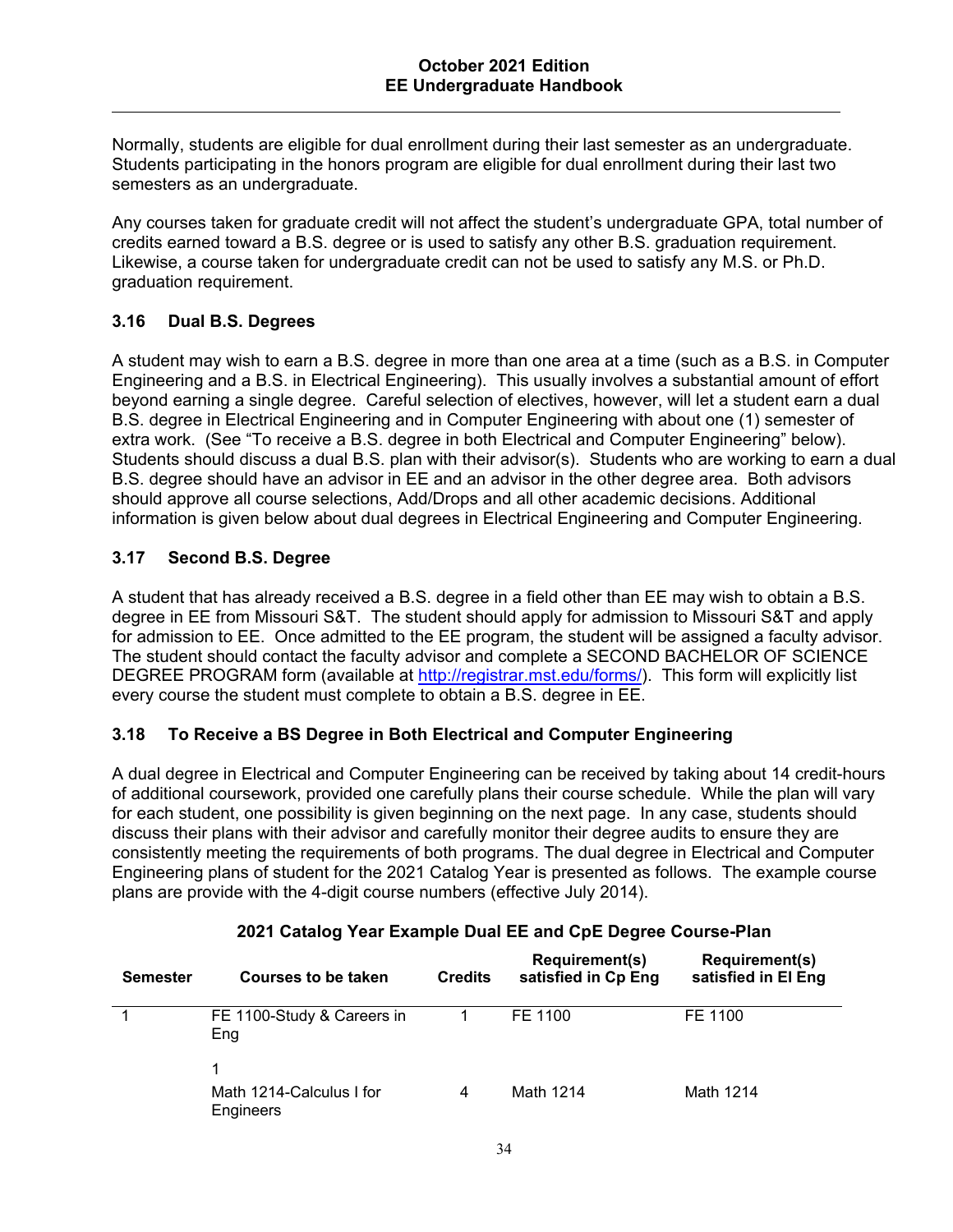|   | 4<br>Chem 1310-General<br>Chemistry                         | 1  | <b>Chem 1310</b>    | <b>Chem 1310</b>    |
|---|-------------------------------------------------------------|----|---------------------|---------------------|
|   | $\overline{4}$<br>Chem 1319-General<br><b>Chemistry Lab</b> | 4  | <b>Chem 1319</b>    | <b>Chem 1319</b>    |
|   | $\mathbf{1}$<br>Hist 1200, 1300, 1310 or Pol<br>Sc 1200     | 3  | US History elective | US History elective |
|   | 3<br>English 1120-Exposition &<br>Argumentation             | 3  | Eng 1120            | Eng 1120            |
|   |                                                             | 16 |                     |                     |
| 2 | Mc Eng 1720-Intro to Engr<br>Design                         | 3  | Mc Eng 1720         | Mc Eng 1720         |
|   | Math 1215-Calculus II for<br>Engineers                      | 4  | Math 1215           | Math 1215           |
|   | Physics 1135-Engineering<br>Physics I                       | 4  | <b>Phys 1135</b>    | <b>Phys 1135</b>    |
|   | Econ 1100 or 1200                                           | 3  | Econ 1100 or 1200   | Econ 1100 or 1200   |
|   | Elective-Hum or Soc                                         | 3  | Hum/SS req.         | Hum/SS req.         |
|   |                                                             | 17 |                     |                     |
| 3 | El Eng 2100-Circuits I                                      | 3  | El Eng 2100         | El Eng 2100         |
|   | El Eng 2101-Circuits I Lab                                  | 1  | El Eng 2101         | El Eng 2101         |
|   | Cmp Sc 1570-Intro to<br>Programming                         | 3  | <b>Cmp Sc 1570</b>  | <b>Cmp Sc 1570</b>  |
|   | Cmp Sc 1580 - Intro to<br>Programming                       | 1  | <b>Cmp Sc 1580</b>  | <b>Cmp Sc 1580</b>  |
|   | Math 2222-Calculus with<br><b>Analytic Geometry III</b>     | 4  | Math 2222           | Math 2222           |
|   | Physics 2135 - Engineering<br>Physics II                    | 4  | <b>Phys 2135</b>    | <b>Phys 2135</b>    |
|   |                                                             | 16 |                     |                     |
| 4 | El Eng 2120-Circuits II                                     | 3  | El Eng 2120         | El Eng 2120         |
|   | Cp Eng 2210-Introduction to<br><b>Computer Engineering</b>  | 3  | Cp Eng 2210         | Cp Eng 2210         |
|   | Cp Eng 2211-Computer<br><b>Engineering Lab</b>              | 1  | <b>Cp Eng 2211</b>  | <b>Cp Eng 2211</b>  |
|   | El Eng 2200-Introduction to<br><b>Electronic Devices</b>    | 3  | El Eng 2200         | El Eng 2200         |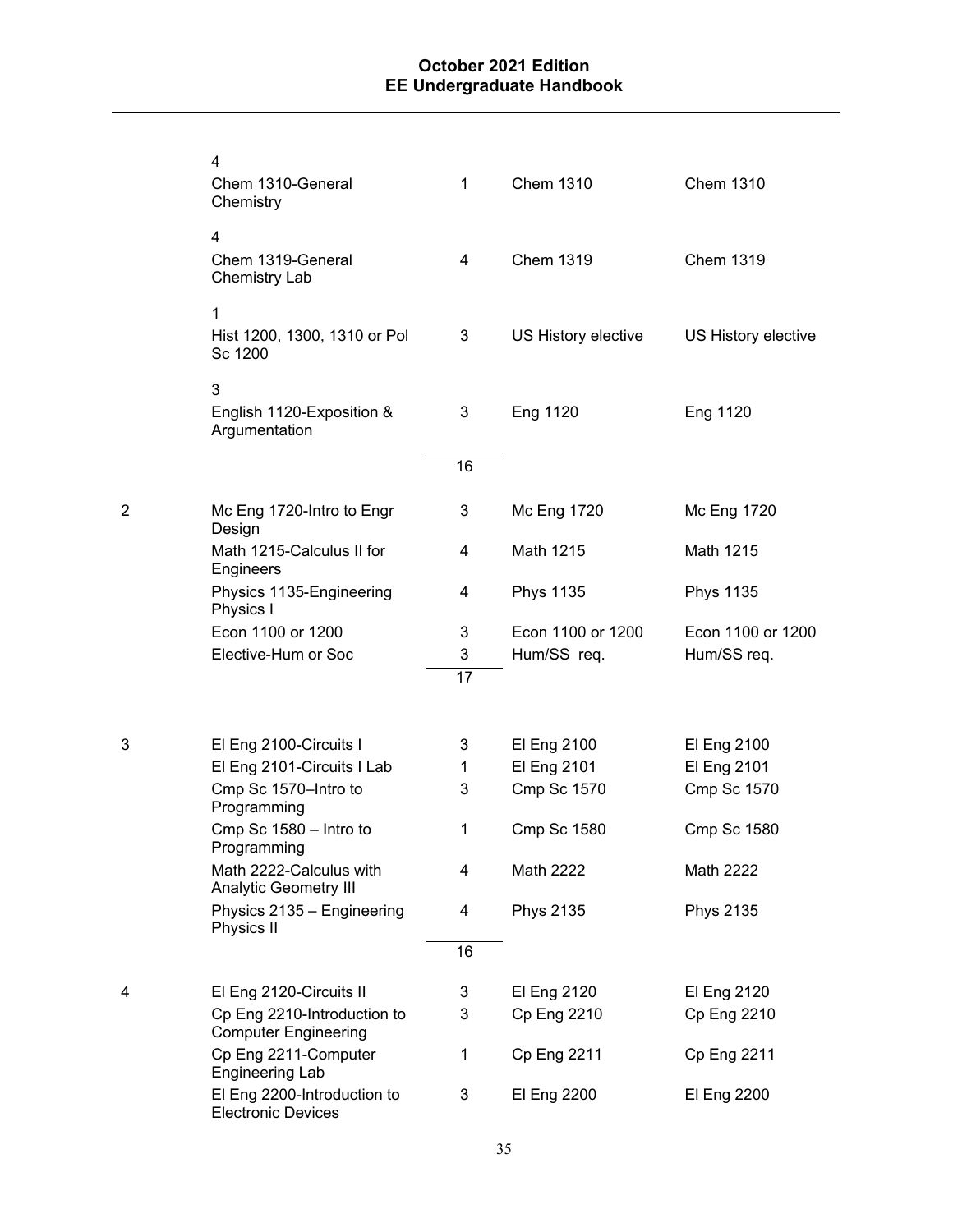|   | El Eng 2201-Electronic<br>Devices Lab                   | 1  | El Eng 2201                            | El Eng 2201                     |
|---|---------------------------------------------------------|----|----------------------------------------|---------------------------------|
|   | Math 3304-Elementary<br><b>Differential Equations</b>   | 3  | Math 3304                              | Math 3304                       |
|   |                                                         | 14 |                                        |                                 |
| 5 | El Eng 3410-Discrete Linear<br>Systems I                | 3  | El Eng 3410                            | El Eng 3410                     |
|   | El Eng 3100-Electronics I                               | 3  | Cp Eng Elective C                      | El Eng 3100                     |
|   | El Eng 3101-Electronics I Lab                           | 1  | $<$ none $>$ *                         | El Eng 3101                     |
|   | Cmp Sc 1510-Data<br><b>Structures</b>                   | 3  | <b>Cmp Sc 1510</b>                     | Free elective                   |
|   | English 3560-Technical<br>Writing                       | 3  | English 3560                           | English 3560                    |
|   |                                                         | 17 |                                        |                                 |
| 6 | Cp Eng 3150-Digital Systems<br>Design                   | 3  | Cp Eng 3150                            | El Eng Elective A               |
|   | Cp Eng 3151-Digital<br>Engineering Lab II               | 1  | Cp Eng 3151                            | $<$ none $>^*$                  |
|   | Cmp Sc 1200-Discrete<br><b>Mathematics</b>              | 3  | <b>Cmp Sc 1200</b>                     | Free elective                   |
|   | <b>Engineering Science Elective</b>                     | 3  | <b>Engineering Science</b><br>Elective | Engineering Science<br>Elective |
|   | El Eng 3400-Continuous<br>Linear Systems II             | 3  | Cp Eng Elective D                      | El Eng 3400                     |
|   | El Eng 3401-Continuous<br>Linear Systems II Lab         | 1  | $<$ none $>^*$                         | El Eng 3401                     |
|   |                                                         | 14 |                                        |                                 |
| 7 | Stat 3117-Intro to Prob/Stat                            | 3  | <b>Stat 3117</b>                       | <b>Stat 3117</b>                |
|   | Sp&M 1185-Principles of<br>Speech                       | 3  | Sp&M 1185                              | Sp&M 1185                       |
|   | El Eng 3600-<br>Electromagnetics                        | 4  |                                        | El Eng 3600                     |
|   | Cp Eng 3110-Computer<br>Architecture                    | 3  | Cp Eng 3110                            | El Eng Elective E               |
|   | Cmp Sc 3800-Introduction to<br><b>Operating Systems</b> | 3  | <b>Cmp Sc 3800</b>                     | <none></none>                   |
|   |                                                         | 16 |                                        |                                 |
| 8 | Elective-Hum or Soc (any<br>level)                      | 3  | Hum/SS req.                            | Hum/SS req.                     |
|   | El/Cp Eng 4096-Senior<br>Project I                      | 1  | Cp Eng 4096                            | El Eng 4096                     |
|   | Cp Eng 5410-Digital Network<br>Design                   | 3  | Cp Eng 5410 or Cp<br>Sc 5600           | <none></none>                   |
|   | Math 3108-Linear Algebra                                | 3  | Math elective                          | Math 3108                       |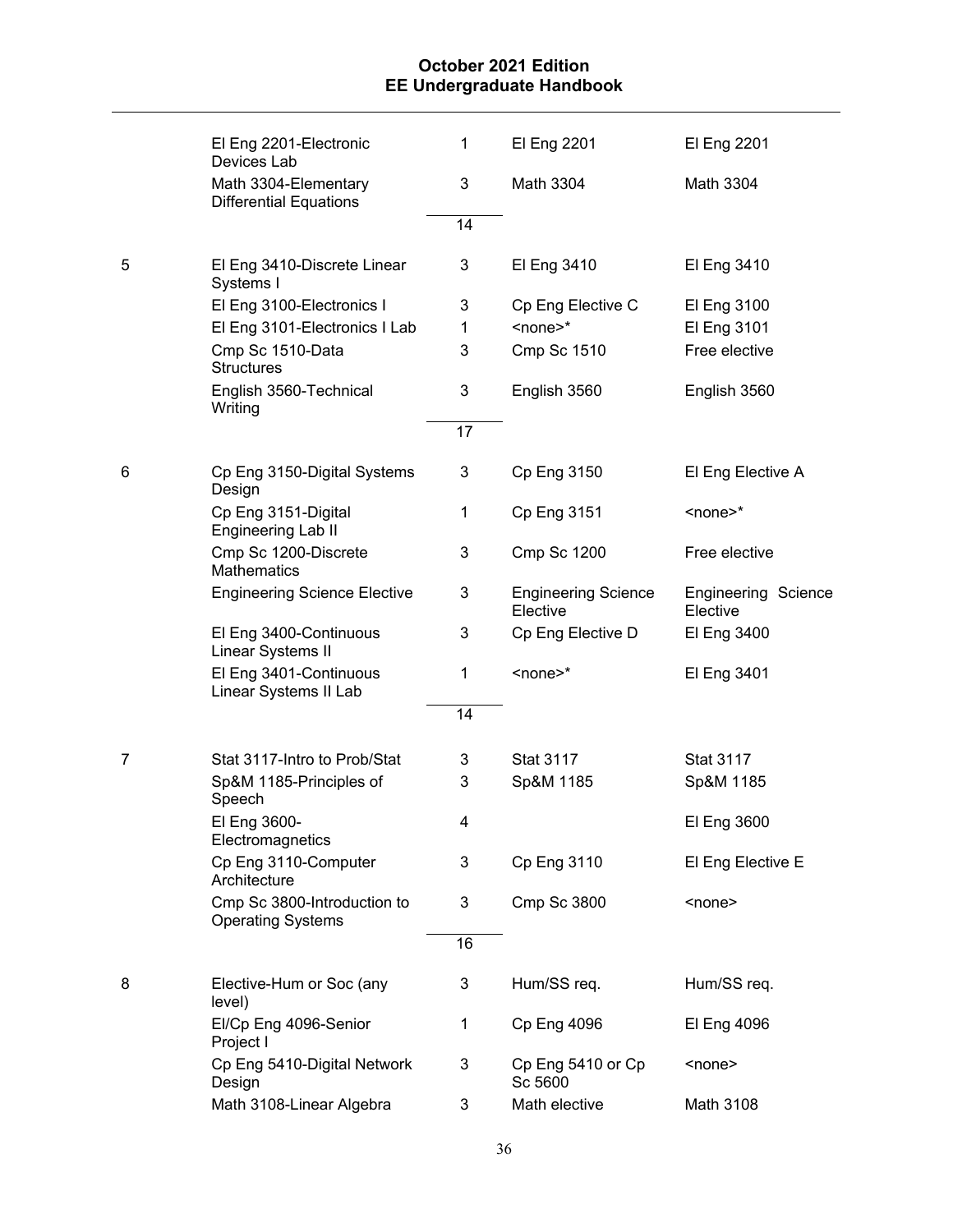|   | El Eng Elective B                   | 3  | Free elective            | El Eng Elective B            |
|---|-------------------------------------|----|--------------------------|------------------------------|
|   | Cp Eng Elective A                   | 3  | Cp Eng Elective A        | El Eng Elective D            |
|   |                                     | 16 |                          |                              |
|   |                                     |    |                          |                              |
| 9 | El/Cp Eng 4097-Senior<br>Project II | 3  | <b>Cp Eng 4097</b>       | El Eng 4097                  |
|   | <b>Prof Dev Elective</b>            | 3  | <b>Prof Dev Elective</b> | <b>Prof Dev Elective</b>     |
|   | El Eng Elective C                   | 3  | Free elective            | El Eng Elective C            |
|   | El Eng Power Elective               | 3  | Cp Eng Elective E        | El Eng Power<br>Elective     |
|   | El Eng Power Elective Lab           | 1  | $<$ none $>^*$           | El Eng Power<br>Elective lab |
|   | Cp Eng Elective B                   | 3  | Cp Eng Elective B        | <none></none>                |
|   |                                     | 16 |                          |                              |
|   |                                     |    |                          |                              |

\*Laboratories are required to be taken as a co-requisite.

# **3.19 Credit by Examination**

Students may receive credit for a course by taking an examination. The official examination policy for the Department of Electrical and Computer Engineering is as follows:

To receive credit by examination, the student must request **in writing** to take the examination. This request should normally be made during fall semester. The request must be turned into the Associate Chair for Electrical Engineering Undergraduate Studies. There is no standard form for this request. The student does not need to officially enroll in the course. There is currently no fee charged for taking the exam and a failing grade will not appear on the student's transcript.

Upon receipt of the student's request for an examination to earn course credit, the Associate Chair for Computer Engineering Undergraduate Studies will appoint an examiner from among the faculty. The examiner will prepare, administer and grade the examination. This examination will require no less than one hour but no more than two hours of scheduled examination time for each unit of credit sought. The examination will be a substantial effort. (For a three credit hour course, the examination will last between three (3) and six (6) hours.) In laboratory courses, this examination could include a demonstration of proficiency with the appropriate equipment.

The examination will be completed within two weeks of the student's request as long as the request is made more than two weeks before the beginning of the "Spring Semester Final Examination Period" of any academic year. No examination for course credit will be administered on dates other than those designated as "class days" for the fall and spring semesters of a given academic year.

The examiner's grade will be final. No repeat examination will be allowed. No Electrical Engineering course credit earned by examination will count toward satisfaction of the residency requirement for any degree.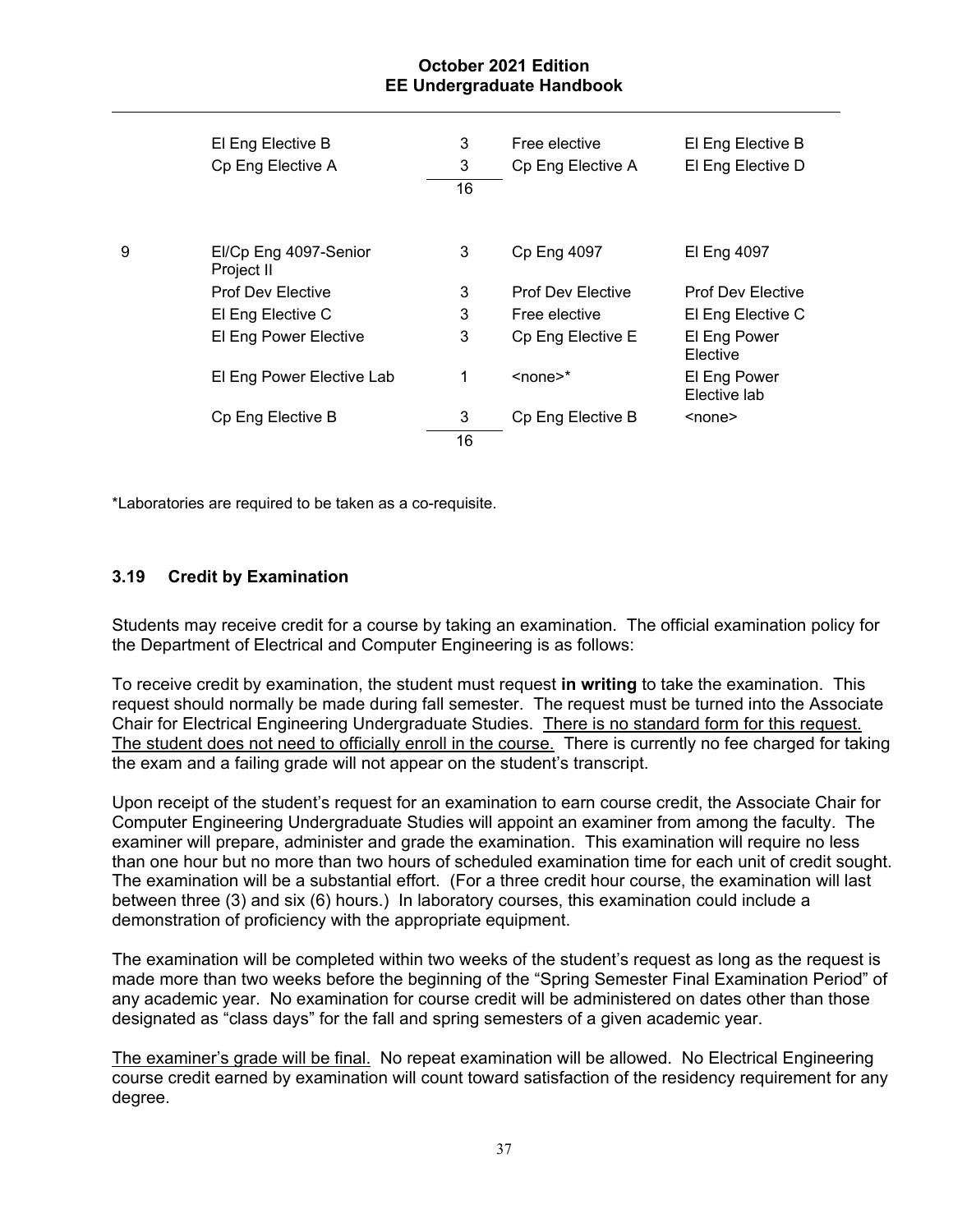# **3.20 Waiving and/or Changing Graduation Requirements**

Occasionally, a student will have a valid reason to petition to waive or change a degree requirement. The general guideline that the Electrical and Computer Engineering Department will follow when reviewing these requests is that any waiver or substitution should result in an equally, if not more, demanding program of study. Some requests are routinely approved, while some requirements are very firm and can never be waived. If it appears that the requirement is flexible, the student should obtain a COURSE SUBSTITUTION AND WAIVER FORM from the Registrar's Office or the ECE Secretary for Undergraduate Studies in room 142 EECH. These forms can also be found at http://registrar.mst.edu/forms/.

The student should complete the form with the help of the student's academic advisor, provide justification for the request, and have the advisor sign in the appropriate location. Most forms require the signature of the EE Undergraduate Coordinator and other administrators. The ECE Secretary for Undergraduate Studies will route the form to the appropriate party. The student will be notified by mail after the request has been officially approved or denied. If the request is approved, the student should keep a copy of the approval until their graduation.

# **3.21 Accreditation Board for Engineering and Technology (ABET)**

The B.S.EE degree that students receive from Missouri S&T is valuable, in part, because the ABET has accredited the degree. This board of university faculty and other engineering professionals periodically reviews the curriculum and policies of the department to insure they are both relevant and sufficiently advanced to warrant accreditation. This board also reviews representative student work, to insure tests and homework problems are reasonable, and grades are being assigned in a reasonable manner. If the faculty were to change the program or alter graduation requirements in a way that ABET did not approve, the board could remove this accreditation. This would be a serious disservice to all ECE students, and significantly reduce the value of the degree. While students will rarely, if ever, contact ABET, their presence on campus is very real and significant. Often course substitution and waiver requests will be denied because they would violate ABET rules.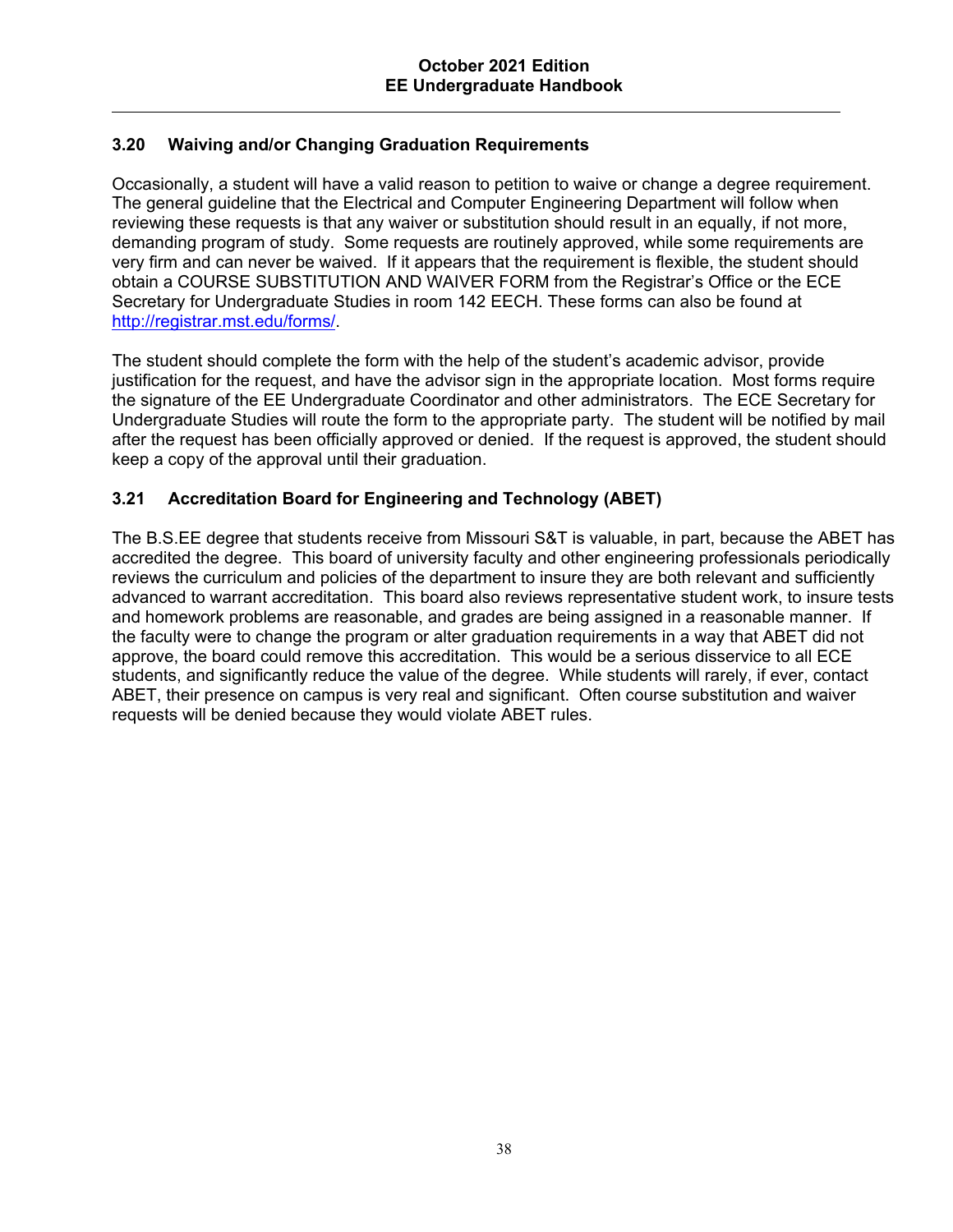# **Chapter 4**

# **The Mechanics of Taking Courses**

# **4.1 Registering**

# **Registrar Deanne Jackson, 103 Parker Hall, 341-4181, registrar@mst.edu**

The registrar's office publishes numerous documents, including the schedule of classes and the undergraduate catalog. The registrar also maintains class rolls, records grades, and checks graduation requirements. This office does not make any graduation requirements, but is charged with enforcing the requirements. If you believe that you have satisfied a requirement, but your degree audit does not indicate that the requirement is satisfied, check with your faculty advisor*.* If you believe that a requirement is inappropriate, and wish to change or waive the requirement, or wish to substitute one course for another, you should contact your faculty advisor*.* The registrar will not, and should not, answer these types of questions.

The registrar's office maintains a website located at http://registrar.mst.edu/ that contains the following:

- People Soft student records: assign/change PIN #, registration, fee payment, class schedule, degree audit, grades, financial-aid information, biographic update, and address update
- Course information: schedule of classes, final-exam schedule, course equivalencies
- Dates and deadlines: semester calendar
- Student academic regulations: quick reference, confidentiality policy, student conduct, etc.
- Graduation information: commencement, deadlines, graduation list
- Catalog information: undergraduate & graduate catalogs and admission Information
- Faculty information: deadlines
- Official documents: transcripts, certification letters, diplomas
- Enrollment: enrollment statistics

# **4.1.1 Priority Registration**

Just after you receive mid-semester grades, you should register for the following semester during priority-registration week. Faculty members set aside additional office hours to meet with their advisees during this week. The exact dates for priority registration are listed in the schedule of classes each semester (see http://registrar.mst.edu/classofferings/). The week prior to priority registration, you should

- 1. Sign up for a meeting time on the schedule posted outside your advisors office
- 2. Review your most recent degree audit for progress toward your degree
- 3. Decide which classes you should take

Meet with your advisor during priority-registration week. Your advisor should review your progress toward an EE degree, mid-semester grades, and give you a new degree audit. Once you and your advisor have agreed upon a schedule, your advisor will sign the registration form and use Joe'SS to release the advisor hold on your registration. You should then register using the Joe Miner's Student Self Service (Joe'SS) by phone or computer. See the schedule of classes to see how to register using Joe'SS, and the dates that registration is open to you. Appropriate forms can be found at http://registrar.mst.edu/forms/.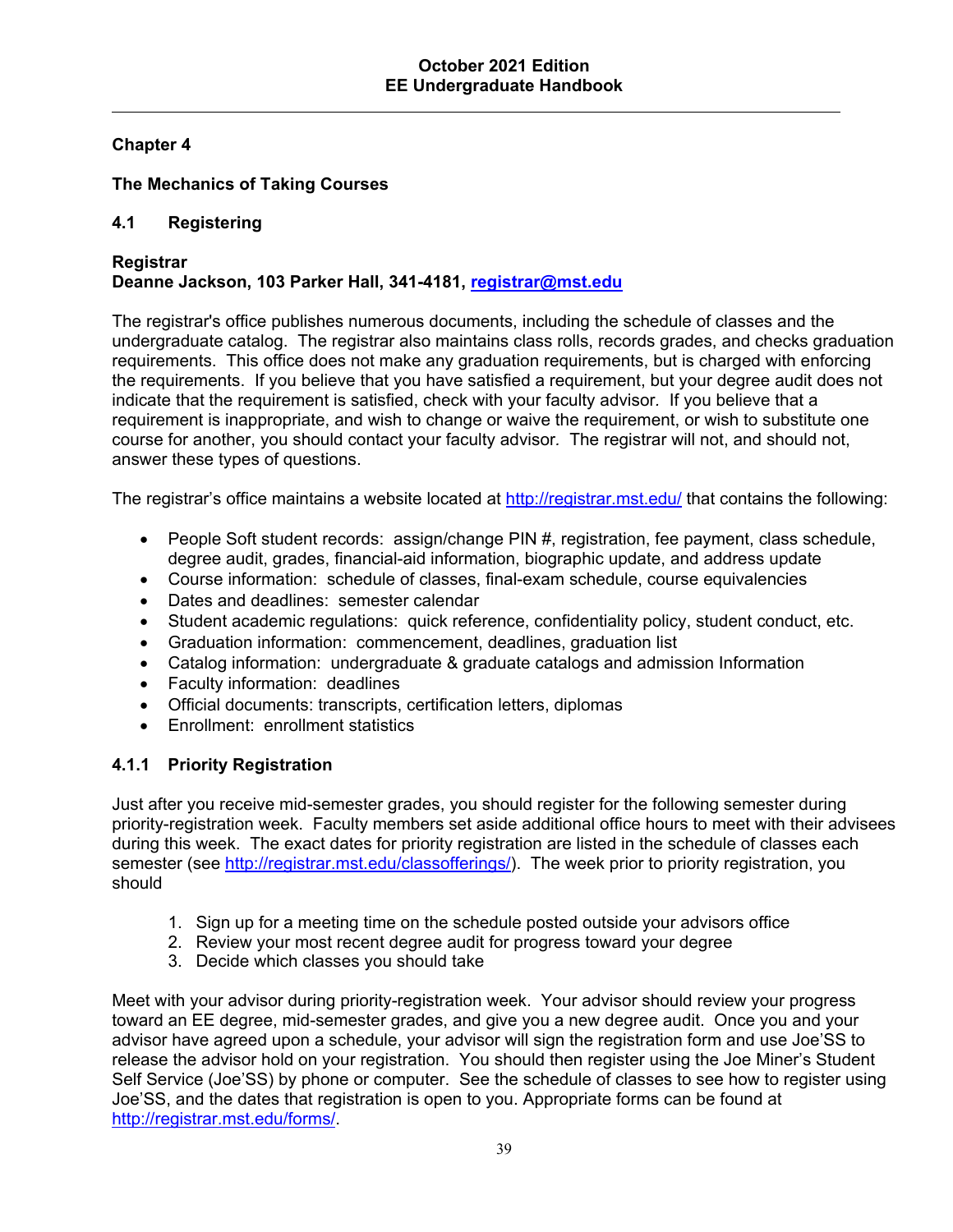It is important that you register during priority-registration week. Insufficient numbers can cause class cancellations before regular registration, and other classes may be full by regular registration.

# **4.1.2 Regular Registration**

If you miss priority registration, you must attend regular registration. This is usually two school days before classes start. See the schedule of classes at http://registrar.mst.edu/classofferings/ for the exact date.

# **4.1.3 Adding a Course**

During the first-two weeks of the fall semester or winter semester, you may add a course, assuming there is sufficient space. Use the following procedure:

- 1. Obtain a permission number from the course instructor. Note that the permission number is specific for a particular section. So, if the course has multiple sections, you must specify the one you wish to add. The instructor of the class is not obligated to give a permission number if the class has reached capacity, or if enrollment between sections is uneven.
- 2. Add the course from Joe'SS using the permission number.

After the first-two weeks of the semester, you can only add a course if you follow the procedure below:

- 1. Pick up an ADD/DROP form from the registrar's office or the ECE secretary for undergraduate studies in room 140 EECH.
- 2. Complete the student-information portion on the top of the form,and fill in all requested information for the add section.
- 3. Obtain the signatures from both your academic advisor, the instructor teaching the course you wish to add, and the EE Undergraduate Coordinator.

Your academic advisor is not required to sign the form if you cannot justify taking the class. The instructor of the class is not obligated to sign this form if the class has reached capacity, or if enrollment between sections is uneven.

4. Deliver the completed form to the registrar's office.

Normally, you are only allowed to add a class after the first-two weeks if a registration error has been made. The deadlines for adding courses during a summer session are listed in the summer class schedule.

#### **4.1.4 Changing Sections of a Course**

During the first-two weeks of the semester, you may change sections of a course, if there is sufficient room. Basically, one drops one section and adds the other. To change sections of a course, you should

- 1. Obtain a permission number from the instructor of the section that you want to add. Note that the permission number is specific for a particular section. So, if the course has multiple sections, you must specify the one you wish to add. The instructor of the class is not obligated to give a permission number if the class has reached capacity, or if enrollment between sections is uneven.
- 2. Drop the section you want to move out of.
- 3. Add the course from Joe'SS using the permission number.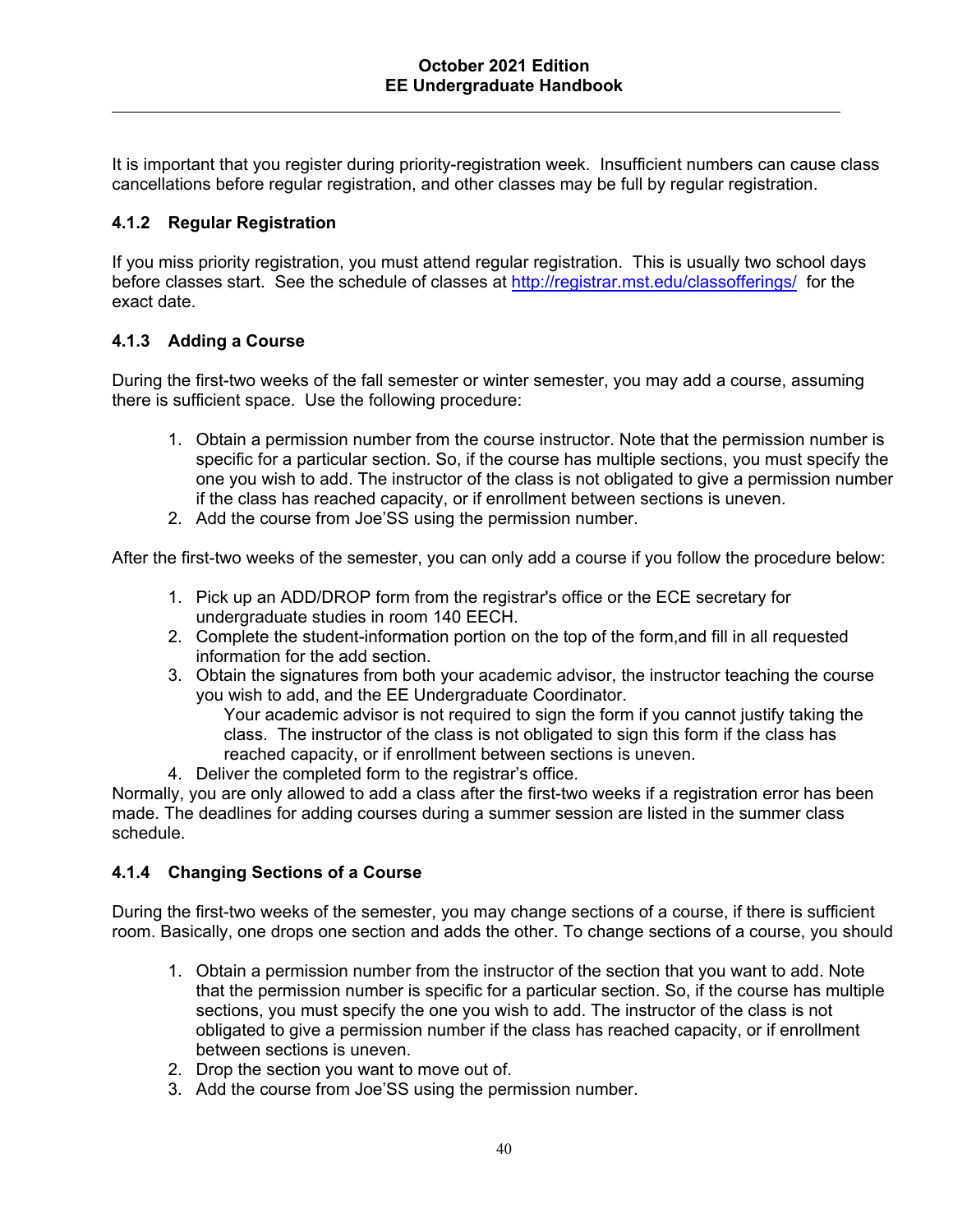Section changes after the first-two weeks of the semester require a section change form and it is processed as an drop/add. Note, there is a financial consequence to a section change after the first two weeks. For the section you are dropping, the fees are not 100% refunded. For the section you are adding, you will be charged the full fees. To change sections of a course, you should

- 1. Pick up a SECTION CHANGE form from the registrar's office or the ECE secretary for undergraduate studies.
- 2. Complete the student-information portion on the top of the form and fill in all requested information for the section-change portion of the form.
- 3. Obtain the signatures from the following:
	- a) The instructor teaching the section you are adding. The instructor teaching the section you wish to add may refuse to sign the form if the section has reached capacity, or if enrollment between sections is uneven.
	- b) The instructor teaching the section you are dropping.
	- c) There is no need to obtain your academic advisor's signature for section changes. The space for the advisor's signature only applies to credit-hour and grading-option changes.
- 4. Deliver the completed form to the registrar's office.

# **4.1.5 Dropping a Course**

During the first six-weeks of the semester, you may drop a course for any reason. No record that you ever enrolled in the class will be kept. A dropped course in the first six-weeks will not affect your GPA, and it will not appear on your transcript or degree audit. One should be careful when dropping a course, however, that they do not drop below the 12 credit-hour load required to be considered a fulltime student. Losing your full-time status may impact student loans, scholarships, insurance rates or coverage, or other items. Carefully consider your options – like changing to hearer status – before dropping below a 12 credit-hour load.

To drop a course, simply drop it from Joe'SS. Though the course instructor receives a notice that the drop happened, it is common courtesy to inform the instructor before you drop.

You may still drop any course for any reason from the seventh-through–the-twelfth week of the semester; however, a grade of WD will appear on your permanent transcript. This is not a passing or failing grade, but merely indicates that you withdrew from the class. The class will not affect your GPA. Reviewers of your transcript may, however, be unfavorably impressed by withdrawals.

After the twelfth week of the semester, you may not drop a course for any reason. You also may not withdraw from school after the twelfth week. If you are unable to attend a class, due to illness or other unavoidable circumstances, you may ask the instructor to assign a grade of I for Incomplete. This is a temporary grade that will eventually be changed into a normal letter grade. See the following section on grading options for a more-complete description of incomplete grades.

# **4.2 Grading Options**

#### **4.2.1 Taking a Class as a Hearer**

Every student who attends a class must be registered for that class. If you wish to attend the lectures for a course, but not receive a grade, you must register as a hearer. You may register as a hearer, or may change to hearer status during the first-six weeks of the fall or winter semesters. To register as a hearer, you should use one of the two following procedures: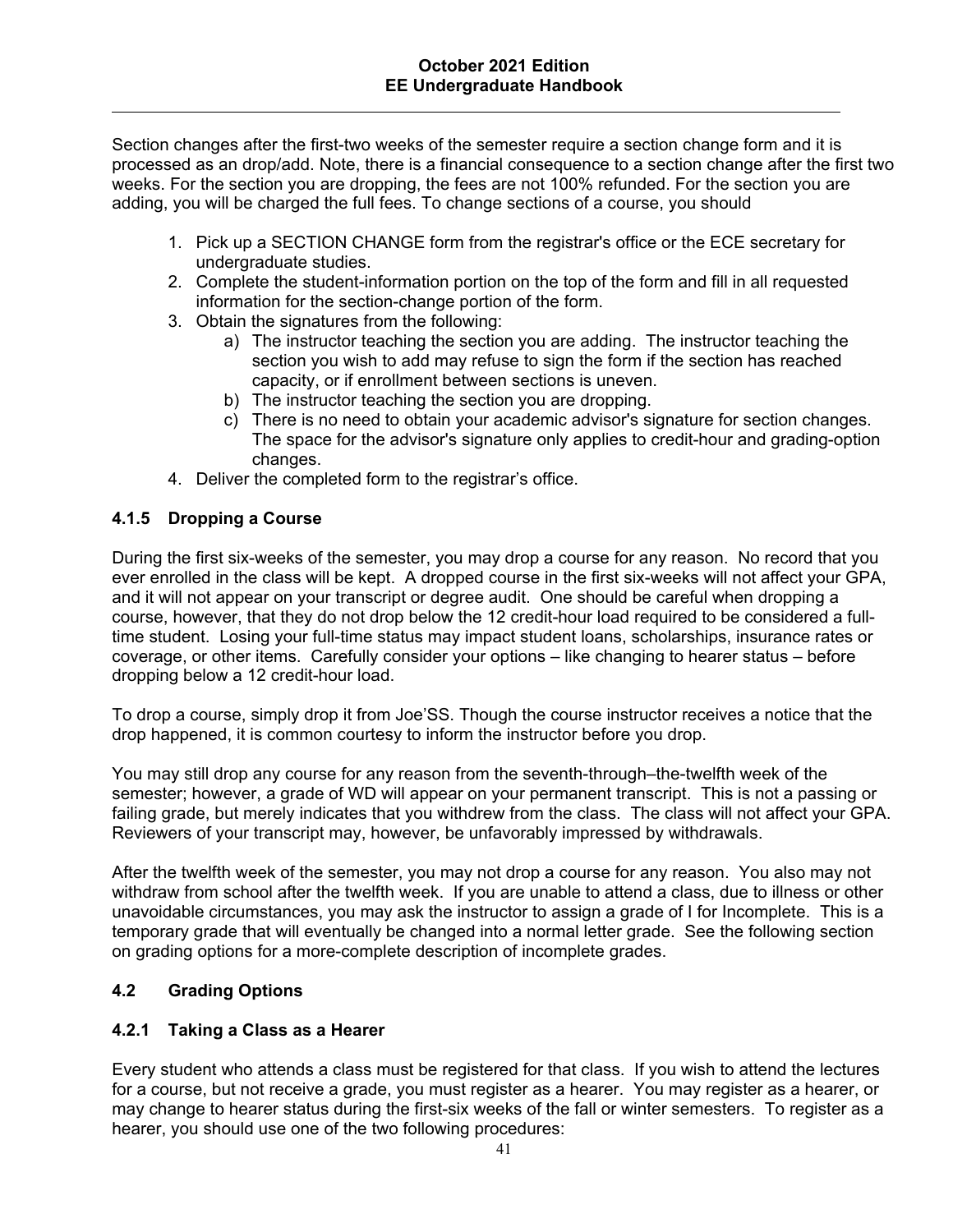- 1. Prior to the start of classes, pick up an AUTHORIZATION FOR PASS/FAIL OR HEARER (AUDIT) GRADING form at the registrar's office or at http://registrar.mst.edu/forms/. Fill out and submit the form.
- 2. After classes have started: Pick up a SECTION CHANGE form from the registrar's office or the ECE secretary for undergraduate studies.
	- a) Complete the student-information portion on the top of the form, and the fill in all requested information at the bottom of the form under Credit Hour–Grading Option Only.
	- b) Obtain the signatures from both your academic advisor, and the instructor teaching the course.
	- c) Deliver the completed form to the registrar's office.

# **4.2.2 Incomplete Grades**

If you are unable to complete a class due to sickness or other unavoidable reasons in the last-four weeks of the fall or winter semesters, you may request the instructor to assign a grade of I (Incomplete). This is not a passing or failing grade; in fact, it is a temporary grade. It states that you will be allowed to complete the course work after the end of the semester. To be assigned a grade of I, you must

- 1. Regularly attend class during the first-twelve weeks of the semester.
- 2. Be earning a passing grade at the time the unavoidable absence started.
- 3. Be sick or forced to miss class due to unavoidable circumstances during the last-three weeks of regularly scheduled class or finals week.
- 4. Receive permission from the instructor. Instructors are in no way required to assign a grade of I. They may assign a normal letter grade if they prefer.
- 5. Receive permission from the department chair of the teaching department. In the case of EE courses, receive permission from the EE Undergraduate Coordinator. In the case of CpE courses, receive permission from the CpE Undergraduate Coordinator. The department chair is not required to approve requests for I grades, and may force instructors to assign normal letter grades.

If, and only if, you satisfy the conditions listed above, will you be assigned an I grade for the course.

If you receive a grade of I, your instructor will file an INCOMPLETE GRADE form at the end of the semester stating what work you must complete to finish the course and when it is due. This form must be approved by the department chair, and will be kept on file by the department. You should obtain a copy of this form and study it carefully. Your I grade will be translated into a conventional letter grade within one year. If not update is made to the grade, it automatically becomes a failing grade. There is no way for you, the instructor, or the department chair to prevent this. Withdrawing from school will not prevent it, and you can not withdraw from the course. If your instructor leaves Missouri S&T before he assigns a normal letter grade, another faculty member will be given the responsibility of evaluating your work. If you do not satisfactorily perform the specified work in the allowed time, you will fail the course. Your work must be completed within one calendar year from the close of the semester in which you received the incomplete grade*.*

Once your work is complete, or the time to complete it has expired, your I grade will be replaced by a normal letter grade.

Note: You must meet all prerequisites before enrolling in a course. For example, if you receive an I grade in EE 2100, you cannot enroll in EE 2120 until this I has been replaced with a C or better grade.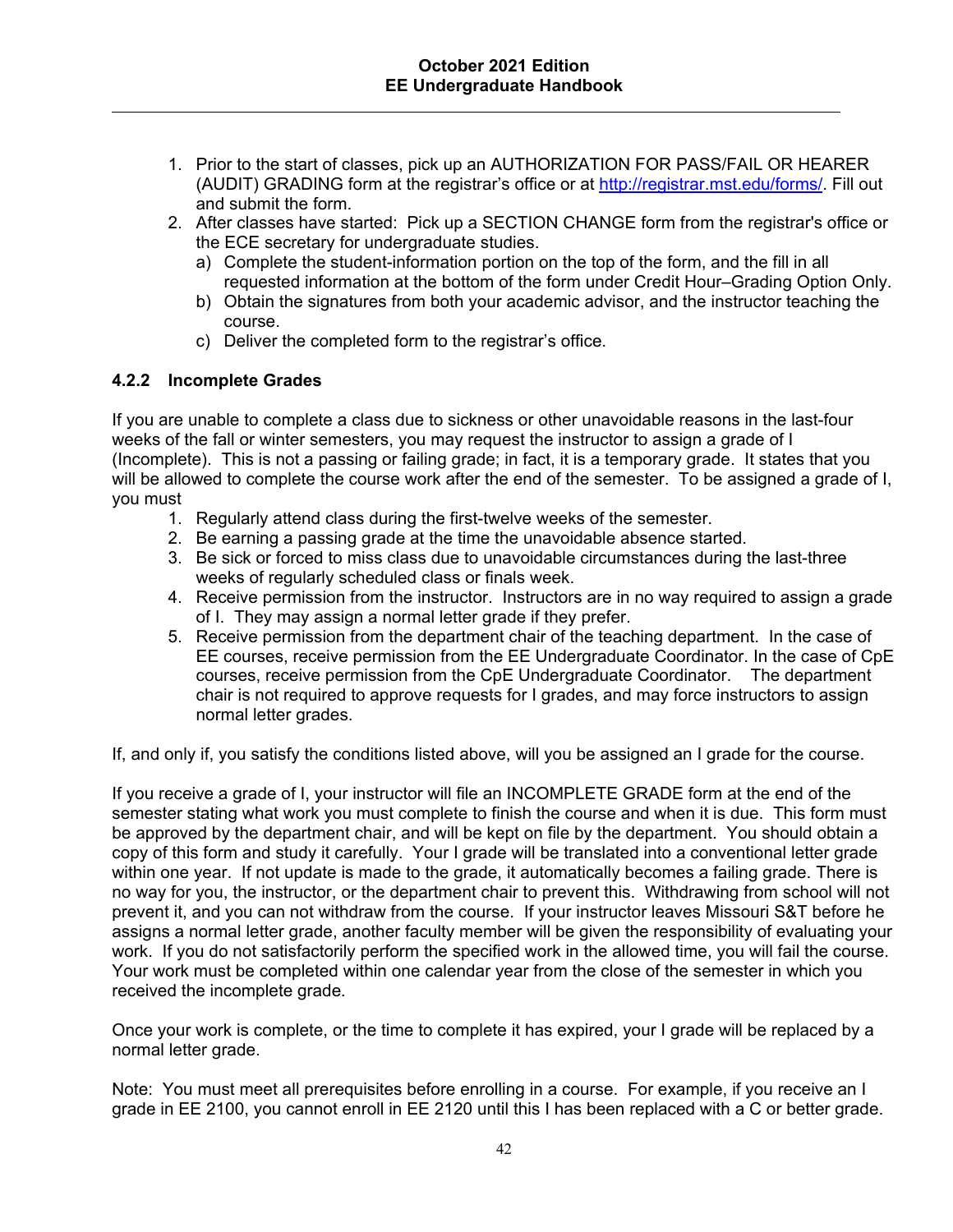# **4.2.3 Delayed Grades**

If you enroll in EE or CpE 4099 for more than one semester, you may be assigned a grade of DEL (Delayed) in your first semester. This means that the instructor has chosen to wait until the next semester when you complete the project to assign a grade. Your DEL grade will be changed to a normal letter grade before you graduate. Your instructor must complete a GRADE CHANGE form to change your DEL grade to a letter grade. You are not allowed to drop a course in which you received a grade of DEL, and you and are not allowed to change the grading option to pass/fail or hearer.

# **4.2.4 Pass/Fail Grades**

If you take a course pass/fail you will receive a grade of S (satisfactory or pass) or a grade of U (unsatisfactory or fail). If a grade of S is received, courses taken pass/fail can be used to satisfy the free-elective requirement (CAPS requirement 17), the cumulative-hours requirement (CAPS requirement 2) and the last-60-hours-on-campus requirement (CAPS requirement 7). Courses taken pass/fail do not satisfy any-other degree requirements.

In order to take a course pass/fail, you must submit a completed PASS/FAIL or HEARER form, available at http://registrar.mst.edu/forms/, to the registrar's office prior to the start of the semester or complete the lower portion of a SECTION CHANGE FORM during the first two weeks of class.

# **4.2.5 Graduate vs. Undergraduate Credit**

To dually enroll as both an undergraduate and a graduate student, submit a DUALLY ENROLLED UNDERGRADUATE – GRADUATE CREDIT INDICATION form available at http://registrar.mst.edu/forms/ within the first two weeks of classes.

If you are dually enrolled, you must specify which courses are for undergraduate credit and which courses are for graduate credit. You may change this designation during the semester by completing the grading-option section of a SECTION CHANGE form available at http://registrar.mst.edu/forms/. Your advisor must sign this form. You are allowed to change the graduate/undergraduate designation after the cut-off date for changing grading options. Courses taken for graduate credit do not satisfy any undergraduate graduation requirements.

# **4.3 Prerequisites and Corequisites**

Instructors have the right to drop you if they believe you are not prepared to take the course. Many of the courses offered at this university build on material introduced in other courses. You are required to complete all prerequisites before enrolling in a course. Corequisite courses may be taken prior to, or concurrent with, the specified course. The prerequisites and corequisites are listed in both the undergraduate catalog and the schedule of classes. Known errors in these listings will be posted on the ECE undergraduate bulletin board located in the first-floor lobby near the north entrance of EECH.

You may wish to take a course before completing all of the prerequisite courses. If your faculty advisor agrees, you can enroll in the class. Since the instructor teaching the course has the right to drop you, you should contact the instructor before enrolling, or, at the latest, the first day of class.

In the case of laboratory courses, you should contact the ECE Associate Chair for Laboratory Development for permission to take the lab without the prerequisites. You will be allowed to enroll in, or complete, the course if this assistant chair decides that you are properly prepared. If you are not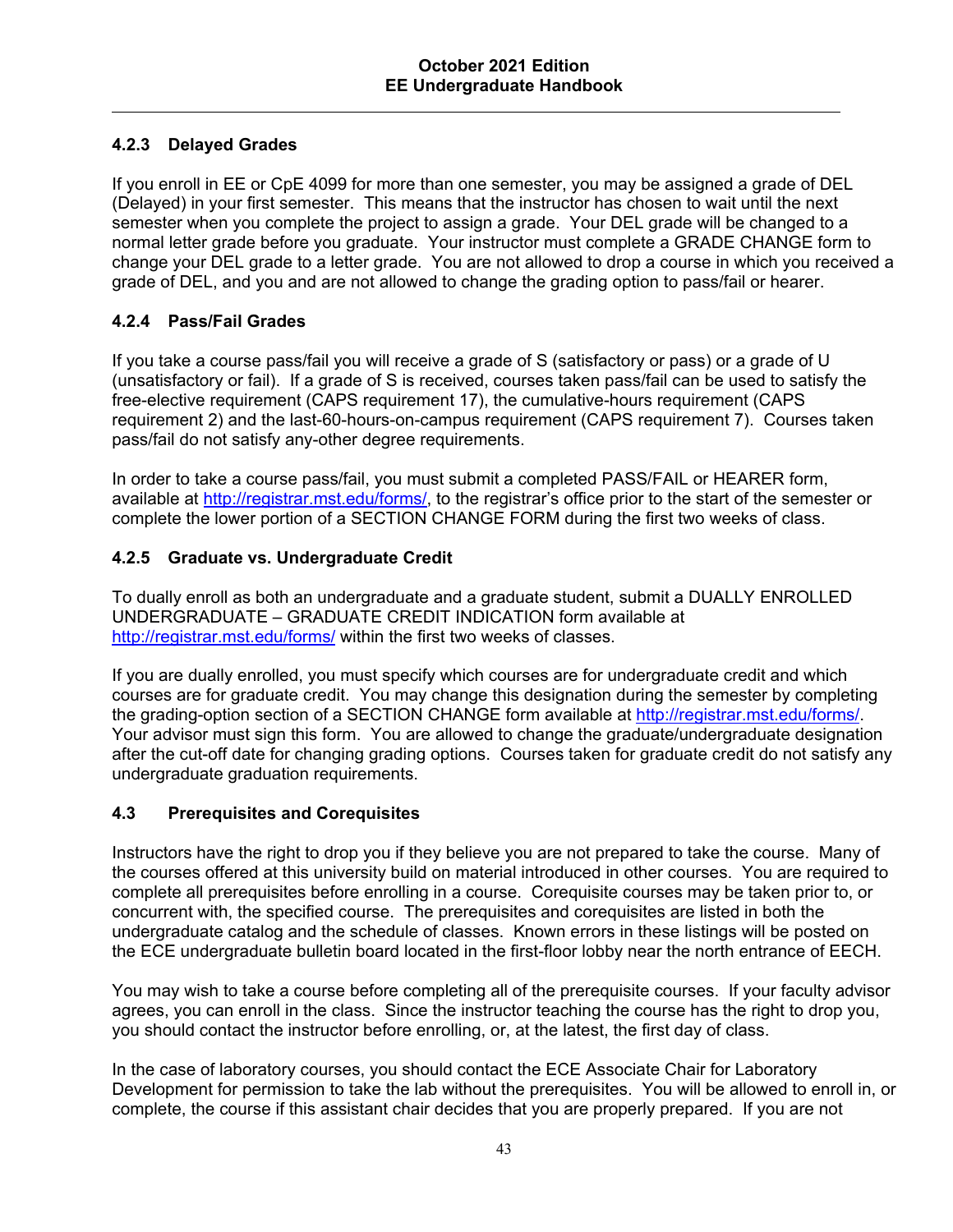prepared, you will be forced to drop the course. This means that you can lose both credit for any completed work in the course and some or all of the fees paid.

# **4.4 Special EE Courses**

# **4.4.1 Special Problems (EE 3000 & EE 4000)**

The EE 3000 and EE 4000 courses are individual-study courses referred to as special-problems courses. You might study a topic that is not regularly taught in the department. EE 3000 is considered a junior level course, and EE 4000 is at the senior level. If you are interested in enrolling in EE 3000 or EE 4000, contact a faculty member in your area of interest and request to take a special-problems course. Faculty are often eager to work with students in this way, but a faculty member is under no obligation to do so. EE students may take a maximum of six credit hours of EE 3000 or EE 4000. These courses may be taken for a letter grade and used for EE Elective E or as free electives, or under the pass/fail option and used as free electives. These courses may not be used as EE Electives ABCD. You must have a cumulative Missouri S&T and EE GPA above 2.000 before you can enroll in EE 4000. There will be no mention on your transcript of the topics covered. Similar rules apply for CpE 3000 and CpE 4000 courses. Consult with the EE Undergraduate Coordinator regarding these courses.

# **4.4.2 Special Topics (EE 3001 & EE 5001)**

In developing and modifying the curriculum, the department frequently offers experimental courses known as special-topics courses. These are conventional lecture courses that are given the temporary course numbers of EE 3001/ (junior level coursework) or EE 5001 (senior level coursework). After the experimental course is taught once or twice, it is given a permanent course number or dropped from the curriculum. You may use EE 3001 as an EE Elective E or as a free elective. EE 5001 may be used as EE elective DE or as a free elective. You will normally receive a letter grade in these courses, but may request to take them with the pass/fail grading option for use only as free electives. You may retake EE 3001/201 and EE 5001 for additional credit as long as each identically numbered course covers a different topic. The subtitle of the course will appear on your permanent transcript. Similar rules apply for CpE 3001 and CpE 4001 courses. Consult with the EE Undergraduate Coordinator regarding these courses.

#### **4.4.3 Undergraduate Research (EE 4099)**

The course EE 4099 is an individual-study course, similar to EE 4000. The primary difference between these two courses is in the scope of the material covered. A EE 4000 course should cover a range of topics similar to a conventional lecture courses. EE 4099/ courses have a much more limited scope. This course allows you to study a research-specific problem in great depth. EE 4099 is an integral part of both the EE honors program and the OURE program; however, any student may enroll in EE 4099.

You should contact faculty members individually to discuss potential research topics. EE students may take a maximum of six credit hours of EE 4099. If EE 4099 is taken for a letter grade, the course may be used for EE elective E or as a free elective. If taken under the pass/fail option, the course can only be used as a free elective. This course will appear with the title Undergraduate Research on the student's transcript, but the area of research will not be documented.

# **4.4.4 Cooperative Engineering Training (EE and CpE 3002/)**

# **Electrical Engineering 3002 Advisor**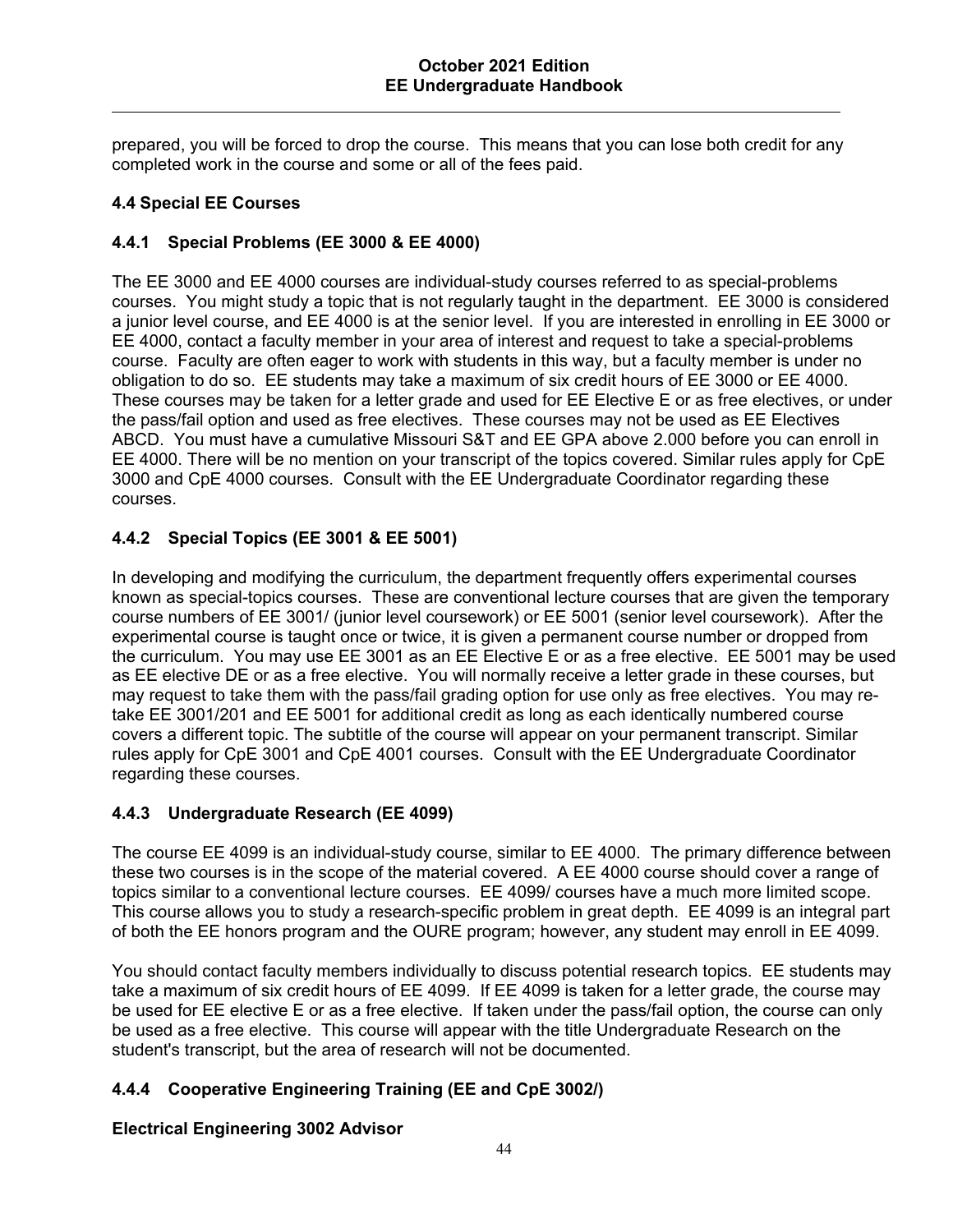# **Dr. Kelvin Erickson, 221 EECH, 341-4757, ktei@mst.edu**

#### **Computer Engineering 202 Advisor Dr. R. Joe Stanley, 127 EECH, 341-6896, stanleyj@mst.edu**

Cooperative Education (Co-op) is a structured educational strategy integrating classroom studies with learning through productive work experiences in a field related to your academic or career goals. If you wish to have academic credit for a co-op experience, the department has one-credit-hour courses CpE 3002 and EE 3002 that can apply toward your free-elective requirements.

You should register your co-op experience with the campus Career Opportunities & Employer Relations (COER) office (http://career.mst.edu/) to maintain continuing student status. Upon registering, you will be enrolled in "Co-op Work Program" for zero (0)-credit hours (this item does not appear on your transcript). It is possible to earn one (1)-credit hour to receive academic credit for your co-op experience and to have CpE 3002 and EE 3002 appear on your transcript. *Consent of the Associate Chair of EE Undergraduate Studies, Associate Chair of CpE Undergraduate Studies, or the Department Chair is required to enroll in the course.* This one (1)-hour course may be taken only once, has a passfail grading option only, and may be used only for the free-elective degree requirements. You will be required to prepare a report related to your co-op assignments. The report and any work evaluations from your supervisors on the co-op work assignment will be used for pass-fail grading by an ECE faculty instructor as assigned by the department.

*You are responsible for obtaining department approval and for understanding grading criteria prior to enrolling in the course.*

The assignment details regarding report topic, general format, and grading criteria will be available from the course instructor (typically the EE Undergraduate Coordinator or the Associate Chair of CpE Undergraduate Studies). The ECE Department Chair has the authority to approve a CpE 3002 and EE 3002 course for students who can document they have had appropriate employment experience, even when the employment was not part of a university-approved cooperative education assignment. (Refer to section 5.4 of the EE or CpE Undergraduate Handbook for more information on the co-op program.)

#### **Minimum Report Requirements**

#### **(The Course Instructor may specify other requirements, formatting, and grading criteria):**  Page 1 (Cover Page)

Student Name, Co-op Dates, Co-op Company, Location, Supervisor (w/Contact Information) Page 2-3

Summary of Tasks, Lessons Learned with emphasis on project management, teamwork, economics, salesmanship, company culture, ethics, etc.

Evaluations from the student's co-op work supervisor may be required. Refer to section 5.4 for more information on the co-op program*.*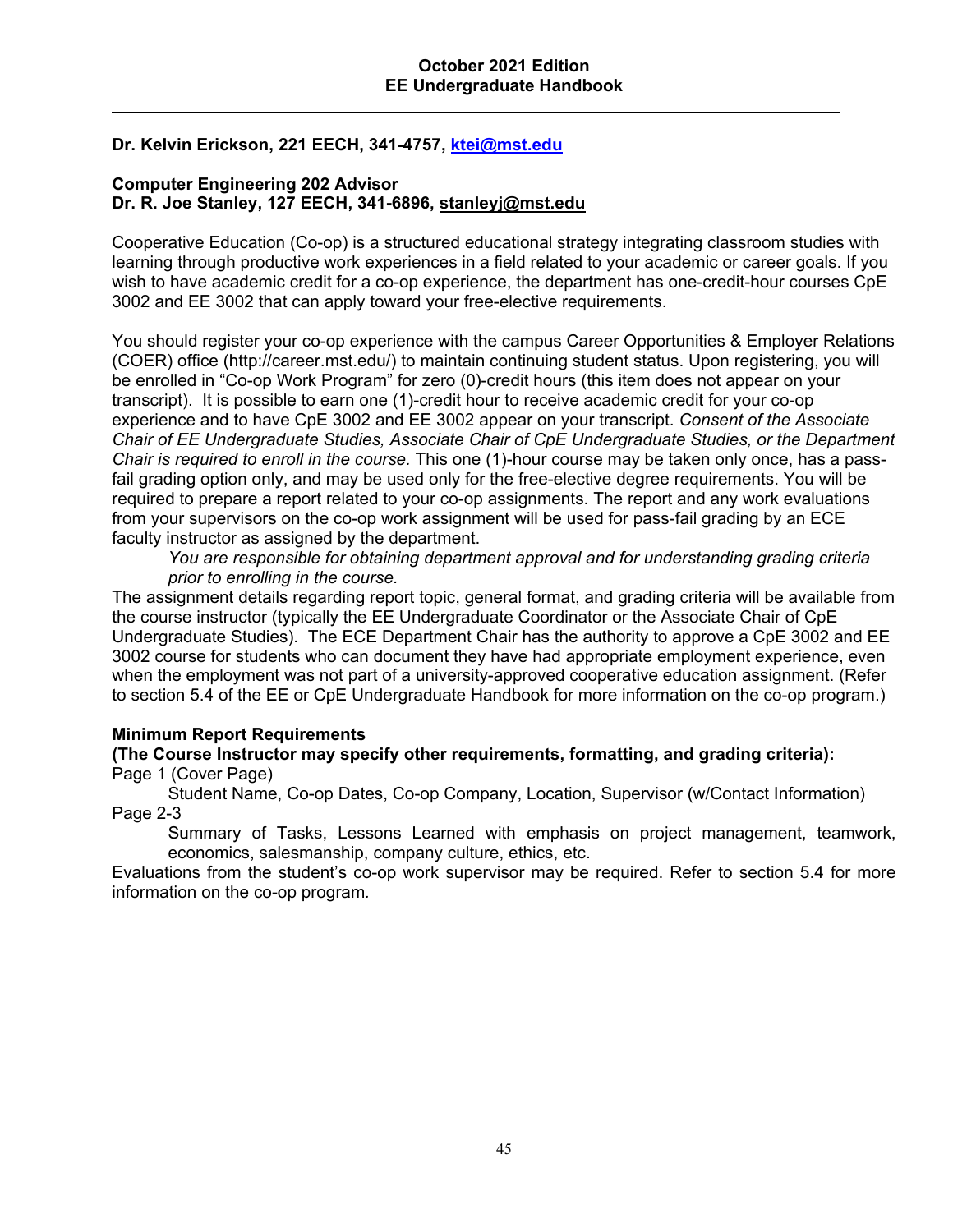# **Chapter 5**

# **Programs**

# **5.1 Opportunities for Undergraduate Research (OURE) Program**

# **Coordinator**

# **Dr. Kristen Donnell, 216 EECH, 341-6229, kmdgfd@mst.edu**

Traditionally, research has been reserved for faculty and graduate students. In an attempt to extend this privilege to undergraduate students, the OURE program was initiated. This program allows you to receive credit, and in some cases financial assistance, for working on research projects with an ECE faculty member. An OURE program may be combined with the departmental honors programs. Additional information about this program can be found at http://ugs.mst.edu/oure.html or 341-7276.

Any student can apply for an OURE grant. Your best bet is typically to contact faculty your might like to work with and let them know your interest in this program. They may have research that is appropriate for an undergraduate. The Department of Undergraduate Studies or the department OURE coordinator may also know of other research projects that are looking for undergraduate assistance. The OURE applications are made once a year; consult the OURE site for the next deadline.

# **5.2 Departmental Honors Program**

#### **Coordinator Dr. Steve E. Watkins, 121 EECH, 341-6321, watkins@mst.edu**

If you are performing exceptionally well in your undergraduate studies, you may wish to join the honors program. This allows you to perform research in your area of interest with a faculty member. If you complete the program, the designation Honors Scholar in Electrical Engineering will be placed on your diploma, in addition to any academic honors based upon your UM GPA. As an honors-program student, you may dually enroll for the last-two semesters.

To be admitted to the ECE-department honors program, you must be at the junior level, have a minimum of 60 credit hours with at least a 3.50 Missouri S&T GPA. If you are a transfer student, you must have a minimum of 60 credit hours with 15 hours at Missouri S&T and a 3.50 Missouri S&T GPA.

Participation in the honors program provides an opportunity for individual learning and creativity through your honors project. Your honors project is an independent project under the supervision of a faculty advisor of your choice. Your project will constitute a minimum of 2 credit hours and a maximum of 6 hours of EE 4099 course work. Typically, projects are a total of 3 credit hours, with 2 credits earned in one semester and 1 credit earned in the other. Your project will culminate in a formal report approved by the supervising faculty advisor and an additional ECE faculty member appointed by either the EE Undergraduate Coordinator or Associate Chair for CpE Undergraduate Studies. Your research advisor will assign a letter grade to both your final report and EE 4099 courses. If you take EE 4099 for a letter grade, you can use it as EE Elective E. If graded pass/fail, it can only be used only as a free elective.

You can combine your departmental honors program with the OURE programs.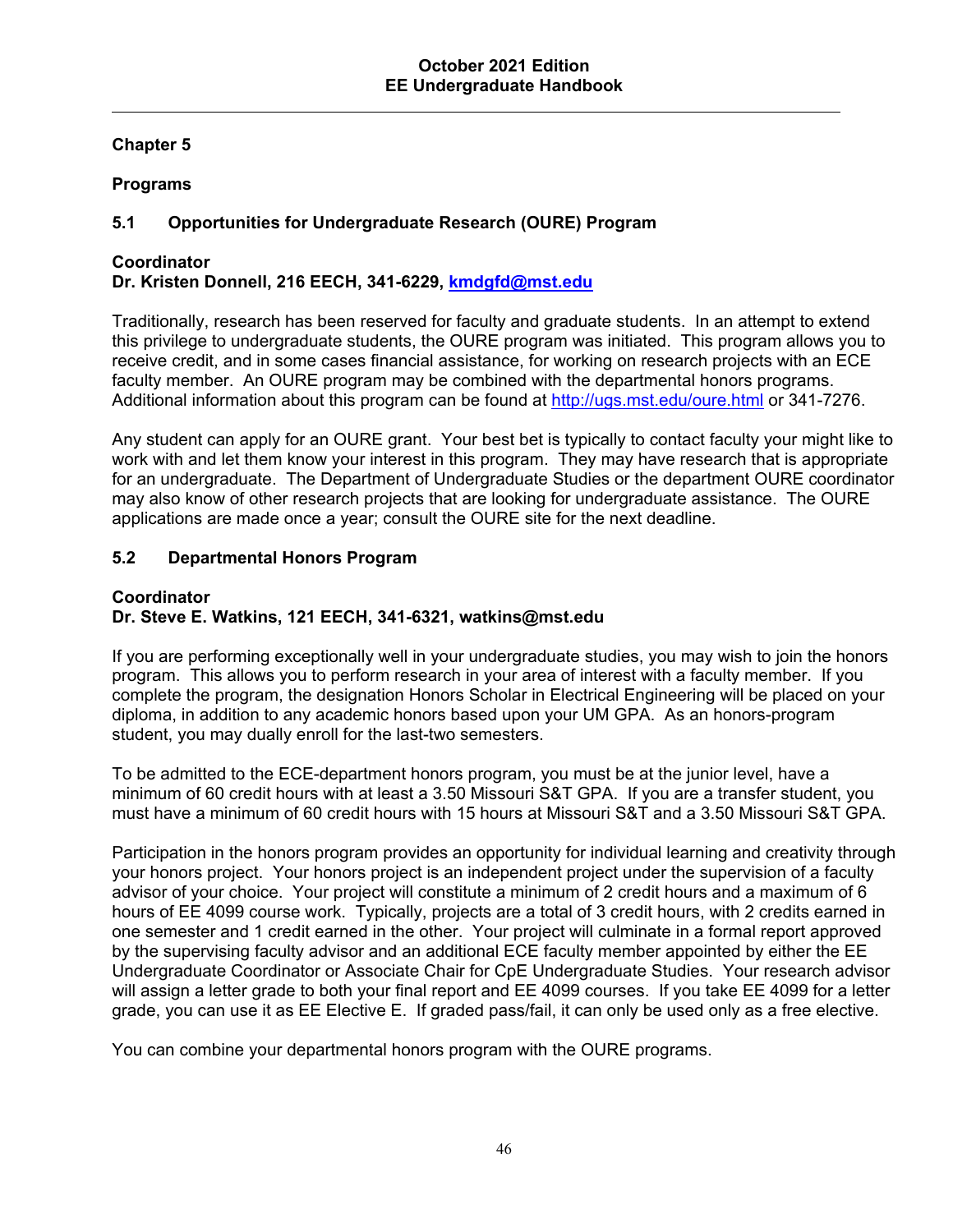# **5.3 Cooperative Education (Co-Op) Program**

# **301B Norwood Hall, 341-4301, career@mst.edu**

Missouri S&T has an excellent co-op program. This program allows you to attend school and work for a company of your choice in alternating semesters. While this increases the time required to earn your degree, it is often well worth the extra effort. Co-op assignments give you a break from school, let you see how course work can be applied to real-world problems, and can help you more easily make the transition from school to full-time employment after graduation. Many employers recognize the benefit of co-op, and often ask graduating seniors if they have any EE experience outside of their course work.

You should consider applying for a co-op position after one-to-two years of study. You typically do not receive academic credit for your co-op experience. However, it is possible to earn 1 credit for co-op by signing up with department approval for EE 3002/202 (refer to section 4.4.4). The co-op office can also arrange internships, a slightly less formal form of co-op. For more information on co-op opportunities available at Missouri S&T, contact the co-op office or check out their website at http://career.mst.edu/cooperativeeducation/description.html.

# **5.4 Career Opportunities and Employer Relations (COER)**

# **Director of Career Opportunities and Employer Relations**

#### **Dr. William Zwikelmaier 303C Norwood Hall, 341-4343, zwikelmaierw@mst.edu**

It is not always easy to find your first engineering position. The career opportunities and employer relations center will help you locate potential employers. They can also help you develop an effective resume and interviewing skills. Many employers send representatives to campus to interview students. The career opportunities center coordinates these interviews. You should contact this center approximately one year before you plan to graduate. Check out their website at http://career.mst.edu/.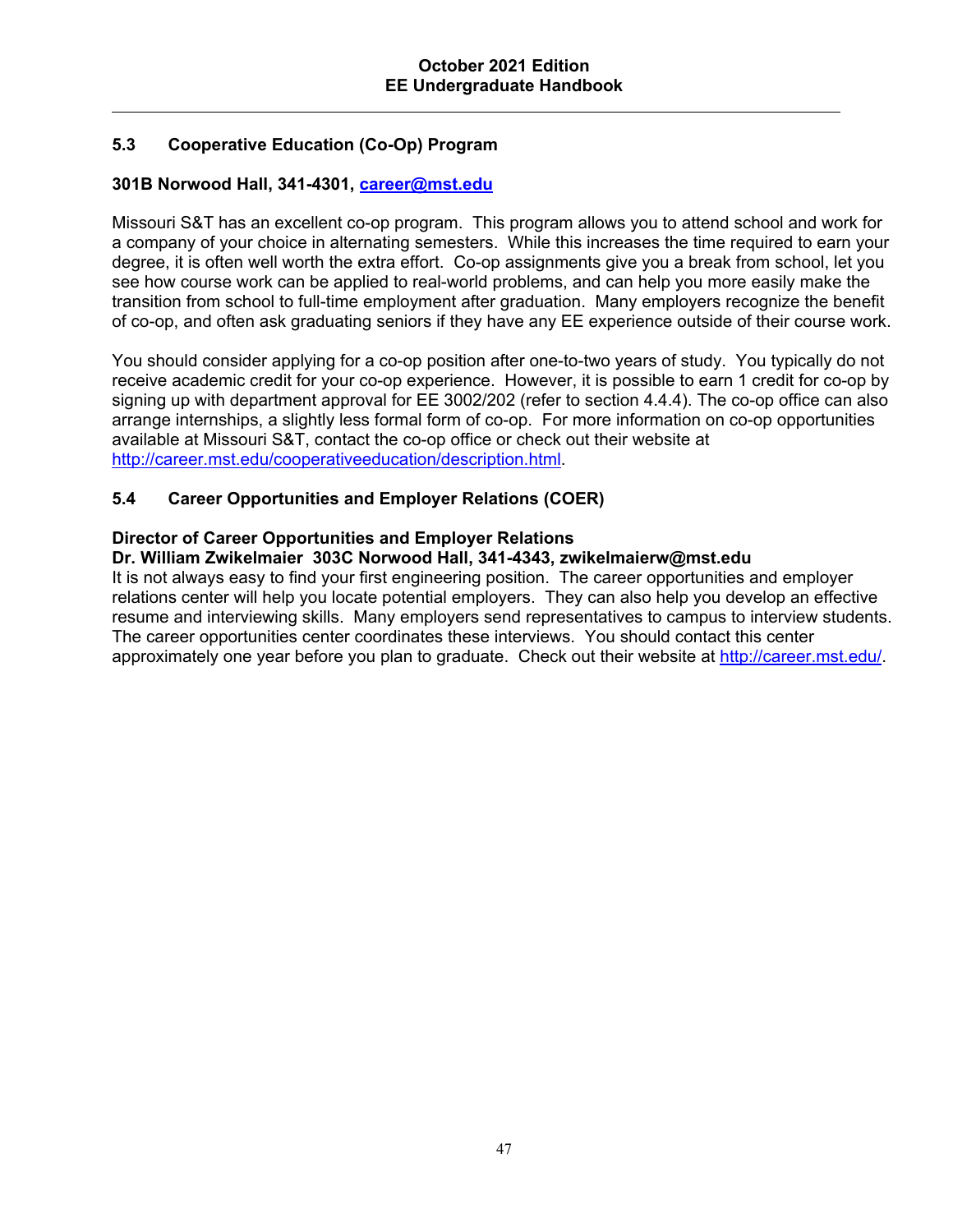# **Chapter 6**

#### **Financial Assistance**

# **6.1 Financial-Aid Office**

# **Bridgette Betz, Director Student Financial Assistance, G1 Parker Hall, 341-4282, sfa@mst.edu**

You may apply for a variety of financial aid. The student-financial-aid office will assist you in determining programs for which you may qualify and supply the appropriate application forms. You may wish to visit their website at http://sfa.mst.edu/ before contacting the office directly*.* You are also urged to contact the ECE scholarship coordinator.

#### **6.2 Department Scholarships Dr. Kurt Kosbar, Coordinator, 227 EECH, 341-4894, kosbar@mst.edu**

The ECE department awards a number of scholarships to undergraduate students. You are eligible for departmental scholarships once you officially enter the EE program from Freshman Engineering. Departmental scholarships are currently given out by the recommendation of the ECE faculty. If you are interested in these scholarships, please contact the ECE scholarship coordinator.

There are also a number of scholarships that are available to all Missouri S&T students. More information about these scholarships is available from the Student Financial Assistance Office at http://sfa.mst.edu/.

# **6.3 Financial Aid for Graduate Study**

Although the focus in this chapter is on undergraduate financial aid, several scholarships, like the Rhodes scholarship, apply only to students pursuing advanced degrees, such as an M.S. or Ph.D. degree. Please be aware that there are numerous opportunities for financial aid in an engineering graduate school. The opportunities include various assistantships (both teaching and research), fellowships and grants from a variety of state, federal and private sources. Please see the graduate coordinator or the graduate handbook for details.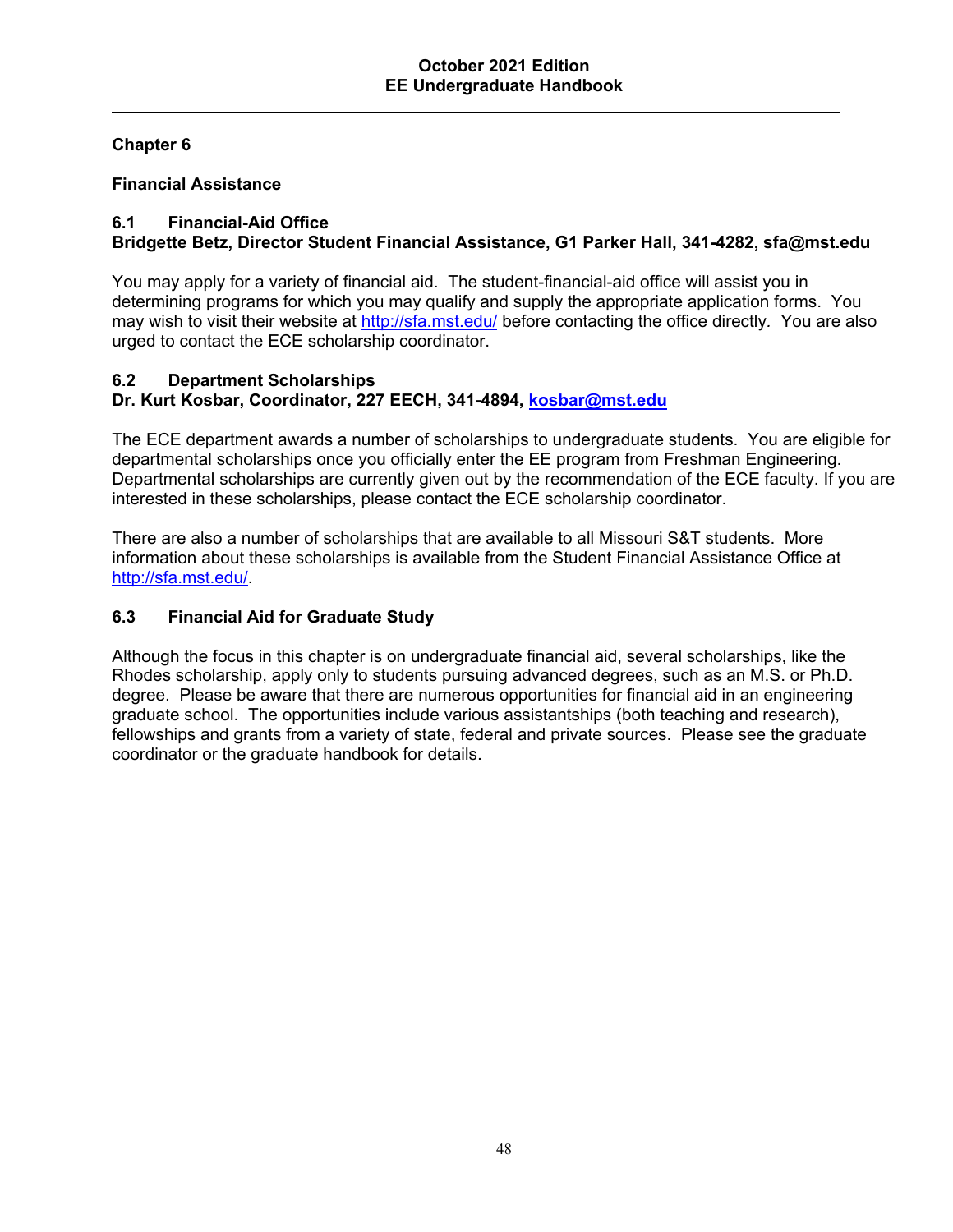#### **Chapter 7 Professional Societies and Organizations**

Information about professional societies and organizations for student participation can be found at https://ece.mst.edu/resources/current-students/

A complete listing of campus societies and organizations can be found at the website http://studentlife.mst.edu/volunteer/student\_organizations.html.

# **7.1 Institute of Electrical and Electronics Engineers Inc. (IEEE)**

#### **Dr. Maciej Zawodniok, Student Branch Faculty Advisor, 341-4361, 133 EECH, mjzx9c@mst.edu Dr. Minsu Choi, Student Computer Society Chapter Faculty Advisor, 341-4524, 134 EECH, choim@mst.edu**

All ECE students are welcome to join the student branch of IEEE. This is the largest professional society in the world. The organization supports career and networking activities, provides access to varied technical publications, and sponsors other professional opportunities. It is a main professional society for working engineers; it offers student membership at a fraction of the full membership rate. For more information contact the faculty advisor or get a student-membership application at http://www.ieee.org/*.*

# **7.2 Association for Computing Machinery (ACM)**

#### **Dr. Samuel Frimpong, Faculty Advisor, 341-4491, 325 Computer Science Bldg, frimpong@mst.edu**

ACM is the oldest professional society that services the computer industry, and the Missouri S&T student chapter, organized in 1962, is the second oldest in the USA. Its focus is much more software oriented than the IEEE computer society. Many computer engineers belong to both organizations. See http://acm.mst.edu/ for additional information.

#### **7.3 IEEE-Eta Kappa Nu (IEEE-HKN)**

#### **Dr. Sahra Sedigh, Faculty Advisor, 341-7505, 135 EECH, sedighs@mst.edu Dr. Theresa Swift, Faculty Advisor, 341-4540, 217 EECH, thswift@mst.edu Dr. Steve E. Watkins, Faculty Advisor, 341-6321, 121 EECH, watkins@mst.edu**

HKN is an international honorary society for electrical engineers and admission is primarily based on scholastic performance. The organization provides many opportunities for service, for leadership development, and for recognition. Visit their website at www.ece.mst.edu/~hkn/ or contact the faculty advisors. This society can often help supply tutors for EE students.

#### **7.4 Tau Beta Pi**

#### **Dr. Ralph Flori, Faculty Advisor, 341-7583, 129 McNutt Hall, reflori @mst.edu Dr. Steve E. Watkins, Faculty Advisor, 341-6321, 121 EECH, watkins@mst.edu**

Tau Beta Pi is an honorary society for all engineering. The organization provides many opportunities for professional development. Questions concerning this society may be directed to a local Tau Beta Pi faculty advisor, *or v*isit the web site at web.mst.edu/~taubeta/ .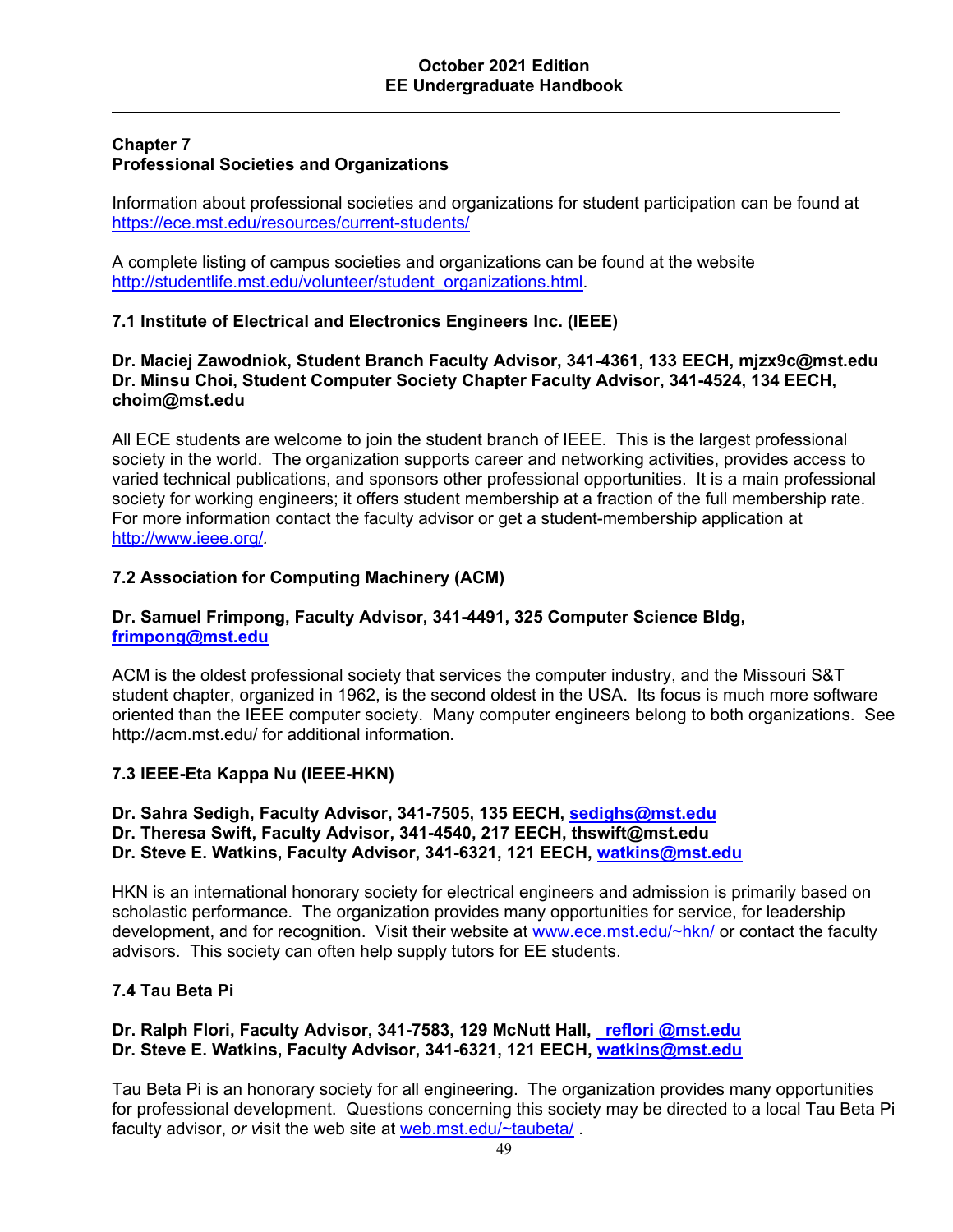# **7.5 Amateur Radio Club**

#### **Dr. Kurt L. Kosbar, 227 EECH, 341-4894, kosbar@mst.edu**

The Amateur Radio Club W0EEE. The organization provides many opportunities for to learn about and participate in amateur radio. Questions concerning this society may be directed to a local faculty advisor, *or* to w0eee@mst.edu.

#### **7.6 Student Competitions**

Many opportunities exist for student participation in technical competitions. Some of these activities are sponsored b technical societies such as IEEE. Others are independent competitions with dedicated student groups. Contact the IEEE and see the campus student organization web page for opportunities. Also see section 8.2.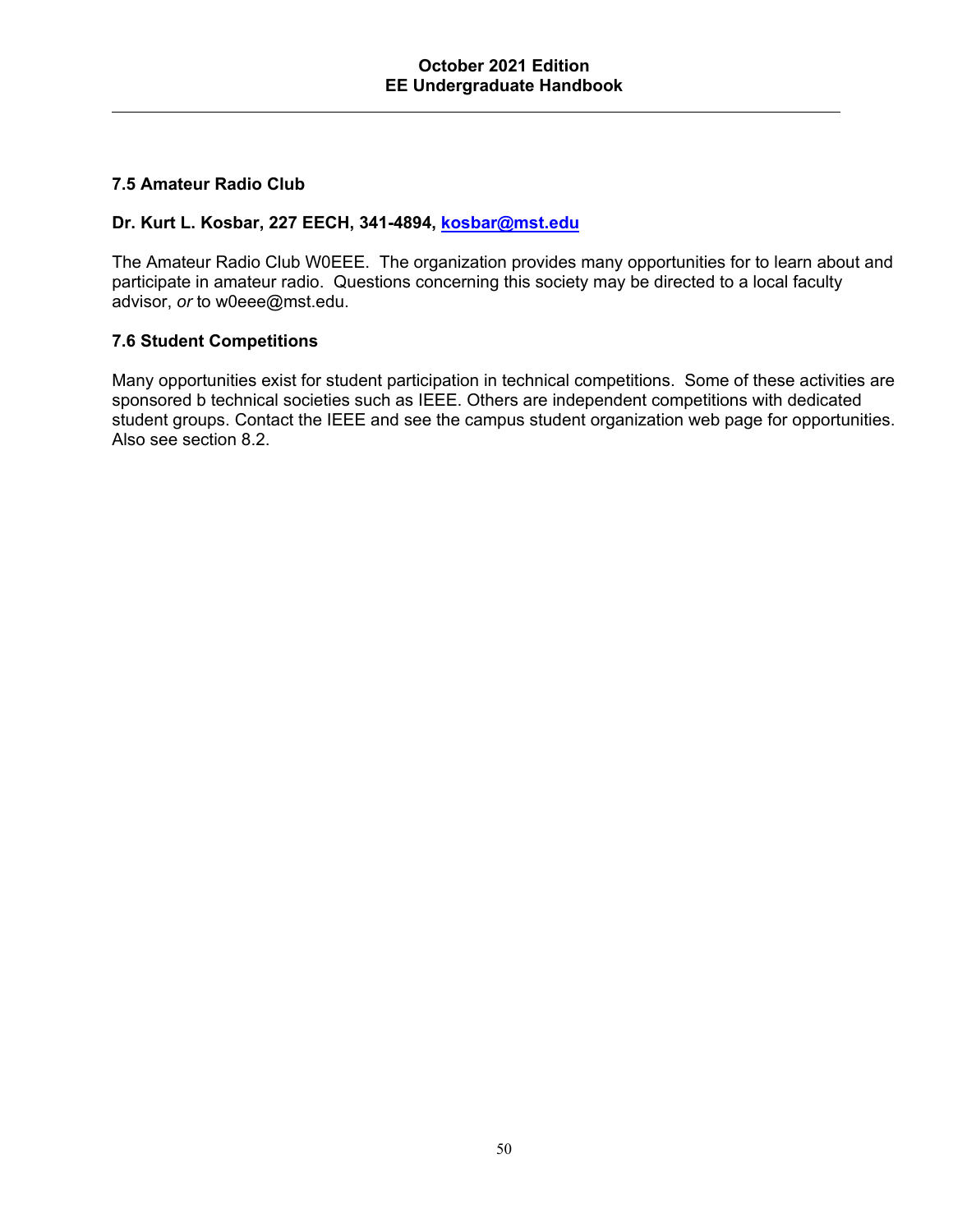# **Chapter 8**

# **Miscellaneous**

# **8.1 Required Calculators**

Electrical engineering and math instructors may require you to have a Hewlett Packard Model 48G (HP-48G) calculator, or equivalent, during an examination. The instructor will determine if another computing device is a reasonable equivalent to a HP-48G. Instructors cannot insist that students have access to any other computing device unless provided by the university.

# **8.2 Student Paper and Presentation Competitions**

A number of technical societies organize paper and presentation competitions that are open to undergraduate students. You are encouraged to participate in these competitions. If in the honors or OURE program, you may wish to use your project as a basis for your papers and presentations. In addition to the recognition associated with winning a competition, many have significant cash awards.

Competitions are currently conducted by the OURE program, Sigma Xi (a scientific honor society), the Missouri Academy of Science, and IEEE to name a few. Be sure to check with the ECE departmental OURE coordinator, the IEEE faculty advisor or the EE Undergraduate Coordinator.

# **8.3 Professional Registration**

The Fundamentals of Engineering Examination is the first step for professional registration. Passing this examination is strongly recommended, although it is not a requirement for graduation. The easiest time to take the examination is during your last year of undergraduate studies. This nationwide exam is the first step in obtaining certification as a registered professional engineer. You must make an application to take this examination and pay a fee. The examination is administered at the campus testing center.

Information on the exam is at https://testcenter.mst.edu/testingprograms/ncees/.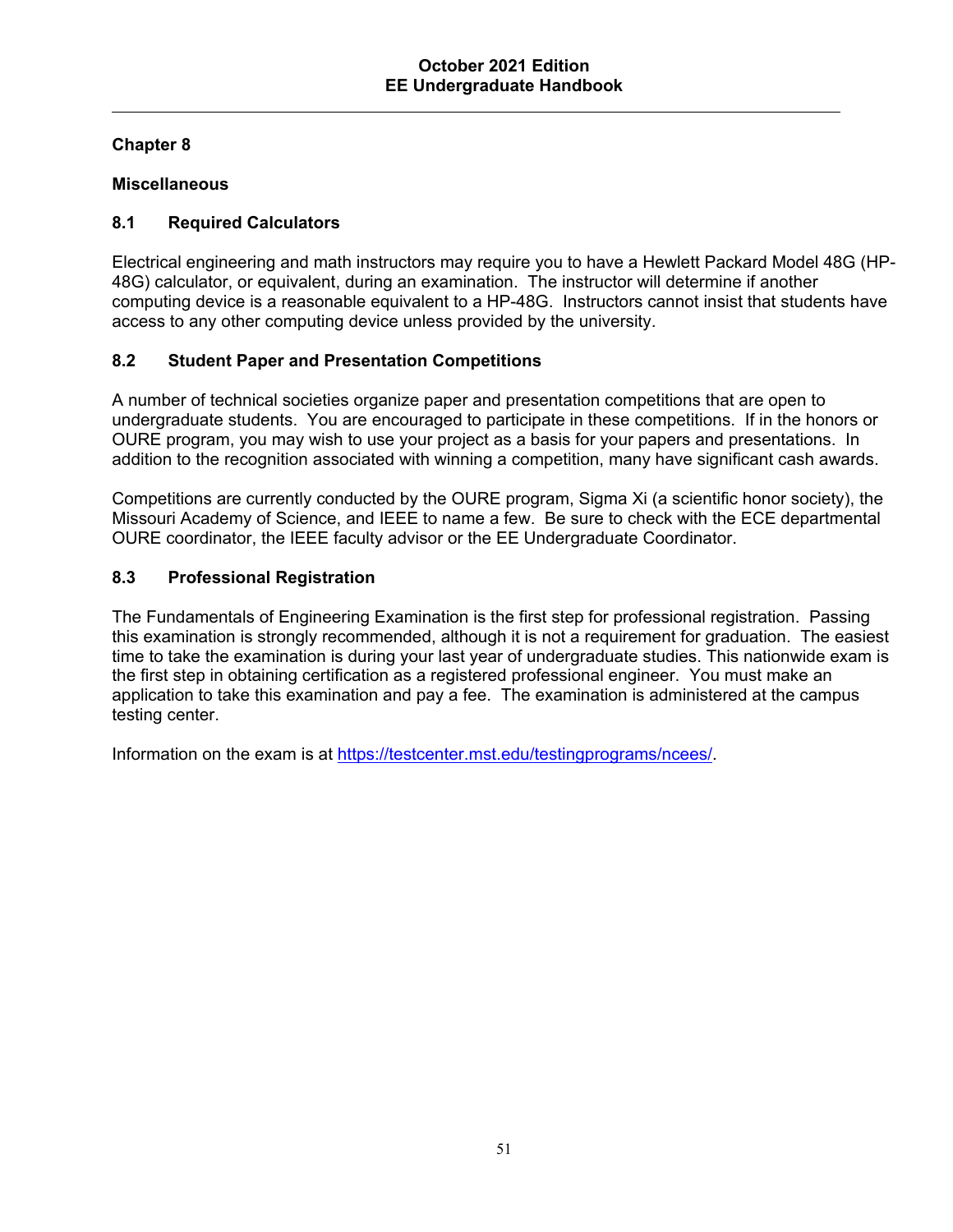# **Chapter 9**

# **When Things Are Not Going Well**

#### **9.1 Problems in Several Courses**

If you are having difficulty in several courses, contact your faculty advisor. Your advisor can discuss ways to lighten your academic load and how this will impact the time required to earn your degree. You should seek solutions for such problems early when the more options are available. Note the important deadline for the last day to drop a course.

You may also wish to visit:

#### **Counseling and Academic Support Programs 204 Norwood Hall, 573-341-4211, wellbeing@mst.edu** .

This center offers seminars to help you study more efficiently and manage time, stress, test anxiety, and other problems. The center can also direct you to a number of support groups in these areas. Information about these programs can be found at https://wellbeing.mst.edu/.

The university has many resources to help you overcome difficulty in your courses. These include learning communities, tutoring through the LEAD program (http://lead.mst.edu/), and many others. Your advisor and the Counseling and Academic Support Center can help you find the program that is best for you.

#### **9.2 Problems with One Particular Course or Instructor**

Do not hesitate to contact your instructor for the course to discuss your problems with the course.

Make sure enough time is allowed to study for the course. The rule of thumb for undergraduate courses is that approximately 2-to-3 hours a week is spent studying course material for every hour spent in class. A 3 credit-hour course should require 6-to-9 hours of study time a week outside of class and all prerequisite courses need to be completed.

If you believe an instructor is behaving in an unreasonable or unprofessional manner, contact the instructor's supervisor. If the instructor is a laboratory GTA, contact the ECE Associate Chair for Laboratory Development. If the instructor is a faculty member, contact the ECE Department Chair.

Please make every attempt to resolve problems with the instructor before going to their supervisor. If the problems seem significant, it may still be necessary to contact the instructor's superior.

#### **9.3 In Danger of Failing a Course**

If you are in danger of failing a course, discuss the following options with your advisor and instructor:

- Reducing extracurricular activities
- Dropping the course
- Dropping other courses to free up additional study time
- Changing to hearer status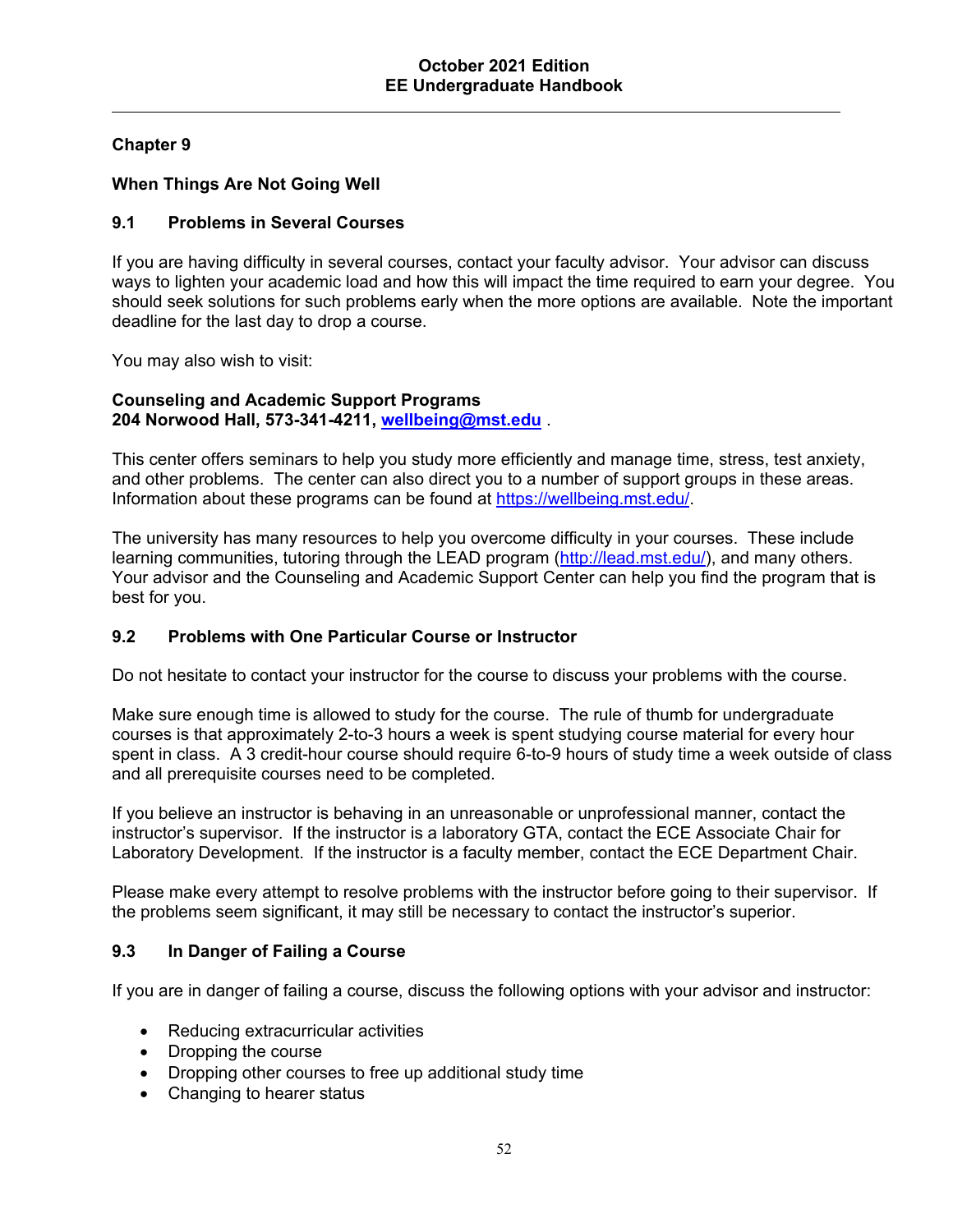Each of the last three actions listed have significant restrictions and consequences associated with them. Thoroughly review the appropriate sections in Chapter 4 before selecting any of these options and discuss any plans with your advisor.

# **9.4 Scholastic Probation**

If a student's semester GPA is below 2.00, the student is placed on scholastic probation. A NOTIFICATION OF SCHOLASTIC ACTION form will be mailed directly to the student indicating what action will be taken to continue enrollment. If placed on scholastic probation, the student should contact their faculty advisor and re-examine the student's schedule for the next semester.

In addition, the student should review the university policies for being placed on and to be removed from probation. See the student academic regulations at https://registrar.mst.edu/academicregs/ In general, students may not hold an office in any student organization and may not take more than 13 credit hours of classes. It is important that students on probation make every attempt to raise their GPA in subsequent semesters. Students that do not take academic probation seriously often fail to graduate.

# **9.5 Scholastic Deficiency**

If placed on academic probation a second time, the student is considered scholastically deficient. This is a very serious problem, since the student is dropped from the EE program. The student will have to apply to be readmitted into EE. There is no guarantee that this application will be accepted. If the student is scholastically deficient, contact their faculty advisor immediately and review the rules for scholastic deficiency. These are available at https://registrar.mst.edu/academicregs/. If denied admission to the EE program, the student may also appeal to the provost for admission to the school through other means.

#### **9.6 Withdrawing from School**

A student who is unable to continue studies needs to withdraw from school. Use the following procedures as stated in the student academic regulations. Review this information online by accessing https://registrar.mst.edu/academicregs/.

- **Do Not Just Walk Away From School:** The student will still be enrolled in the courses and receive a "F" grade unless officially withdrawing from school.
- Permission Required**:** To withdraw from school fill out a REQUEST TO WITHDRAW FROM SCHOOL form available from the registrar's office or at http://registrar.mst.edu/forms/. Withdrawals from school must be completed 3 weeks (15 class days) prior to the last day of class.
- Before Two 2 Weeks Past Mid-Semester: If a student withdraws from school with permission prior to 2 weeks past mid-semester (1 week during summer session), they shall receive no grade in any class scheduled for that semester.
- After Two 2 Weeks Past Mid-Semester but Prior to 3 Weeks Before the End of Classes: If a student withdraws during this interval, they may receive credit for courses that they have actually completed at the time of withdrawal. In other courses, no grades shall be recorded.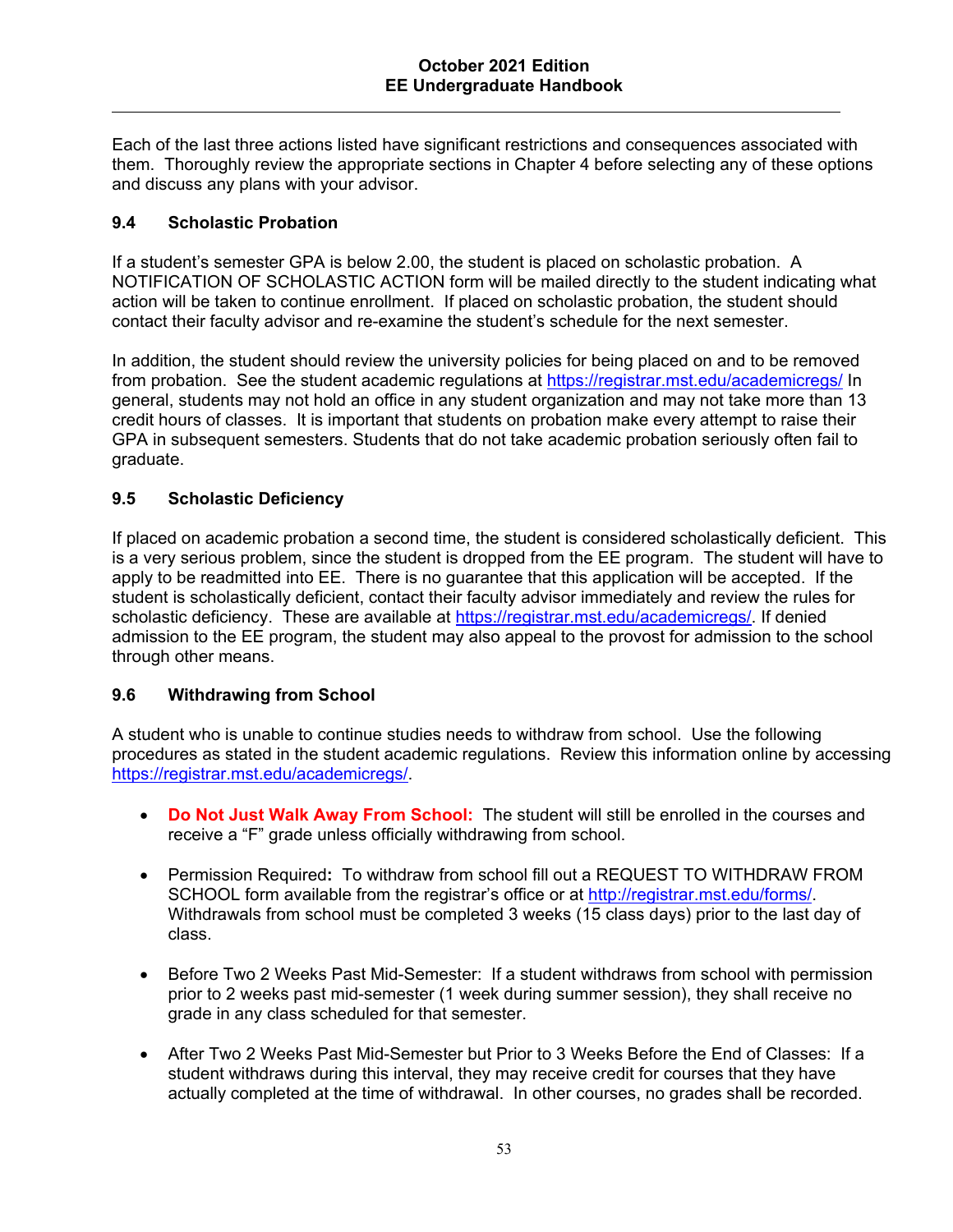Academic Status: Academic status if a student withdraws will be the same as their status at the beginning of the semester in which they withdrew. **Reapply for admission if placed on academic deficiency**.

# **9.7 ECE Department Academic Dishonesty Policy**

As a faculty, we believe that membership in the engineering profession requires the utmost in honesty and ethical conduct. For this reason, we have established the following departmental guideline on academic dishonesty by students:

- **First Offense**: Cheating in a course will be punished by a grade of F for the corresponding work. The student will be notified in writing that a second incidence of cheating will result not only in an F grade in the course, but it is cause for recommended expulsion from the department. In addition, a copy of this reprimand will be placed in the student's file at the department level. This letter will be destroyed upon graduation if no further infractions occur.
- **Second Offense**: A second incidence of academic dishonesty is cause for recommended expulsion from the department. Students so expelled will be readmitted to the department only with a vote of two-thirds of the active tenured faculty.

These guidelines do not preclude further disciplinary action at the school of engineering, campus or university level.

#### **9.8 Personal Problems and Emergencies**

EE students who experience serious health or personal problems should contact the EE Undergraduate Coordinator and the S&T Care Management 204 Norwood Hall, 341-4211, https://wellbeing.mst.edu/. **Never simply walk away from school**. Discuss the details of the situation and investigate all of the options before terminating studies.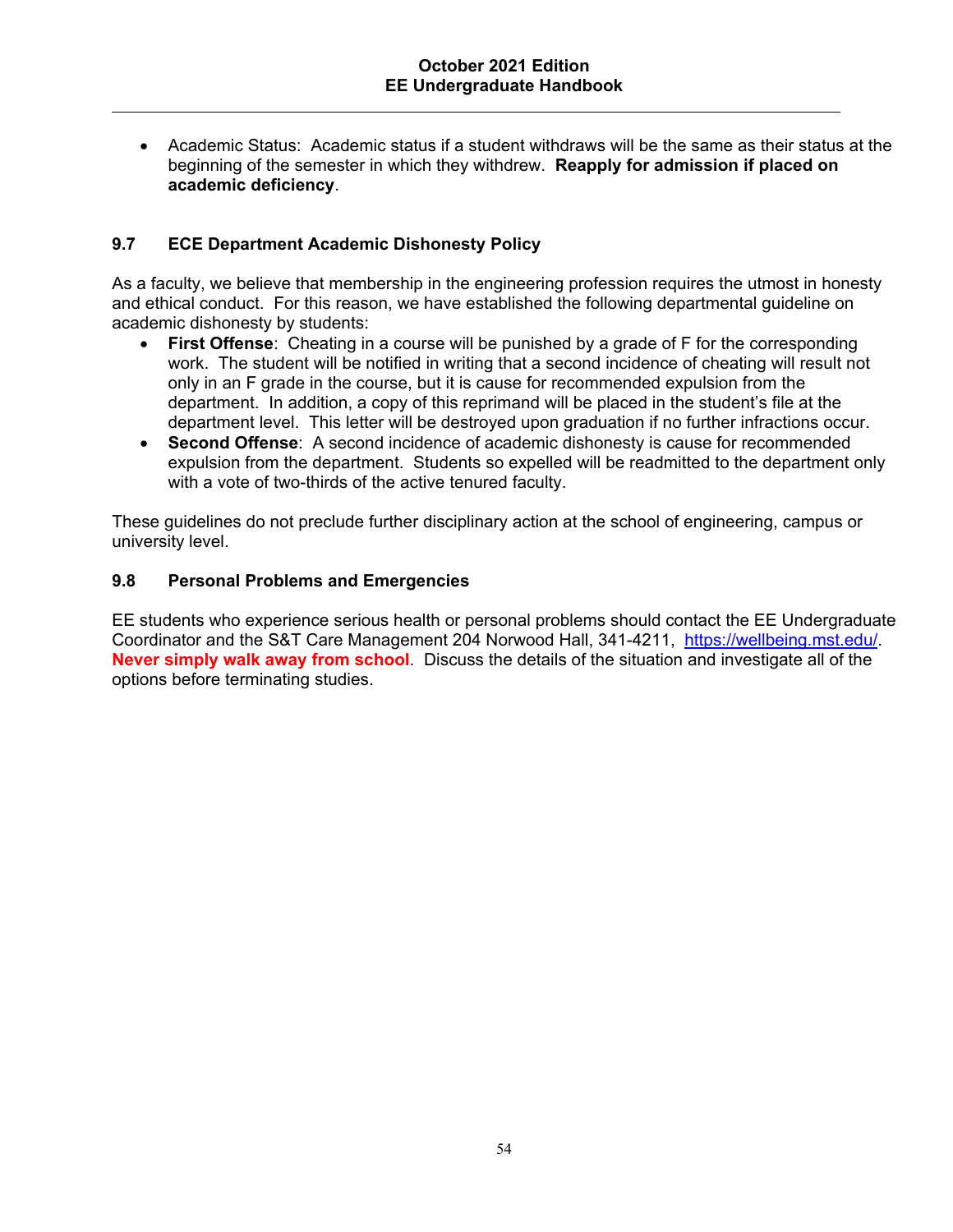# **Chapter 10**

# **Student Check Lists**

This chapter includes checklists of milestones and decisions you will encounter while studying at Missouri S&T. In making these lists, we assume that you have already been admitted to Missouri S&T and completed the Freshman Engineering program or a pre-engineering program at another school. For information on applying to Missouri S&T contact admissions located at 106 Parker Hall or visit their web site http://admissions.mst.edu/.

# **10.1 Entering Electrical Engineering**

- **Entering EE from the Freshman Engineering Program:** During your last semester in the FEP, you will need to obtain a UNDERGRADUATE REQUEST TO CHANGE MAJORS form from your advisor, the administrative assistant in the FEP or from http://registrar.mst.edu/forms/. You need to fill out the form and return it to administrative assistant in the FEP. The form will be forwarded to the ECE secretary for undergraduate studies for approval by the EE Undergraduate Coordinator. If you are approved for admission into the EE program, this secretary will assign you an advisor in EE and notify you at your Missouri S&T email address.
- **Entering EE as Part of a Dual Degree Program:** If you seek to pursue dual degrees, you must complete a UNDERGRADUATE REQUEST TO CHANGE MAJORS form, which can be obtained from http://registrar.mst.edu/forms/. You need to complete this form and return it to the ECE secretary for undergraduate studies for approval by the EE Undergraduate Coordinator. This form requires approval from both departments that you are seeking degrees. If you are approved for admission into the EE program, this secretary will assign you an advisor in EE and notify you at your Missouri S&T email address.
- **Entering EE from Another School (Transfer Student):** The transfer admission office is the expert to contact in transferring to EE from another school. This office is located in room 102 of Parker Hall, or you can visit their website http://admissions.mst.edu/transfer/. If your admission is approved by the EE Undergraduate Coordinator, the ECE secretary for undergraduate studies will notify you of your faculty advisor's contact information at your Missouri S&T email address.
- **Entering EE from Another Department (Discipline):** If you decide to change your major from another department to EE, you need to fill out a UNDERGRADUATE REQUEST TO CHANGE MAJORS form, obtainable from the registrar's office or their website http://registrar.mst.edu/forms/. The EE secretary for undergraduate studies will notify you of your advisor at your Missouri S&T email address.
- **Contact Your Faculty Advisor:** Once you have been admitted into the EE program, you should contact your new advisor for questions and help.
- **Emphasis Area Degree Options in EE:** If you seek to pursue an EE program with a formal emphasis, you must complete a UNDERGRADUATE REQUEST TO CHANGE MAJORS form, which can be obtained from http://registrar.mst.edu/forms/. You need to complete this form and return it to the ECE secretary for undergraduate studies for approval by the EE Undergraduate Coordinator. If you are approved for admission into the EE program with a formal emphasis, this secretary will notify you at your Missouri S&T email address.
- **Minor Programs:** There are many minor degrees available, and many do not require you to take more credit hours than the minimum required for an EE degree, but all minors require advance planning. You should speak with your faculty advisor regarding how minor requirements match your EE degree requirements. You should contact the department which offers the minor for details about minor requirements. You will need to fill out an APPLICATION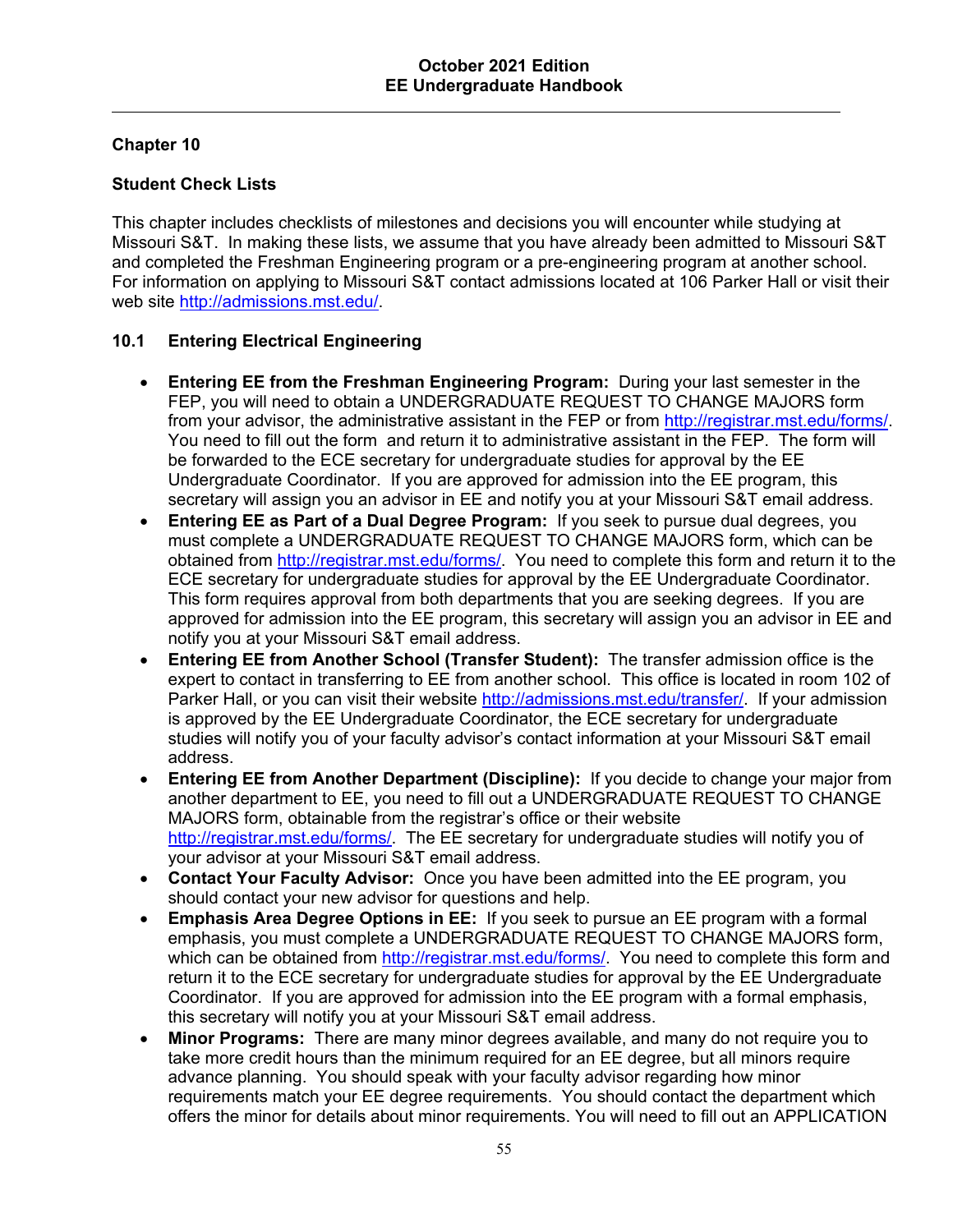FOR MINOR form which you can obtain from the registrar's office or their website http://registrar.mst.edu/forms/. For a list of all degrees, including those that allow minors, see https://futurestudents.mst.edu/academic-programs/undergraduate-programs/.

# **10.2 A Typical Semester**

Please access the website http://registrar.mst.edu/calendars/ to view the semester schedule for deadlines. Here you will find the dates for registration; add/drop slip submission, final-exam schedule, etc.

- **Advising Week:** One week during fall and winter semester is advising week. This is the most efficient time for you to meet with your advisor to make a new schedule Check the website http://registrar.mst.edu/calendars/ for the precise dates for this week. During advising week, you should meet with your advisor to set up your next-semester class schedule. You should sign up for an appointment on the schedule that will be posted beside your advisor's office door. Your advisor must remove the advising hold in order for you to register. After your advising session, you should check Joe'SS to find out the first date and time that you can register. You should register as soon as possible to improve your chance of getting the course sections you prefer
- **Open Registration:** Open registration dates are also listed in the semester class schedule. Use the link http://registrar.mst.edu/calendars/ to find these dates.

# **10.3 Co-Operative Education Program**

If you wish to consider applying for a co-op position, you should contact the career opportunities center located at 301B Norwood Hall (341-4301, career@mst.edu). The career opportunities center website is https://career.mst.edu/resources/students/co-ops/. See section 5.4 for more details.

# **10.4 The Semester Prior To Your Graduating Semester**

Although it is not required for graduation, the Fundamentals of Engineering Examination is a first step toward professional registration. The easiest time to take the examination is when your coursework is fresh. The department strongly recommends that you schedule this examination during your last year of undergraduate studies. See section 8.3.

#### **10.5 Your Graduating Semester**

The following checklist, paraphrased from the registrar's website, lists the steps for students to follow in preparation for graduation:

- You must submit to the registrar's office a completed APPLICATION FOR GRADUATION form, available at http://registrar.mst.edu/forms/ **within the first-four weeks** of your graduating semester. Submitting this form a few weeks after pre-registering for the final semester is even better.
- After the fifth-or-sixth week of classes, you will receive a preliminary degree check with the analysis mailed to your local address. This analysis consists of a degree audit and a cover letter stating any deficiencies or if all of your degree requirements will have been met with in-progress course work. Your degree audit may be obtained from Joe'SS (http://joess.mst.edu) at any time.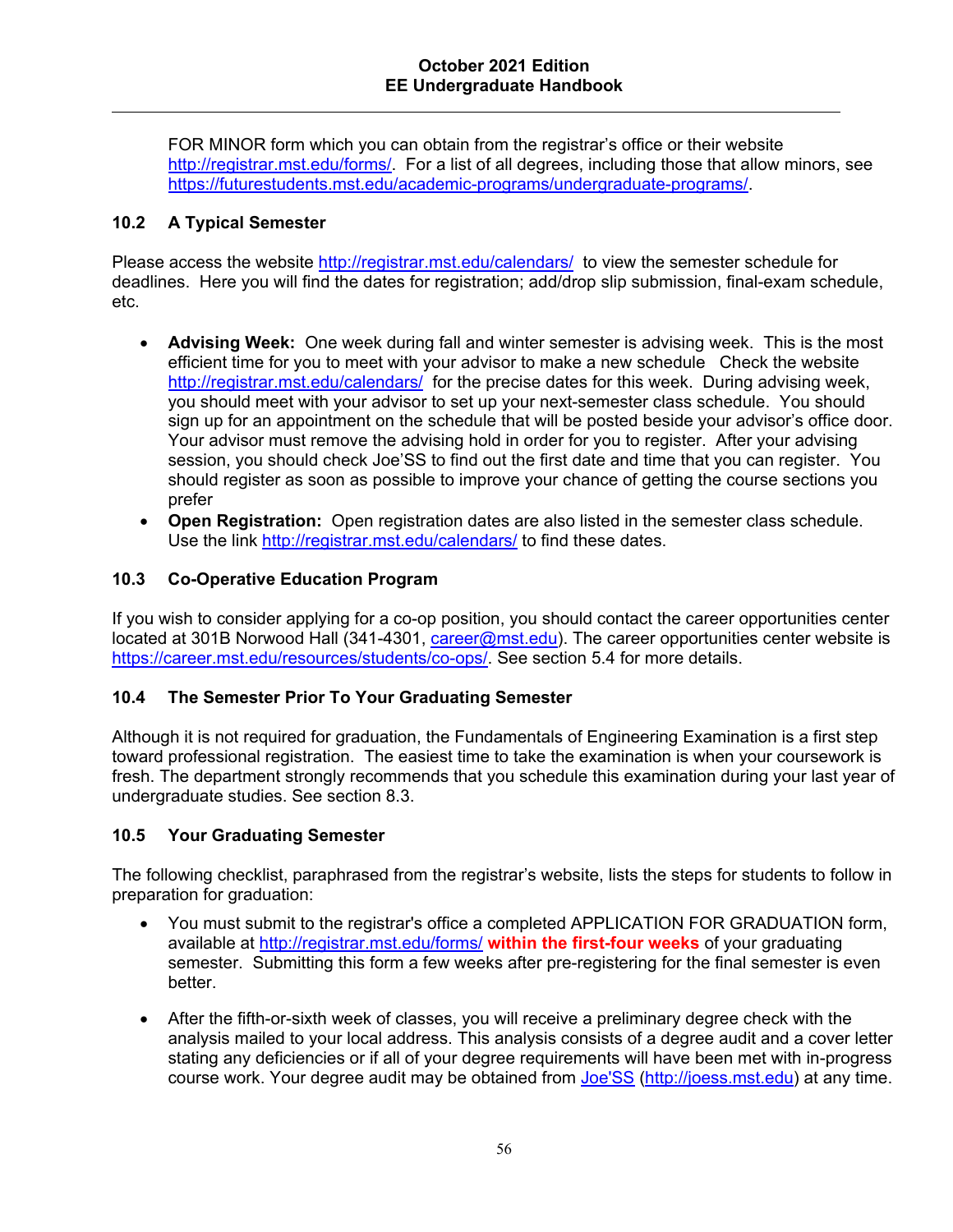**NOTE:** It is your responsibility to make sure all discrepancies have been resolved before commencement. If you have any problems, you need to see your advisor.

- If you have a questions concerning your senior assessment requirements and why the senior assessment does not show up on your degree audit, please see the EE Undergraduate Coordinator or the ECE Undergraduate Secretary.
- You must complete all transfer credit and correspondence course work prior to commencement. Transcripts for correspondence-and-transfer credit must be received within 30 days after commencement. In addition, grade changes or incomplete-grade replacements must be submitted to the registrar's office within 30 days after commencement in order to meet graduation requirements.
- **ALL STUDENTS:** If you fail to meet graduation requirements in the term you specified, you must **reapply** for the term in which you next expect to complete all requirements. Final degree audits are only provided for the terms specified.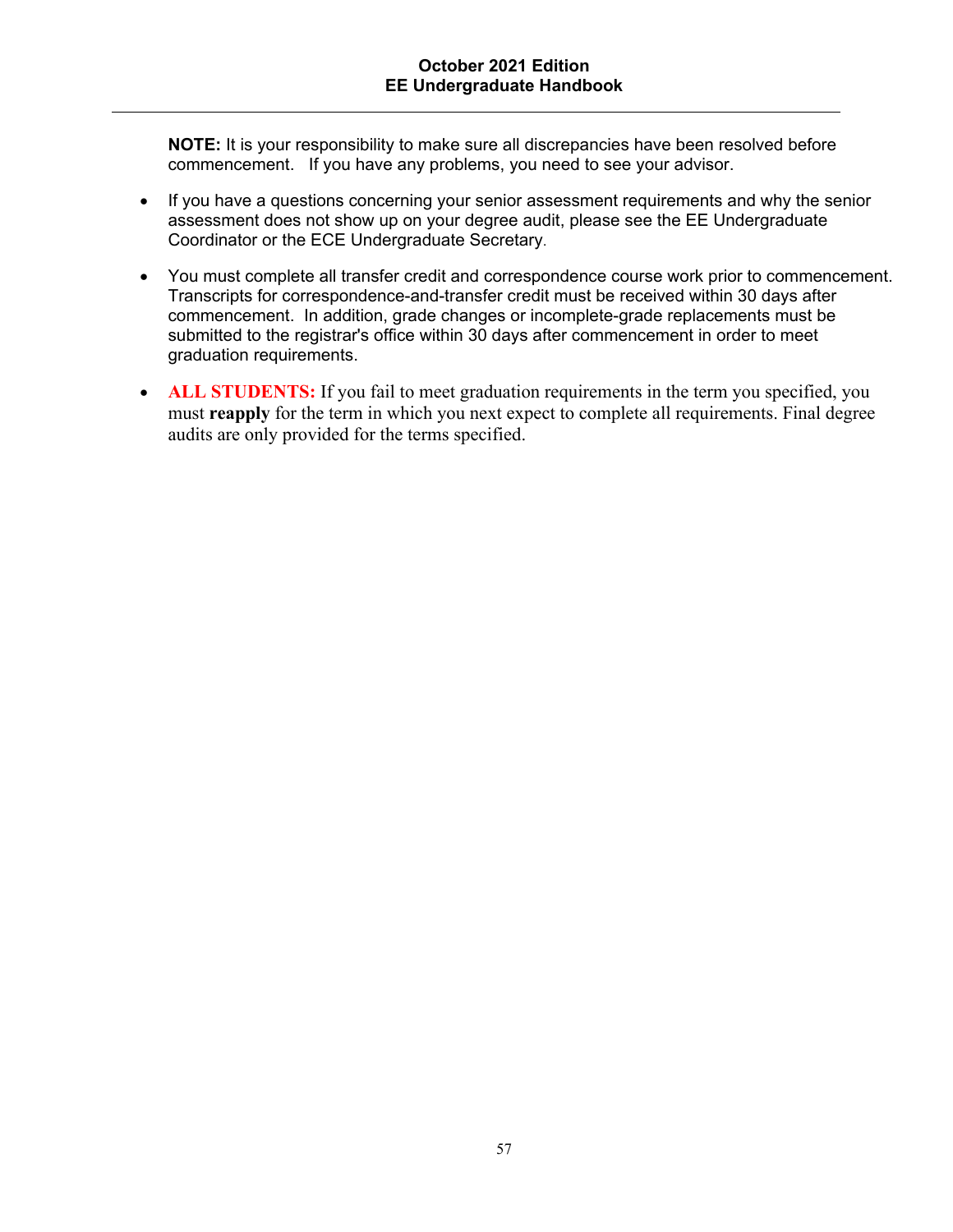# **Appendix: Course Renumbering Guide**

The following table shows the four-digit numbers starting with the Fall 2014 semester and the corresponding three-digit course numbers for prior semesters for key undergraduate electrical and computer engineering courses.

|                                   | Old           | Old            | <b>New</b>    | <b>New</b>      |
|-----------------------------------|---------------|----------------|---------------|-----------------|
| <b>Course Name</b>                | <b>Number</b> | <b>Number</b>  | <b>Number</b> | <b>Number</b>   |
| Circuits I                        | EE 151        |                | EE 2100       |                 |
| <b>Circuits Laboratory</b>        | EE 152        |                | EE 2101       |                 |
| Circuits II                       | EE 153        |                | EE 2120       |                 |
| Intro to Electronics              | EE 121        |                | EE 2200       |                 |
| Intro to Electronics Lab          | <b>EE 122</b> |                | EE 2201       |                 |
| Intro to Comp Eng                 |               | <b>CpE 111</b> |               | <b>CpE 2210</b> |
| Intro to Comp Eng Lab             |               | <b>CpE 112</b> |               | CpE 2211        |
| <b>Electrical Circuits</b>        | <b>EE 281</b> |                | EE 2800       |                 |
| <b>Electronics I</b>              | EE 253        |                | EE 3100       |                 |
| Electronics I Lab                 | EE 255        |                | EE 3101       |                 |
| Comp Organ. & Design              |               | <b>CpE 215</b> |               | CpE 3110        |
| <b>Electronics II</b>             | EE 254        |                | EE 3120       |                 |
| Electronics II Lab                | EE 256        |                | EE 3121       |                 |
| Digital Sys. Design               |               | <b>CpE 213</b> |               | CpE 3150        |
| Digital Eng Lab                   |               | <b>CpE 214</b> |               | CpE 3151        |
| Elec/Photonic Devices             | EE 225        |                | EE 3250       |                 |
| <b>Circuits and Systems Lab</b>   |               |                |               |                 |
| MatLab/LabView                    | None          |                | EE 3311       |                 |
| <b>Control Systems</b>            | <b>EE 231</b> |                | EE 3320       |                 |
| Control Systems Lab               | None          |                | EE 3321       |                 |
| <b>PLC</b>                        | <b>EE 235</b> |                | EE 3340       |                 |
| <b>Digital Communications I</b>   | None          |                | EE 3430       |                 |
| <b>Digital Communications Lab</b> | None          |                | EE 3431       |                 |
| <b>Digital Communications II</b>  | None          |                | EE 3440       |                 |
| <b>Cont Linear Systems</b>        | EE 217        |                | EE 3400       |                 |
| Cont Linear Systems Lab           | <b>EE 218</b> |                | EE 3401       |                 |
| Discrete Linear Systems           | EE 215        |                | EE 3410       |                 |
| Discrete Linear Systems Lab       | EE 216        |                | EE 3411       |                 |
| <b>Communications Systems</b>     | <b>EE 243</b> |                | EE 3420       |                 |
| Electromechanics                  | <b>EE 205</b> |                | EE 3500       |                 |
| Electromechanics Lab              | EE 208        |                | EE 3501       |                 |
| <b>Power Systems</b>              | EE 207        |                | EE 3540       |                 |
| Power Systems Lab                 | EE 209        |                | EE 3541       |                 |
| Electromagnetics                  | EE 271        |                | EE 3600       |                 |

Digital Network Design and CpE 319 CpE 5410